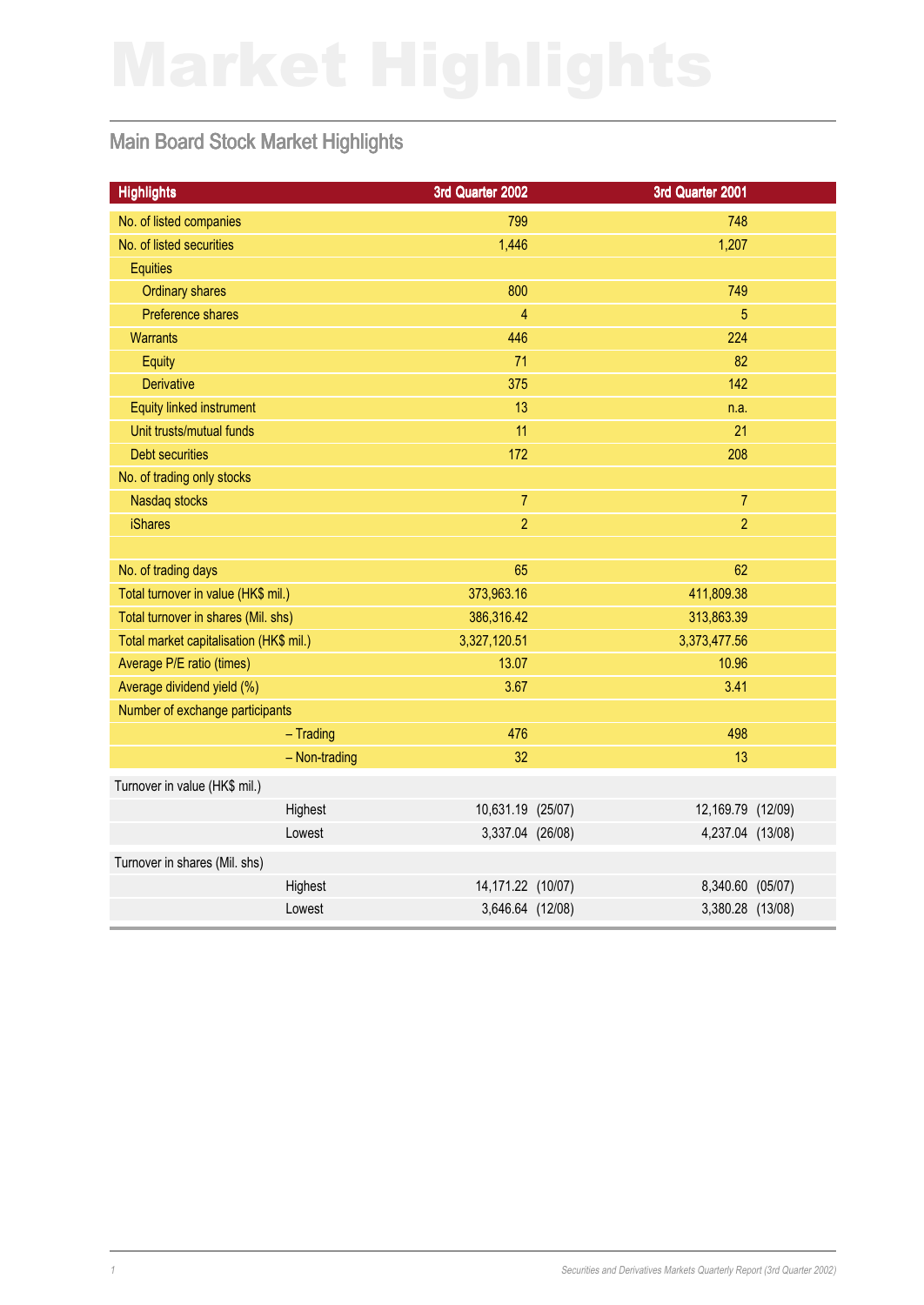# Market Highlights - Growth Enterprise Market (GEM)

| <b>Highlights</b>                       | 3rd Quarter 2002 |                | 3rd Quarter 2001 |                |
|-----------------------------------------|------------------|----------------|------------------|----------------|
| No. of listed companies                 | 153              |                | 89               |                |
| No. of listed securities                | 157              |                | 91               |                |
| <b>Equities</b>                         | 153              |                | 89               |                |
| <b>Warrants</b>                         | $\overline{4}$   |                | $\overline{2}$   |                |
|                                         |                  |                |                  |                |
| No. of trading days                     | 65               |                | 62               |                |
| Total turnover in value (HK\$ mil.)     | 10,030.77        |                | 4,638.29         |                |
| Total turnover in shares (Mil. shs)     | 13,380.01        |                | 5,635.35         |                |
| Total market capitalisation (HK\$ mil.) | 53,398.08        |                | 46,350.22        |                |
| Average P/E ratio (times)               | 21.79            |                | 26.05            |                |
| Average dividend yield (%)              | 0.99             |                | 0.90             |                |
| Turnover in value (HK\$ mil.)           |                  |                |                  |                |
| Highest                                 | 1,563.26 (16/07) |                |                  | 285.40 (13/07) |
| Lowest                                  |                  | 47.65 (30/09)  |                  | 21.89 (27/09)  |
| Turnover in shares (Mil. shs)           |                  |                |                  |                |
| Highest                                 |                  | 873.45 (16/07) | 227.68           | (17/07)        |
| Lowest                                  |                  | 85.51 (30/09)  |                  | 32.61 (27/09)  |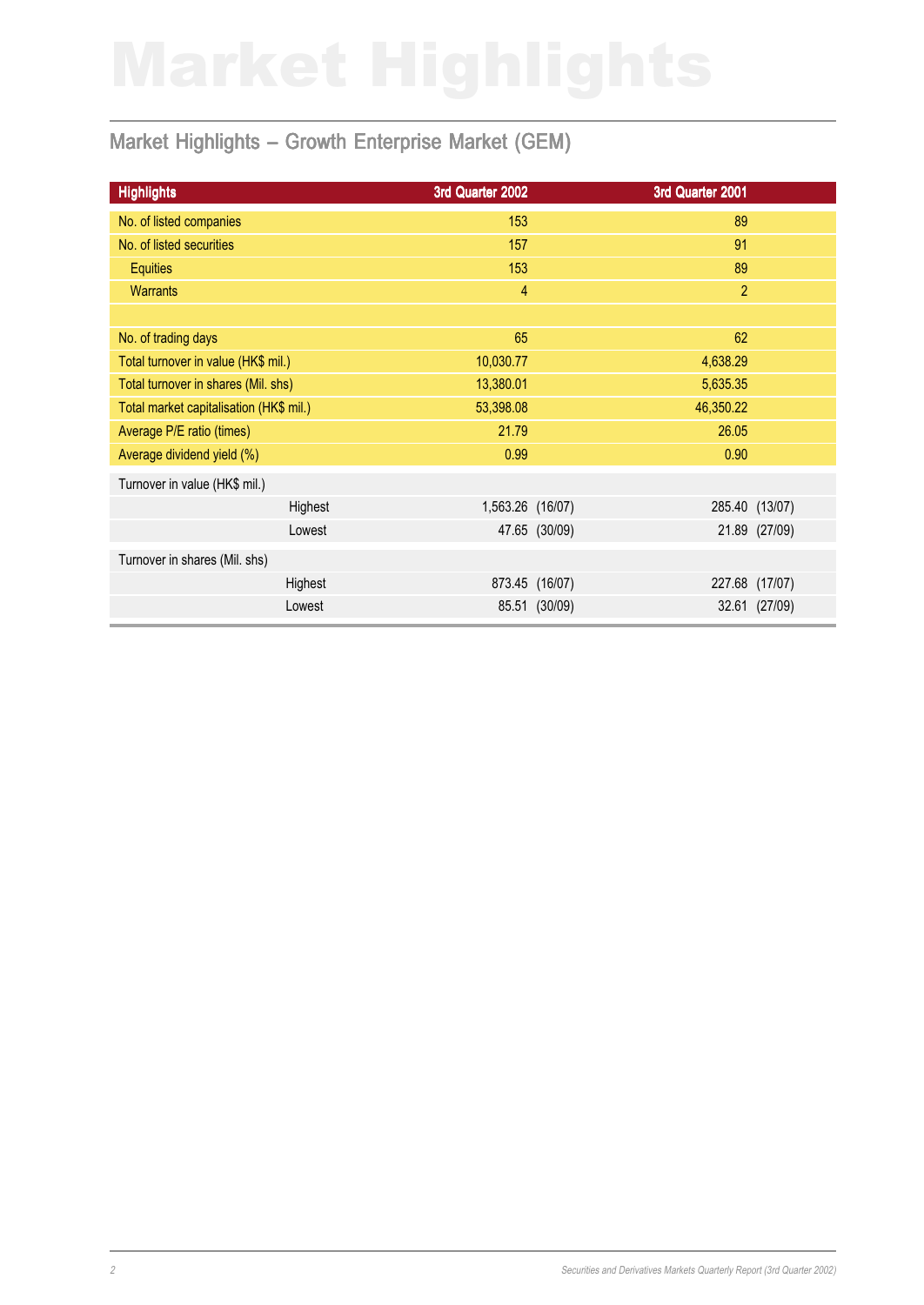## Derivatives Market Highlights

|                                                            | 3rd Quarter  | 3rd Quarter |
|------------------------------------------------------------|--------------|-------------|
| <b>Highlights</b>                                          | 2002         | 2001        |
| All futures and options products (excluding stock options) |              |             |
| No. of trading days                                        | 64.5         | 62.0        |
| <b>Total contract volume</b>                               | 2,010,192    | 1,753,567   |
| Equity index products                                      | 1,979,292    | 1,559,280   |
| <b>Equity products</b>                                     | 4,828        | 1,708       |
| Interest rates products                                    | 26,072       | 191,787     |
| <b>Currency products</b>                                   |              | 792         |
| Average daily contract volume <sup>1</sup>                 | 31,166       | 28,283      |
| Total open interest as at the quarter end (contracts)      | 116,845      | 137,556     |
| Equity index products                                      | 102,374      | 69,682      |
| <b>Equity products</b>                                     | 497          | 307         |
| Interest rates products                                    | 13,974       | 67,180      |
| <b>Currency products</b>                                   |              | 387         |
| <b>Stock options</b>                                       |              |             |
| No. of newly introduced stock options classes              | $\mathbf{3}$ | 11          |
| No. of stock options as at the quarter end                 |              |             |
| <b>Class</b>                                               | 33           | 31          |
| <b>Series</b>                                              | 2,504        | 2,932       |
| Total premium (HK\$ mil.)                                  | 1,689.88     | 1,261.75    |
| Call                                                       | 567.29       | 411.31      |
| Put                                                        | 1,122.58     | 850.44      |
| Average daily premium (HK\$ mil.)                          | 26.20        | 20.35       |
| <b>Total contract volume</b>                               | 1,111,055    | 874,879     |
| Call                                                       | 522,661      | 388,497     |
| Put                                                        | 588,394      | 486,382     |
| Average daily contract volume                              | 17,226       | 14,111      |
| Total open interest as at the quarter end (contracts)      | 430,494      | 374,842     |
| Call                                                       | 251,355      | 208,470     |
| Put                                                        | 179,139      | 166,372     |
| Total number of trades                                     | 27,820       | 22,585      |
| Average daily number of trades                             | 431          | 364         |
| <b>Total contracts exercised</b>                           | 151,103      | 140,532     |
| Average premium per contract (HK\$)                        | 1,521        | 1,442       |
| Average contract per trade (contracts)                     | 40           | 39          |
| Put volume/call volume                                     | 1.13         | 1.25        |
| Average daily contract volume/open interest                | 4.0%         | 3.8%        |
| Options volume (shares)/underlying stock volume            | 4.4%         | 3.6%        |
| All futures and options products                           |              |             |
| Total contract volume                                      | 3,121,247    | 2,628,446   |
| Total open interest as at the quarter end (contracts)      | 547,339      | 512,398     |

1 Average daily contract volume is calculated based on the number of trading days of the Hong Kong Market.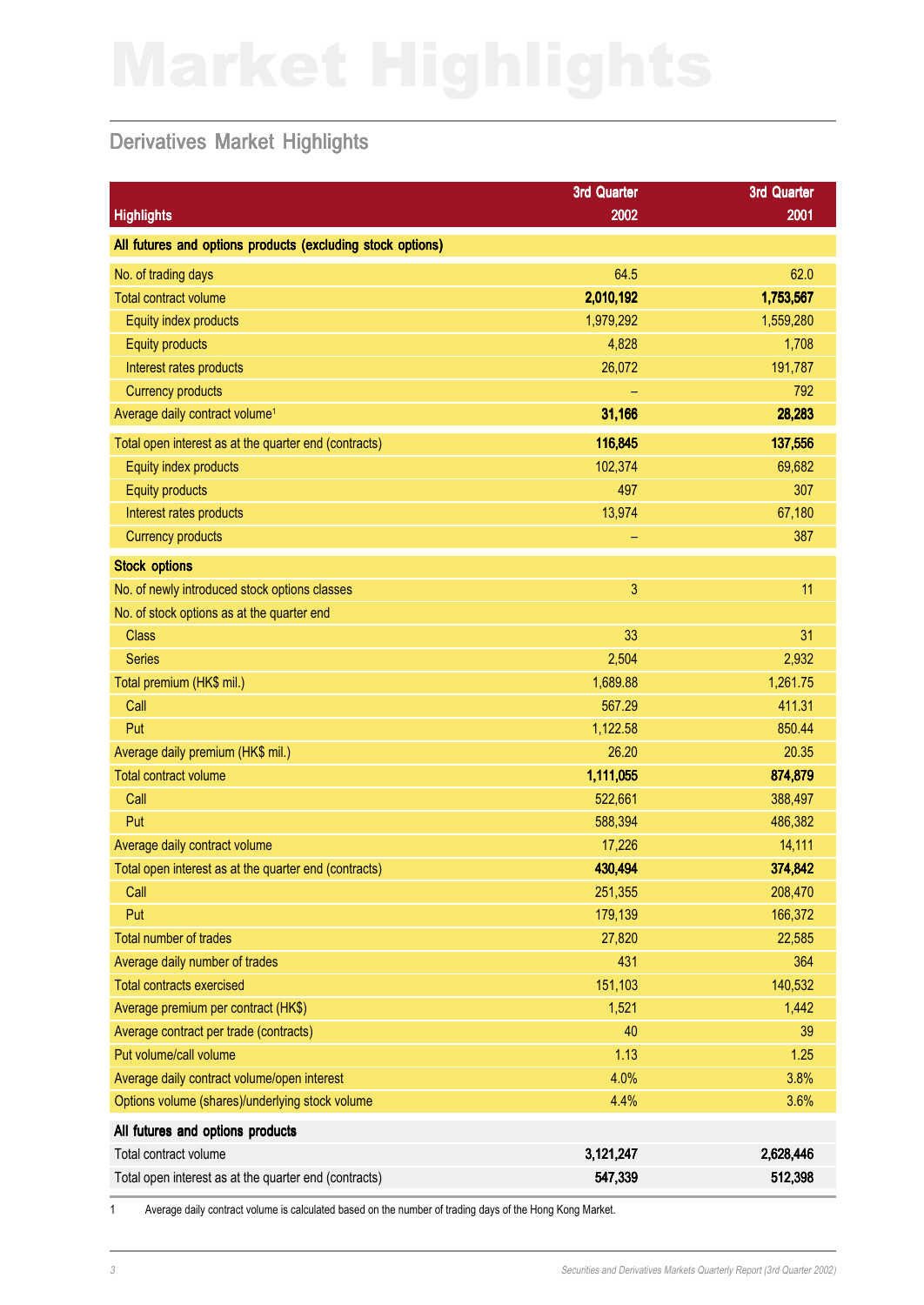# Equity Turnover

|      |    | Share (Mil. shs) | Value (HK\$ mil.) | No. of deals |
|------|----|------------------|-------------------|--------------|
| 2001 | Q3 | 222,326.99       | 379,177.03        | 3,832,468    |
|      | Q4 | 290,363.15       | 404,930.07        | 4,630,916    |
| 2002 | Q1 | 268,156.70       | 382,384.11        | 4,211,895    |
|      | Q2 | 429,385.73       | 438,842.15        | 4,739,902    |
|      | Q3 | 223,310.48       | 336,667.98        | 3,469,647    |

# Equity Trading Statistics

|      |                | No. of       | Average daily turnover | Average value |
|------|----------------|--------------|------------------------|---------------|
|      |                | trading days | (HK\$ mil.)            | per deal      |
| 2001 | Q <sub>3</sub> | 62           | 6,115.76               | 98,938        |
|      | Q4             | 61           | 6,638.20               | 87,441        |
| 2002 | Q1             | 59           | 6,481.09               | 90,787        |
|      | Q2             | 61           | 7,194.13               | 92,585        |
|      | Q3             | 65           | 5,179.51               | 97,032        |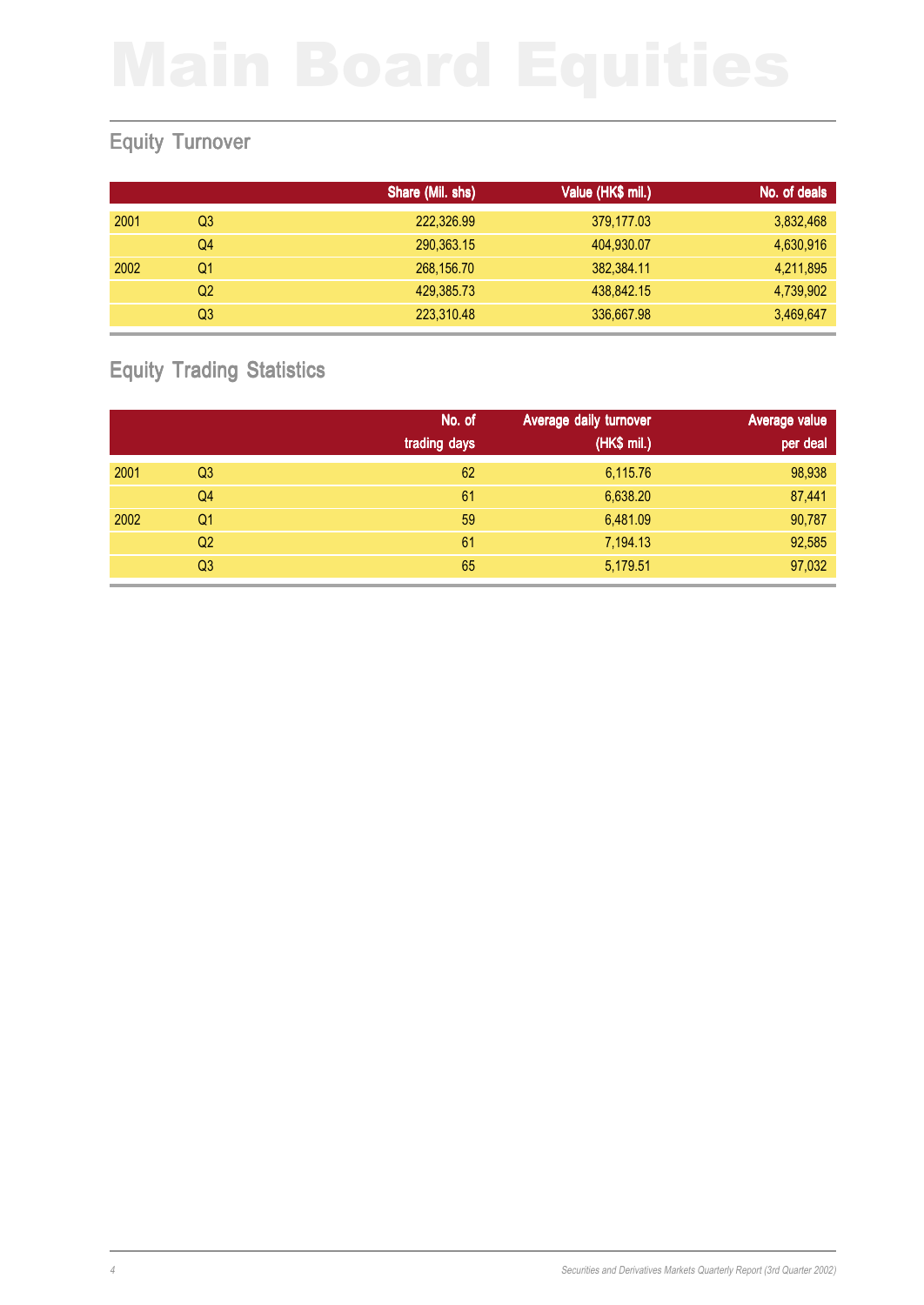### 20 Most Advanced Stocks

for 3rd quarter 2002

|                |       |                          | <b>Closing price</b> |                 |        |  |
|----------------|-------|--------------------------|----------------------|-----------------|--------|--|
| Rank           | Code  | <b>Stock</b>             | End of Sep 2002      | End of Jun 2002 | % Up   |  |
| 1              | 00970 | <b>GLOBAL FOOD</b>       | 1.380                | 0.420           | 228.57 |  |
| $\overline{c}$ | 00076 | <b>SEN HONG RES</b>      | 0.630                | 0.260           | 142.31 |  |
| 3              | 00412 | <b>B-TECH (HOLD)</b>     | 0.204                | 0.090           | 126.67 |  |
| 4              | 00204 | <b>EVEREST INT'L</b>     | 0.200                | 0.090           | 122.22 |  |
| 5              | 00196 | <b>GRAND HOTEL 'B'</b>   | 0.179                | 0.089           | 101.12 |  |
| 6              | 00195 | <b>GRAND HOTEL 'A'</b>   | 1.800                | 0.930           | 93.55  |  |
| $\overline{7}$ | 00234 | <b>NEW CENTURY GP</b>    | 0.550                | 0.320           | 71.88  |  |
| 8              | 00641 | <b>FONG'S IND</b>        | 1.900                | 1.230           | 54.47  |  |
| $\overline{9}$ | 00211 | <b>STYLAND HOLD</b>      | 0.062                | 0.041           | 51.22  |  |
| 10             | 00745 | <b>RYODEN DEV</b>        | 0.770                | 0.520           | 48.08  |  |
| 11             | 00241 | 21 CN CYBERNET           | 0.231                | 0.160           | 44.38  |  |
| 12             | 00127 | <b>CHINESE EST H</b>     | 0.860                | 0.630           | 36.51  |  |
| 13             | 00043 | <b>C.P. POKPHAND</b>     | 0.295                | 0.220           | 34.09  |  |
| 14             | 00611 | <b>TACK HSIN HOLD</b>    | 2.025                | 1.520           | 33.22  |  |
| 15             | 00260 | <b>MILLENNIUM GP</b>     | 0.107                | 0.081           | 32.10  |  |
| 16             | 00111 | <b>HANTEC INV HOLD</b>   | 0.660                | 0.510           | 29.41  |  |
| 17             | 00289 | <b>WING ON CO</b>        | 4.000                | 3.100           | 29.03  |  |
| 18             | 00698 | <b>TONGDA GROUP</b>      | 0.050                | 0.039           | 28.21  |  |
| 19             | 00943 | <b>EFORCE HOLDINGS</b>   | 0.180                | 0.144           | 25.00  |  |
| 20             | 00746 | <b>L &amp; M HANDBAG</b> | 0.600                | 0.480           | 25.00  |  |

### 20 Most Declined Stocks

for 3rd quarter 2002

|                  |       | <b>Closing price</b>   |                 |                         |          |
|------------------|-------|------------------------|-----------------|-------------------------|----------|
| Rank             | Code  | <b>Stock</b>           | End of Sep 2002 | End of Jun 2002         | % Down   |
| 1                | 00959 | A-MAX                  | 0.024           | 0.320<br>$\mathsf{A}$   | $-92.50$ |
| $\overline{2}$   | 00491 | <b>TERABIT ACCESS</b>  | 0.016           | 0.186                   | $-91.40$ |
| 3                | 00159 | <b>WAH NAM INT'L</b>   | 0.104           | 1.200<br>$\mathsf{A}$   | $-91.33$ |
| 4                | 00585 | <b>BOTO INT'L HOLD</b> | 0.036           | 0.320                   | $-88.75$ |
| 5                | 00254 | <b>ECYBERCHINA</b>     | 0.018           | 0.153                   | $-88.24$ |
| $\boldsymbol{6}$ | 00327 | <b>SHANXI PHARMA</b>   | 0.037           | 0.295                   | $-87.46$ |
| 7                | 00932 | <b>EURO-ASIA AGRIC</b> | 0.380           | 2.350                   | $-83.83$ |
| $\bf 8$          | 01189 | <b>ANANDA WING ON</b>  | 0.011           | 0.058                   | $-81.03$ |
| 9                | 00501 | <b>RNA HOLDINGS</b>    | 0.010           | 0.051                   | $-80.39$ |
| 10               | 00109 | <b>DIGITAL WORLD</b>   | 0.165           | 0.800<br>$\overline{A}$ | $-79.38$ |
| 11               | 00059 | <b>RENREN HOLDINGS</b> | 0.052           | 0.250<br>$\mathsf{A}$   | $-79.20$ |
| 12               | 00969 | <b>HUA LIEN INT'L</b>  | 0.440           | 2.100                   | $-79.05$ |
| 13               | 01166 | <b>SOLARTECH INT'L</b> | 0.241           | 1.000<br>$\mathsf{A}$   | $-75.90$ |
| 14               | 01051 | <b>DNA SECURITY</b>    | 0.030           | 0.119                   | $-74.79$ |
| 15               | 00286 | G-PROP (HOLD)          | 0.010           | 0.039                   | $-74.36$ |
| 16               | 00965 | <b>YUE FUNG INT'L</b>  | 1.600           | 6.000<br>$\mathsf{A}$   | $-73.33$ |
| 17               | 01049 | <b>CELESTIAL ASIA</b>  | 0.500           | 1.800                   | $-72.22$ |
| 18               | 00329 | <b>GOLDEN DRAGON</b>   | 0.130           | 0.460                   | $-71.74$ |
| 19               | 00417 | <b>TSE SUI LUEN</b>    | 0.070           | 0.240                   | $-70.83$ |
| 20               | 00679 | <b>ASIA TELE-NET</b>   | 0.010           | 0.034                   | $-70.59$ |
|                  | 00432 | <b>COMPANION BUILD</b> | 0.010           | 0.034                   | $-70.59$ |

A Adjusted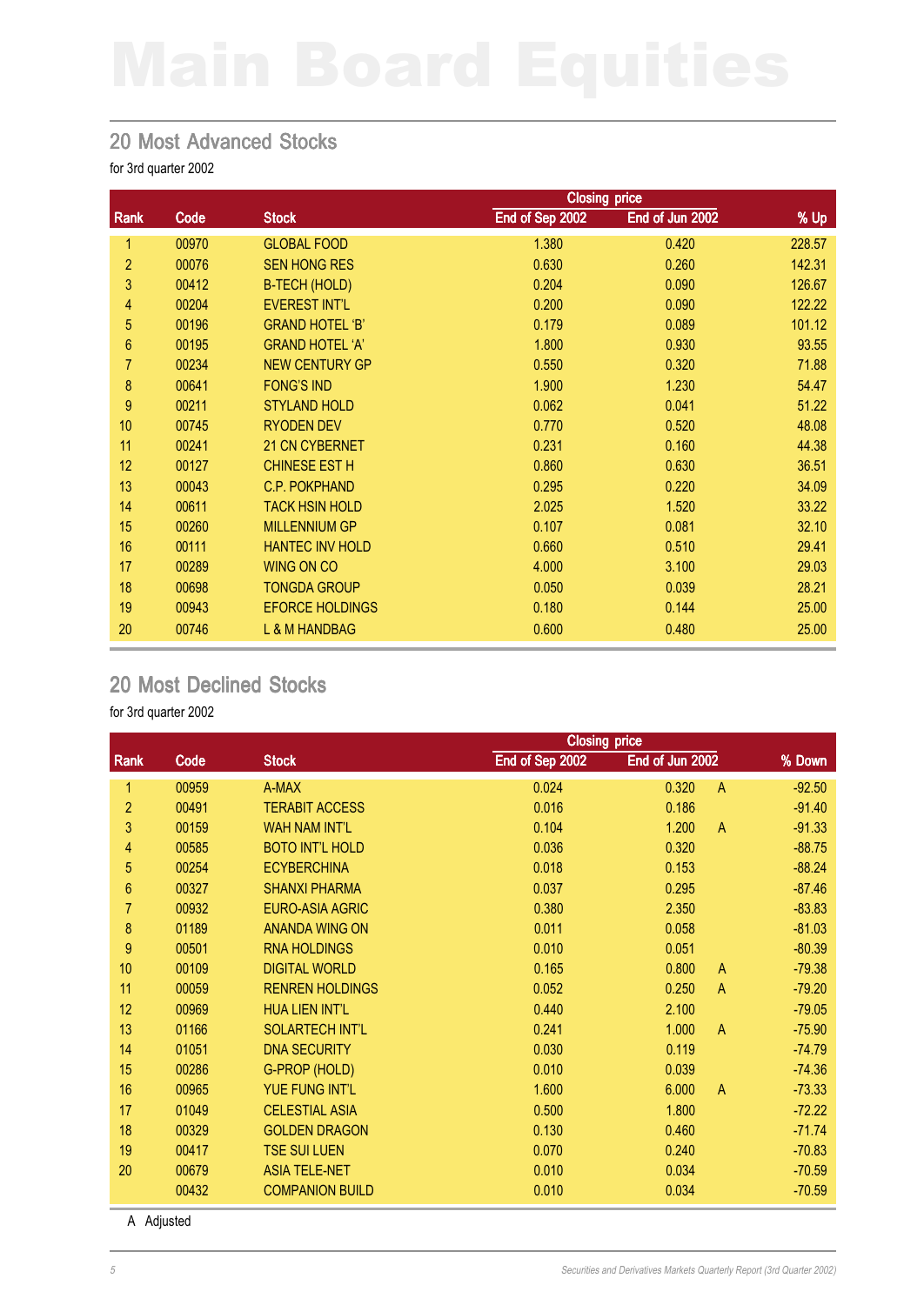### 20 Most Active Stocks by Value

for 3rd quarter 2002

| Rank             | Code  | <b>Stock</b>                    | Turnover (HK\$ mil.) | % of Total |
|------------------|-------|---------------------------------|----------------------|------------|
| 1                | 00005 | <b>HSBC HOLDINGS</b>            | 58,118.53            | 17.26      |
| $\overline{c}$   | 00941 | <b>CHINA MOBILE</b>             | 28,200.34            | 8.38       |
| 3                | 00013 | <b>HUTCHISON</b>                | 21,858.94            | 6.49       |
| 4                | 00001 | <b>CHEUNG KONG</b>              | 18,835.25            | 5.59       |
| 5                | 00016 | <b>SHK PPT</b>                  | 17,969.92            | 5.34       |
| $\boldsymbol{6}$ | 02388 | <b>BOC HONG KONG</b>            | 9,666.21             | 2.87       |
| 7                | 00011 | <b>HANG SENG BANK</b>           | 9,557.93             | 2.84       |
| 8                | 00002 | <b>CLP HOLDINGS</b>             | 7,891.76             | 2.34       |
| $\boldsymbol{9}$ | 00012 | <b>HENDERSON LAND</b>           | 6,657.36             | 1.98       |
| 10               | 00883 | <b>CNOOC</b>                    | 6,465.53             | 1.92       |
| 11               | 00019 | <b>SWIRE PACIFIC 'A'</b>        | 5,947.55             | 1.77       |
| 12               | 00006 | <b>HK ELECTRIC</b>              | 5,693.39             | 1.69       |
| 13               | 00003 | <b>HK &amp; CHINA GAS</b>       | 4,866.99             | 1.45       |
| 14               | 00762 | <b>CHINA UNICOM</b>             | 4,666.02             | 1.39       |
| 15               | 00857 | PETROCHINA - H SHARES           | 4,352.66             | 1.29       |
| 16               | 00293 | <b>CATHAY PAC AIR</b>           | 3,807.12             | 1.13       |
| 17               | 00494 | LI & FUNG                       | 3,755.32             | 1.12       |
| 18               | 00179 | <b>JOHNSON ELECH</b>            | 3,490.08             | 1.04       |
| 19               | 00008 | <b>PCCW</b>                     | 3,434.43             | 1.02       |
| 20               | 00902 | <b>HUANENG POWER - H SHARES</b> | 3,259.90             | 0.97       |
| <b>Total</b>     |       |                                 | 228,495.23           | 67.87      |

### 20 Most Active Stock by Shares

| Rank           | Code  | <b>Stock</b>           | Turnover (Mil. shs) | % of Total |
|----------------|-------|------------------------|---------------------|------------|
| $\mathbf{1}$   | 00501 | <b>RNA HOLDINGS</b>    | 19,985.52           | 8.95       |
| $\overline{c}$ | 00491 | <b>TERABIT ACCESS</b>  | 11,063.50           | 4.95       |
| 3              | 00603 | <b>CHINA CITY GAS</b>  | 9,661.47            | 4.33       |
| 4              | 00897 | <b>WAI YUEN TONG</b>   | 8,026.60            | 3.59       |
| 5              | 01189 | <b>ANANDA WING ON</b>  | 7,861.31            | 3.52       |
| 6              | 01215 | <b>GUO XIN GROUP</b>   | 7,076.78            | 3.17       |
| 7              | 00327 | <b>SHANXI PHARMA</b>   | 5,596.07            | 2.51       |
| 8              | 00476 | <b>CHINA ELEGANCE</b>  | 5,000.62            | 2.24       |
| 9              | 00231 | <b>DYNAMIC GLOBAL</b>  | 4,143.57            | 1.86       |
| 10             | 00673 | <b>TECHCAP HOLDING</b> | 3,565.24            | 1.60       |
| 11             | 00164 | <b>PREMIUM LAND</b>    | 2,804.91            | 1.26       |
| 12             | 00857 | PETROCHINA - H SHARES  | 2,697.30            | 1.21       |
| 13             | 00307 | <b>SUN MEDIA GROUP</b> | 2,441.87            | 1.09       |
| 14             | 00875 | <b>FIRST DRAGONCOM</b> | 2,374.36            | 1.06       |
| 15             | 00008 | <b>PCCW</b>            | 2,359.77            | 1.06       |
| 16             | 01222 | <b>WANG ON GROUP</b>   | 2,322.23            | 1.04       |
| 17             | 00932 | <b>EURO-ASIA AGRIC</b> | 2,285.77            | 1.02       |
| 18             | 00735 | <b>QUALITY FOOD</b>    | 2,107.90            | 0.94       |
| 19             | 00070 | <b>MASSIVE RES</b>     | 2,087.97            | 0.94       |
| 20             | 00689 | <b>GREATWALL CYBER</b> | 2,086.92            | 0.93       |
| <b>Total</b>   |       |                        | 105,549.68          | 47.27      |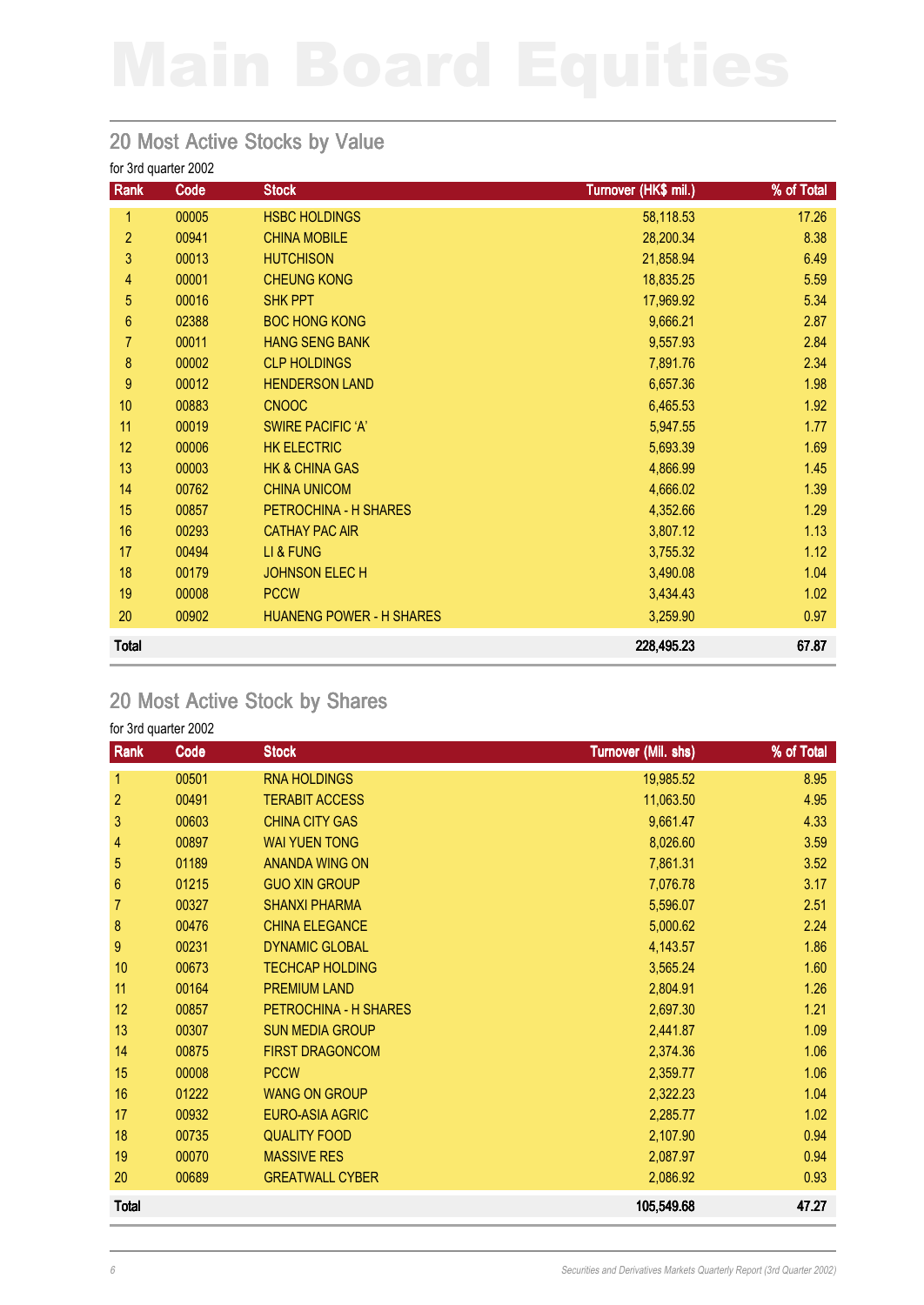### Market Capitalisation of Domestic Companies

|      |                | HK\$ mil.    |
|------|----------------|--------------|
| 2001 | Q <sub>3</sub> | 3,373,477.56 |
|      | Q4             | 3,885,342.08 |
| 2002 | Q1             | 3,855,291.10 |
|      | Q2             | 3,791,697.47 |
|      | Q <sub>3</sub> | 3,327,120.51 |

### Market Capitalisation by Classifications

### Quarter-end figures

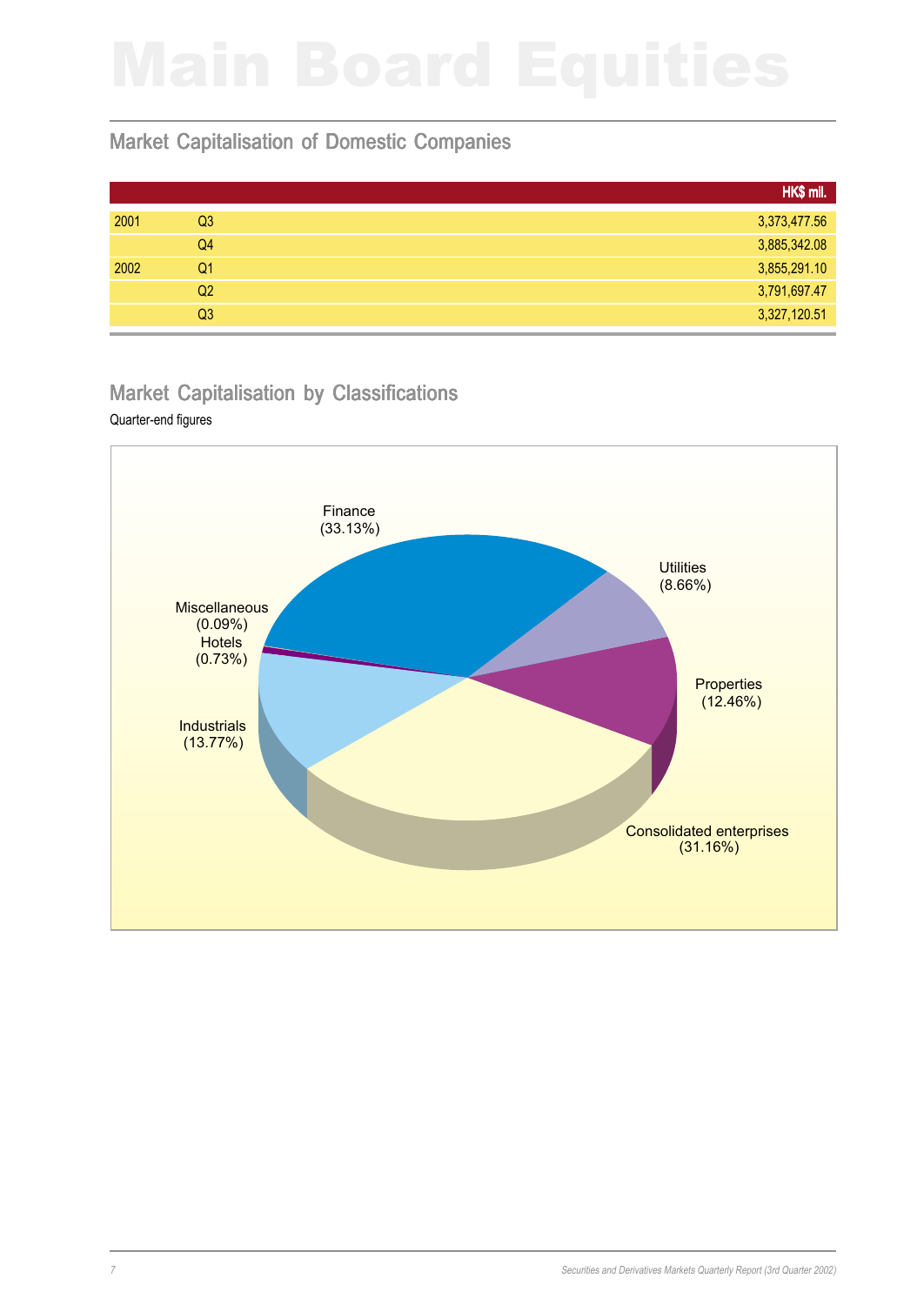### 50 Leading Companies in Market Capitalisation

as at the end of 3rd quarter 2002

| Rank                    | <b>Company</b>                                           | Market capitalisation (HK\$ mil.) | % of market total |
|-------------------------|----------------------------------------------------------|-----------------------------------|-------------------|
| 1                       | <b>HSBC Holdings plc</b>                                 | 759,502.08                        | 22.83             |
| $\overline{2}$          | China Mobile (Hong Kong) Ltd.                            | 354,089.77                        | 10.64             |
| 3                       | Hutchison Whampoa Ltd.                                   | 192,704.36                        | 5.79              |
| $\overline{\mathbf{4}}$ | Hang Seng Bank Ltd.                                      | 156,293.14                        | 4.70              |
| 5                       | Cheung Kong (Holdings) Ltd.                              | 113,955.29                        | 3.43              |
| $\boldsymbol{6}$        | Sun Hung Kai Properties Ltd.                             | 109,961.56                        | 3.31              |
| $\overline{7}$          | CNOOC Ltd.                                               | 89,123.70                         | 2.68              |
| $\bf 8$                 | BOC Hong Kong (Holdings) Ltd.                            | 82,467.69                         | 2.48              |
| $\boldsymbol{9}$        | <b>CLP Holdings Ltd.</b>                                 | 78,027.17                         | 2.35              |
| 10                      | Hongkong Electric Holdings Ltd.                          | 70,430.63                         | 2.12              |
| 11                      | Hong Kong and China Gas Co. Ltd., The                    | 59,469.45                         | 1.79              |
| 12                      | China Unicom Ltd.                                        | 58,999.08                         | 1.77              |
| 13                      | <b>MTR Corporation Ltd.</b>                              | 45,580.75                         | 1.37              |
| 14                      | Swire Pacific Ltd.                                       | 43,799.87                         | 1.32              |
| 15                      | Henderson Land Development Co. Ltd.                      | 39,609.22                         | 1.19              |
| 16                      | CITIC Pacific Ltd.                                       | 36,459.84                         | 1.10              |
| 17                      | Wharf (Holdings) Ltd., The                               | 36,345.03                         | 1.09              |
| 18                      | Cathay Pacific Airways Ltd.                              | 35,185.78                         | 1.06              |
| 19                      | Cheung Kong Infrastructure Holdings Ltd.                 | 29,980.99                         | 0.90              |
| 20                      | Johnson Electric Holdings Ltd.                           | 28,655.55                         | 0.86              |
| 21                      | PetroChina Co. Ltd. - H Shares                           | 27,780.22                         | 0.83              |
| 22                      | PCCW Ltd.                                                | 25,605.87                         | 0.77              |
| 23                      | Li & Fung Ltd.                                           | 21,386.09                         | 0.64              |
| 24                      | China Petroleum & Chemical Corporation - H Shares        | 20,975.61                         | 0.63              |
| 25                      | Legend Group Ltd.                                        | 20,643.41                         | 0.62              |
| 26                      | Hang Lung Properties Ltd.                                | 20,080.87                         | 0.60              |
| 27                      | Bank of East Asia, Ltd., The                             | 19,724.61                         | 0.59              |
| 28                      | Henderson Investment Ltd.                                | 16,903.96                         | 0.51              |
| 29<br>30                | Yue Yuen Industrial (Holdings) Ltd.                      | 16,130.90                         | 0.48              |
| 31                      | China Resources Enterprise, Ltd.                         | 15,043.18<br>14,531.02            | 0.45<br>0.44      |
| 32                      | Kowloon Motor Bus Holdings Ltd., The<br>Guoco Group Ltd. | 14,291.99                         | 0.43              |
| 33                      | Esprit Holdings Ltd.                                     | 14,142.75                         | 0.43              |
| 34                      | Tingyi (Cayman Islands) Holdings Corp.                   | 11,876.00                         | 0.36              |
| 35                      | COSCO Pacific Ltd.                                       | 11,701.22                         | 0.35              |
| 36                      | China Merchants Holdings (International) Co. Ltd         | 11,309.02                         | 0.34              |
| 37                      | Shanghai Industrial Holdings Ltd.                        | 11,028.64                         | 0.33              |
| 38                      | Tsim Sha Tsui Properties Ltd.                            | 10,669.67                         | 0.32              |
| 39                      | <b>Television Broadcasts Ltd.</b>                        | 10,512.00                         | 0.32              |
| 40                      | Wheelock and Co. Ltd.                                    | 9,854.47                          | 0.30              |
| 41                      | Hong Kong Exchanges and Clearing Ltd.                    | 9,808.72                          | 0.29              |
| 42                      | Shangri-La Asia Ltd.                                     | 9,794.09                          | 0.29              |
| 43                      | Huaneng Power International, Inc. - H Shares             | 9,150.00                          | 0.28              |
| 44                      | Sino Land Co. Ltd.                                       | 8,900.34                          | 0.27              |
| 45                      | New World Development Co. Ltd.                           | 8,665.63                          | 0.26              |
| 46                      | Hang Lung Group Ltd.                                     | 8,604.78                          | 0.26              |
| 47                      | Dah Sing Financial Holdings Ltd.                         | 8,309.71                          | 0.25              |
| 48                      | Denway Motors Ltd.                                       | 8,231.48                          | 0.25              |
| 49                      | Wing Hang Bank, Ltd.                                     | 7,483.19                          | 0.22              |
| 50                      | Texwinca Holdings Ltd.                                   | 6,949.15                          | 0.21              |
| <b>Total</b>            |                                                          | 2,830,729.50                      | 85.08             |
| Market total            |                                                          | 3,327,120.51                      | 100.00            |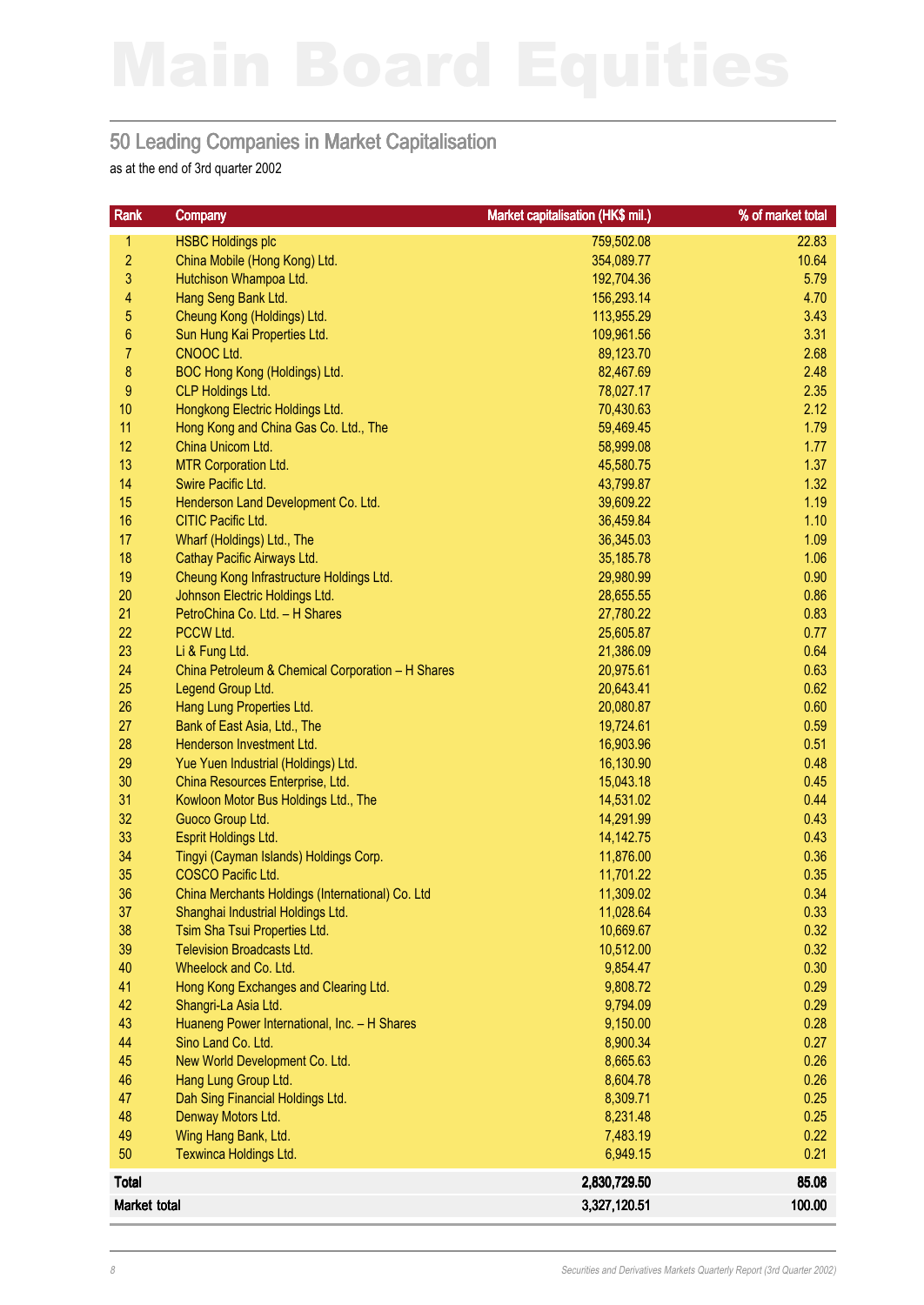# Short Selling (value)

|      |    | Short selling turnover (HK\$ mil.) | Equity turnover (HK\$ mil.) | % of equity total |
|------|----|------------------------------------|-----------------------------|-------------------|
| 2001 | Q3 | 15,247.90                          | 379,177.03                  | 4.02              |
|      | Q4 | 17,211.80                          | 404,930.07                  | 4.25              |
| 2002 | Q1 | 15,978,00                          | 382,384.11                  | 4.18              |
|      | Q2 | 16.369.87                          | 438,842.15                  | 3.73              |
|      | Q3 | 21,936.90                          | 336,667.98                  | 6.52              |

## Short Selling (share)

|      |    | Short selling turnover (Mil. shs) | Equity turnover (Mil. shs) | % of equity total |
|------|----|-----------------------------------|----------------------------|-------------------|
| 2001 | Q3 | 1,379.22                          | 222,326.99                 | 0.62              |
|      | Q4 | 1,740.80                          | 290,363.15                 | 0.60              |
| 2002 | Q1 | 1,504.47                          | 268,156.70                 | 0.56              |
|      | Q2 | 1.552.77                          | 429,385.73                 | 0.36              |
|      | Q3 | 1,377.98                          | 223,310.48                 | 0.62              |

### New Listing Companies Statistics

|      |                | No. of newly listed companies | Funds raised (HK\$ mil.) |
|------|----------------|-------------------------------|--------------------------|
| 2001 | Q <sub>3</sub> | 5                             | 1,024.00                 |
|      | Q4             | 11                            | 5,794.86                 |
| 2002 | Q1             | 18                            | 1,447.59                 |
|      | Q2             | 16                            | 2,087.84                 |
|      | Q <sub>3</sub> | 12                            | 22,617.96                |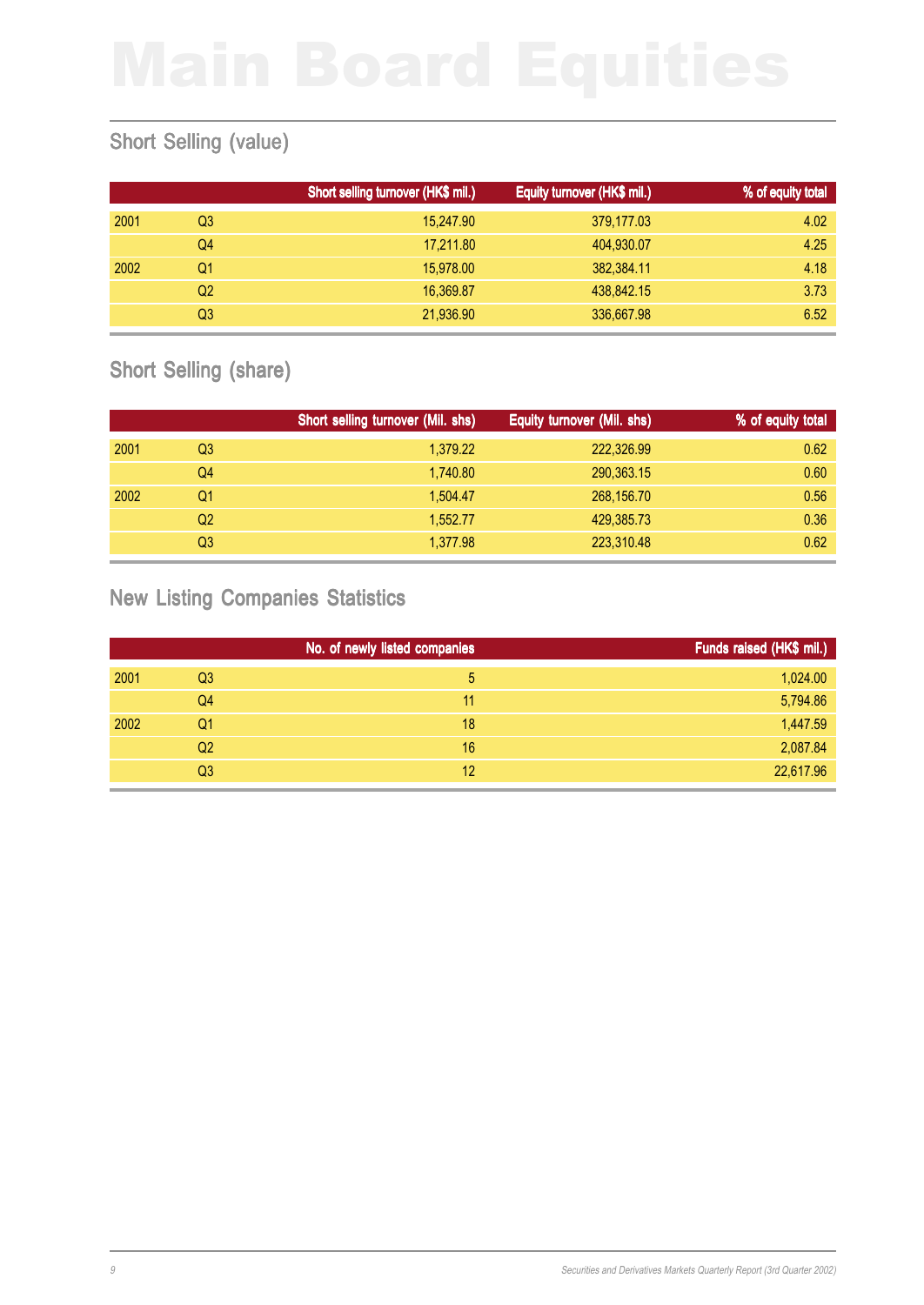### **Newly Listed Companies**

| Code         | <b>Company name</b>                             | <b>Listing date</b> | No. of issued shares | Funds raised (HK\$ mil.) |
|--------------|-------------------------------------------------|---------------------|----------------------|--------------------------|
| 01094        | <b>Sunny Global Holdings Ltd</b>                | 2002/07/03          | 400,000,000          | 50.00                    |
| 00628        | <b>Teem Foundation Group Ltd</b>                | 2002/07/24          | 672,000,000          | 50.40                    |
| 02388        | <b>BOC Hong Kong (Holdings) Ltd</b>             | 2002/07/25          | 10,572,780,266       | 20,516.42                |
| 01211        | BYD Co Ltd - H Shares                           | 2002/07/31          | 149,500,000          | 1,637.03                 |
| 00703        | <b>Surge Recreation Holdings Ltd</b>            | 2002/08/15          | 600,000,000          | 51.00                    |
| 01217        | Sino Technology Investments Co Ltd              | 2002/08/28          | 200,000,000          | 16.50                    |
| 00364        | <b>Huafeng Environmental Protection Textile</b> | 2002/08/30          | 640,000,000          | 80.00                    |
|              | Int'l Group Ltd                                 |                     |                      |                          |
| 00860        | Ming Fung Jewellery Group Ltd                   | 2002/09/03          | 650,000,000          | 65.52                    |
| 02898        | Long Far Pharmaceutical Holdings Ltd            | 2002/09/05          | 600,000,000          | 51.00                    |
| 00912        | Suga International Holdings Ltd                 | 2002/09/18          | 200,000,000          | 50.00                    |
| 01226        | Friedmann Pacific Greater China Investments Ltd | 2002/09/19          | 80,200,000           | 28.10                    |
| 01227        | <b>First Asia Captial Investment Ltd</b>        | 2002/09/27          | 50,000,000           | 22.00                    |
| <b>Total</b> |                                                 |                     |                      | 22,617.96                |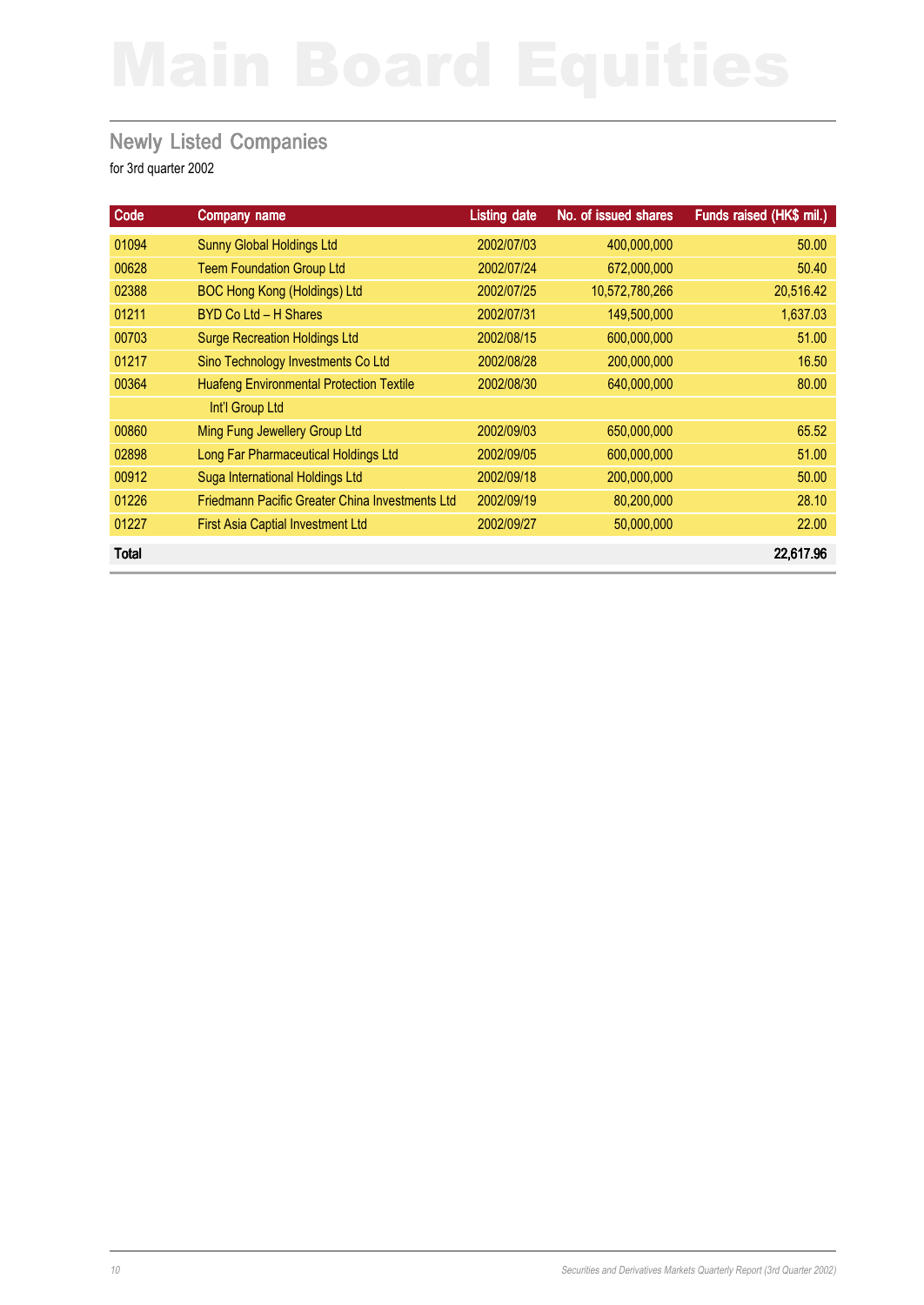### Company Name Changes

for 3rd quarter 2002

| 00554<br>Lee & Man Holdings Ltd<br>SC Industrial Development Co Ltd<br>2002/06/14<br>2002/07/05<br>00702<br>GeoMaxima (Hong Kong) Holdings Ltd<br><b>GeoMaxima Energy Holdings Ltd</b><br>2002/06/25<br>2002/07/11<br>00322<br>Tingyi (Cayman Islands) Holdings Corp #<br>Tingyi (Cayman Islands) Holdings Corp<br>2002/07/05<br>2002/07/12<br>00635<br>Playmates Interactive Entertainment Ltd<br><b>Playmates Holdings Ltd</b><br>2002/06/28<br>2002/07/15<br>00384<br>Hai Xia Holdings Ltd<br>China Gas Holdings Ltd<br>2002/07/05<br>2002/07/18<br><b>Fairyoung Holdings Ltd</b><br><b>Dynamic Global Holdings Ltd</b><br>00231<br>2002/07/01<br>2002/07/19<br>00370<br>E-LIFE International Ltd #<br><b>E-LIFE International Ltd</b><br>2002/07/22<br>2002/07/22<br>00493<br><b>Capital Automation Holdings Ltd</b><br>China Eagle Group Co Ltd<br>2002/06/20<br>2002/07/23<br>New Rank City Development Ltd<br>00456<br>New City (Beijing) Development Ltd<br>2002/06/14<br>2002/07/26<br>00175<br>South China Information and Technology Ltd<br><b>Guorun Holdings Ltd</b><br>2002/07/02<br>2002/07/26<br>00755<br>Shanghai Century Holdings Ltd<br>Fourseas.com Ltd<br>2002/07/22<br>2002/08/02<br>00008<br>Pacific Century CyberWorks Ltd *<br><b>PCCW Ltd</b><br>2002/08/09<br>2002/08/14 |
|-----------------------------------------------------------------------------------------------------------------------------------------------------------------------------------------------------------------------------------------------------------------------------------------------------------------------------------------------------------------------------------------------------------------------------------------------------------------------------------------------------------------------------------------------------------------------------------------------------------------------------------------------------------------------------------------------------------------------------------------------------------------------------------------------------------------------------------------------------------------------------------------------------------------------------------------------------------------------------------------------------------------------------------------------------------------------------------------------------------------------------------------------------------------------------------------------------------------------------------------------------------------------------------------------------|
|                                                                                                                                                                                                                                                                                                                                                                                                                                                                                                                                                                                                                                                                                                                                                                                                                                                                                                                                                                                                                                                                                                                                                                                                                                                                                                     |
|                                                                                                                                                                                                                                                                                                                                                                                                                                                                                                                                                                                                                                                                                                                                                                                                                                                                                                                                                                                                                                                                                                                                                                                                                                                                                                     |
|                                                                                                                                                                                                                                                                                                                                                                                                                                                                                                                                                                                                                                                                                                                                                                                                                                                                                                                                                                                                                                                                                                                                                                                                                                                                                                     |
|                                                                                                                                                                                                                                                                                                                                                                                                                                                                                                                                                                                                                                                                                                                                                                                                                                                                                                                                                                                                                                                                                                                                                                                                                                                                                                     |
|                                                                                                                                                                                                                                                                                                                                                                                                                                                                                                                                                                                                                                                                                                                                                                                                                                                                                                                                                                                                                                                                                                                                                                                                                                                                                                     |
|                                                                                                                                                                                                                                                                                                                                                                                                                                                                                                                                                                                                                                                                                                                                                                                                                                                                                                                                                                                                                                                                                                                                                                                                                                                                                                     |
|                                                                                                                                                                                                                                                                                                                                                                                                                                                                                                                                                                                                                                                                                                                                                                                                                                                                                                                                                                                                                                                                                                                                                                                                                                                                                                     |
|                                                                                                                                                                                                                                                                                                                                                                                                                                                                                                                                                                                                                                                                                                                                                                                                                                                                                                                                                                                                                                                                                                                                                                                                                                                                                                     |
|                                                                                                                                                                                                                                                                                                                                                                                                                                                                                                                                                                                                                                                                                                                                                                                                                                                                                                                                                                                                                                                                                                                                                                                                                                                                                                     |
|                                                                                                                                                                                                                                                                                                                                                                                                                                                                                                                                                                                                                                                                                                                                                                                                                                                                                                                                                                                                                                                                                                                                                                                                                                                                                                     |
|                                                                                                                                                                                                                                                                                                                                                                                                                                                                                                                                                                                                                                                                                                                                                                                                                                                                                                                                                                                                                                                                                                                                                                                                                                                                                                     |
|                                                                                                                                                                                                                                                                                                                                                                                                                                                                                                                                                                                                                                                                                                                                                                                                                                                                                                                                                                                                                                                                                                                                                                                                                                                                                                     |
| Ecopro Hi-Tech Holdings Ltd<br>00397<br><b>Starbow Holdings Ltd</b><br>2002/08/20<br>2002/08/29                                                                                                                                                                                                                                                                                                                                                                                                                                                                                                                                                                                                                                                                                                                                                                                                                                                                                                                                                                                                                                                                                                                                                                                                     |
| 00067<br>imGO Ltd<br>Shanghai Land Holdings Ltd<br>2002/08/26<br>2002/08/30                                                                                                                                                                                                                                                                                                                                                                                                                                                                                                                                                                                                                                                                                                                                                                                                                                                                                                                                                                                                                                                                                                                                                                                                                         |
| Wai Yuen Tong Medicine Holdings Ltd<br>00897<br>Dailywin Group Ltd<br>2002/08/23<br>2002/09/03                                                                                                                                                                                                                                                                                                                                                                                                                                                                                                                                                                                                                                                                                                                                                                                                                                                                                                                                                                                                                                                                                                                                                                                                      |
| <b>Chengdu PTIC Telecommunications Cable</b><br>01202<br>Chengdu PUTIAN Telecommunications<br>2002/08/09<br>2002/09/10                                                                                                                                                                                                                                                                                                                                                                                                                                                                                                                                                                                                                                                                                                                                                                                                                                                                                                                                                                                                                                                                                                                                                                              |
| Co Ltd - H Shares *<br>Cable Co Ltd - H Shares                                                                                                                                                                                                                                                                                                                                                                                                                                                                                                                                                                                                                                                                                                                                                                                                                                                                                                                                                                                                                                                                                                                                                                                                                                                      |
| <b>Kessel International Holdings Ltd</b><br>00959<br>A-Max Holdings Ltd<br>2002/09/04<br>2002/09/11                                                                                                                                                                                                                                                                                                                                                                                                                                                                                                                                                                                                                                                                                                                                                                                                                                                                                                                                                                                                                                                                                                                                                                                                 |
| 00233<br><b>Sing Tao Holdings Ltd</b><br>Shanghai Ming Yuan Holdings Ltd<br>2002/09/04<br>2002/09/17                                                                                                                                                                                                                                                                                                                                                                                                                                                                                                                                                                                                                                                                                                                                                                                                                                                                                                                                                                                                                                                                                                                                                                                                |
| <b>Global China Group Holdings Ltd</b><br>01105<br><b>Global China Technology Group Ltd</b><br>2002/08/27<br>2002/09/18                                                                                                                                                                                                                                                                                                                                                                                                                                                                                                                                                                                                                                                                                                                                                                                                                                                                                                                                                                                                                                                                                                                                                                             |
| Asia Resources Transportation Holdings Ltd<br>Asia Resources Holdings Ltd<br>2002/09/05<br>00899<br>2002/09/25                                                                                                                                                                                                                                                                                                                                                                                                                                                                                                                                                                                                                                                                                                                                                                                                                                                                                                                                                                                                                                                                                                                                                                                      |

Change of English name only

# Change of Chinese name only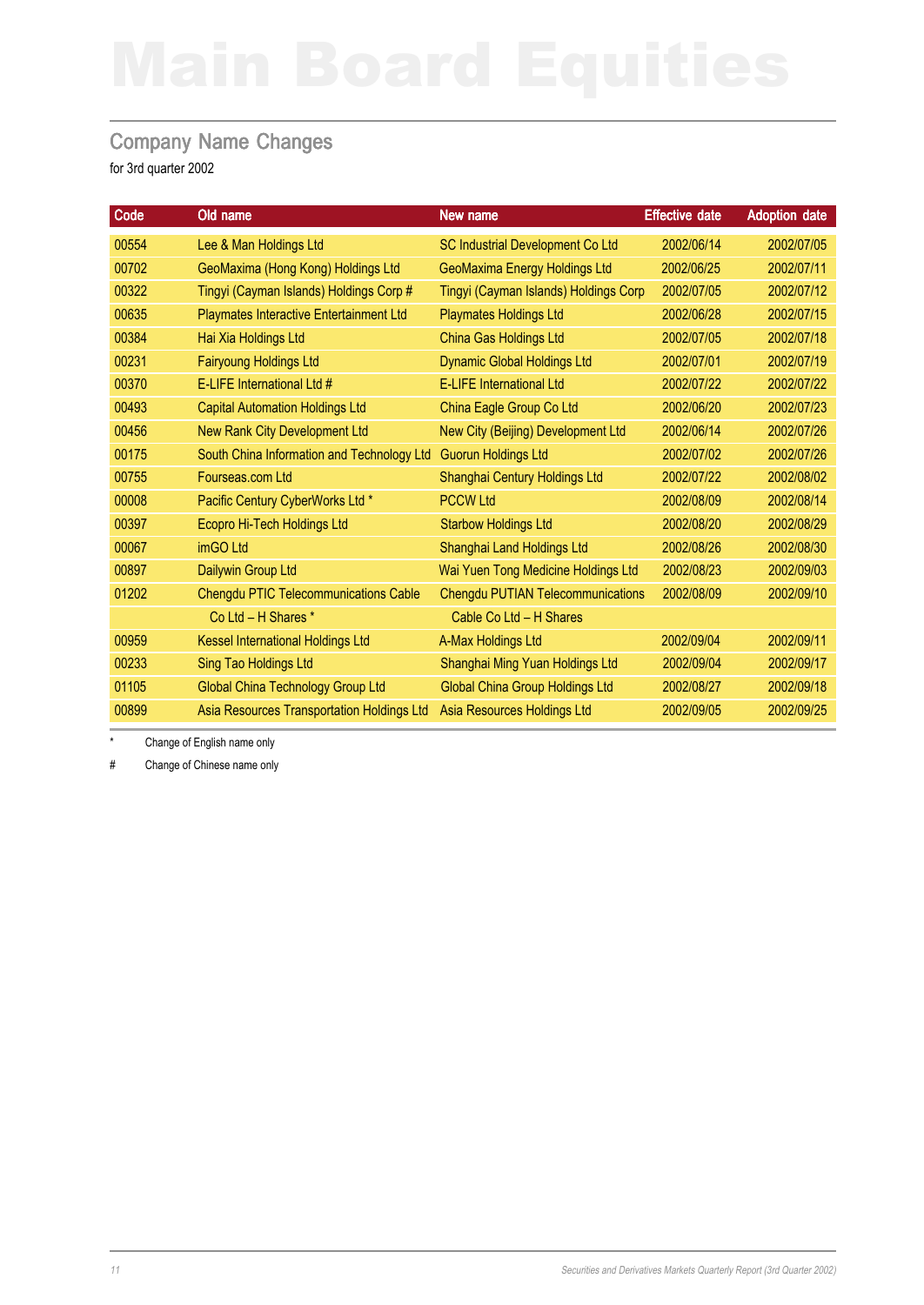### Bonus Issues / Bonus Warrants

for 3rd quarter 2002

| Code  | Company                                      | <b>Particulars</b>                              | Ex-date    |
|-------|----------------------------------------------|-------------------------------------------------|------------|
| 00855 | Cedar Base Electronic (Group) Ltd.           | Bonus 3 for 1 subscribed offer share            | 2002/07/15 |
| 00265 | South China Holdings Ltd                     | Bonus 1 2003 wt for 5                           | 2002/07/18 |
| 00235 | <b>China Strategic Holdings Ltd</b>          | Bonus 3 2003 wts for 5 subscribed rights shares | 2002/08/02 |
| 00262 | Deson Development International Holdings Ltd | Bonus 1 2004 wt for 5                           | 2002/08/06 |
| 00328 | Alco Holdings Ltd                            | Bonus 1 2005 wt for 10                          | 2002/08/15 |
| 00335 | <b>Upbest Group Ltd.</b>                     | Bonus 3 for 1                                   | 2002/08/15 |
| 00592 | <b>Bossini International Holdings Ltd</b>    | Bonus 1 for 4                                   | 2002/08/22 |
| 00326 | China Star Entertainment Ltd.                | Bonus 1 for 1 subscribed rights share           | 2002/09/03 |
| 01174 | Pacific Andes International Holdings Ltd     | Bonus 1 2004 wt for 5                           | 2002/09/06 |
| 00252 | Southeast Asia Properties & Finance Ltd      | Bonus 1 for 2                                   | 2002/09/11 |
| 00720 | Wo Kee Hong (Holdings) Ltd                   | Bonus 10 for 1 consolidated share               | 2002/09/20 |
|       |                                              |                                                 |            |

# Share Split / Consolidation

| Code  | Company                                    | <b>Particulars</b>       | <b>Effective date</b> |
|-------|--------------------------------------------|--------------------------|-----------------------|
| 00273 | China United Holdings Ltd.                 | Consolidation 50 into 1  | 2002/07/11            |
| 00155 | REXCAPITAL International Holdings Ltd.     | Consolidation 20 into 1  | 2002/07/30            |
| 00604 | Shenzhen Investment Ltd.                   | Split 1 into 2           | 2002/07/31            |
| 00015 | Vantage International (Holdings) Ltd.      | Split 1 into 4           | 2002/08/06            |
| 00397 | Starbow Holdings Ltd.                      | Consolidation 20 into 1  | 2002/08/15            |
| 00959 | A-Max Holdings Ltd.                        | Consolidation 8 into 1   | 2002/08/23            |
|       |                                            | then split 1 into 7      |                       |
| 01218 | Easyknit International Holdings Ltd.       | Consolidation 10 into 1  | 2002/08/23            |
| 00296 | Emperor (China Concept) Investments Ltd.   | Consolidation 25 into 1  | 2002/09/03            |
| 00090 | Gold Wo International Holdings Ltd.        | Consolidation 20 into 1  | 2002/09/03            |
| 00926 | Egana Jewellery & Pearls Ltd.              | Consolidation 10 into 1  | 2002/09/05            |
| 00048 | EganaGoldpfeil (Holdings) Ltd.             | Consolidation 10 into 1  | 2002/09/05            |
| 00389 | Moulin International Holdings Ltd.         | Consolidation 5 into 1   | 2002/09/09            |
| 00326 | China Star Entertainment Ltd.              | Consolidation 50 into 1  | 2002/09/10            |
| 00109 | Digital World Holdings Ltd.                | Consolidation 80 into 1  | 2002/09/10            |
| 01166 | Solartech International Holdings Ltd.      | Consolidation 100 into 1 | 2002/09/17            |
| 00052 | Fairwood Holdings Ltd.                     | Consolidation 10 into 1  | 2002/09/19            |
| 00720 | Wo Kee Hong (Holdings) Ltd.                | Consolidation 10 into 1  | 2002/09/19            |
| 00965 | Yue Fung International Group Holdings Ltd. | Consolidation 200 into 1 | 2002/09/30            |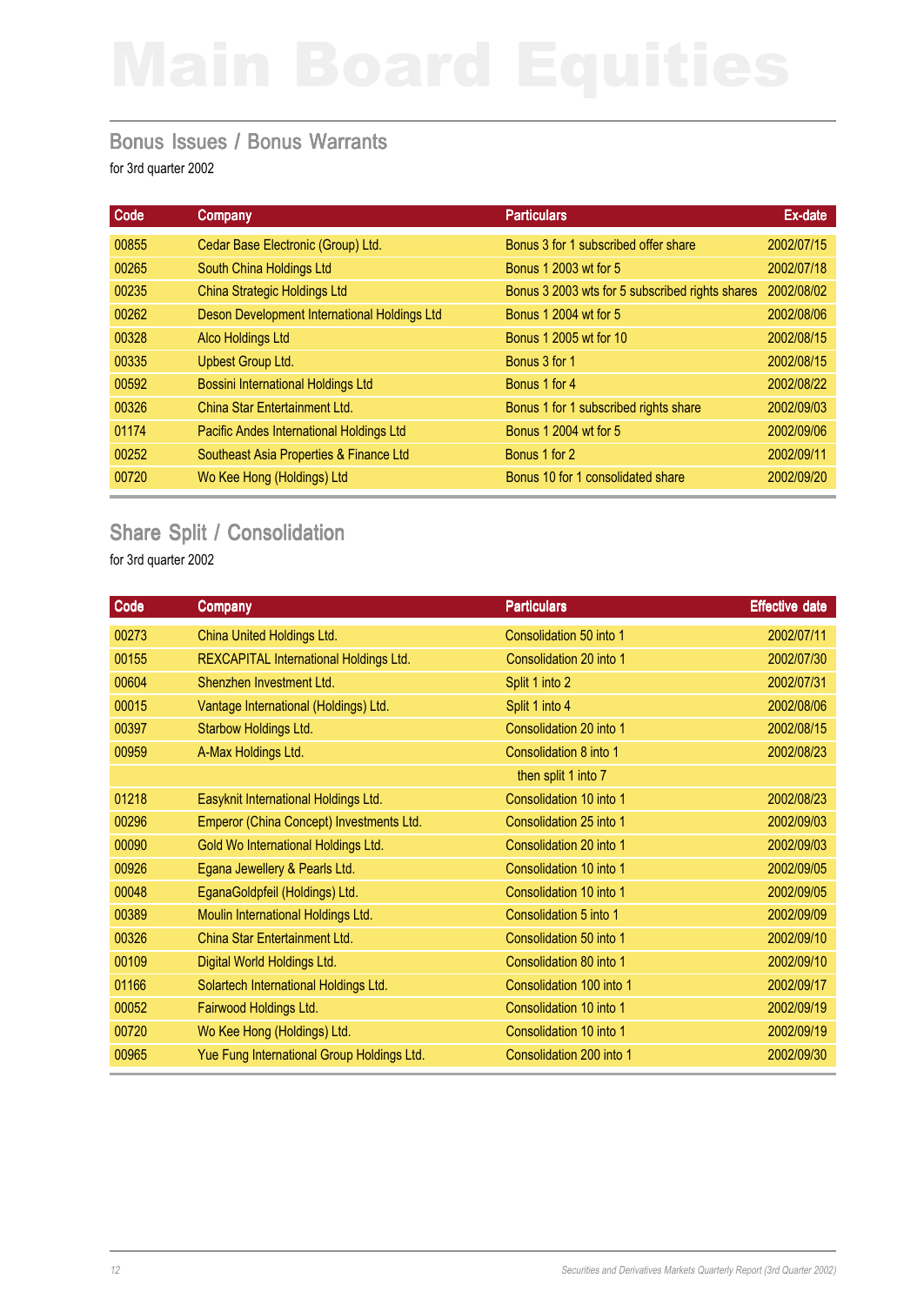### Rights Issues & Open Offers

| <b>Month</b> | Code  | <b>Company</b>                           | <b>Ratio</b>                             | Funds raised (HK\$ mil.) |
|--------------|-------|------------------------------------------|------------------------------------------|--------------------------|
| Jul          | 00085 | Winsan (China) Investment Group Co. Ltd. | Open offer 2 for 5 @\$0.115              | 51.21                    |
|              |       |                                          |                                          |                          |
| Aug          | 00718 | Bestway International Holdings Ltd.      | Open offer 1 for 1 @\$0.022              | 31.36                    |
|              |       |                                          |                                          |                          |
|              | 00855 | Cedar Base Electronic (Group) Ltd.       | Open Offer 1 for 3 @\$0.10               | 43.75                    |
|              |       |                                          | (with bonus 3 for 1 offer share)         |                          |
|              |       |                                          |                                          |                          |
|              | 00235 | China Strategic Holdings Ltd.            | Rts 1 for 2 @\$0.15                      | 41.47                    |
|              |       |                                          | (with bonus 3 2003 wts for 5 rts shs)    |                          |
|              | 00273 | China United Holdings Ltd.               | Rts 10 for 1 consolidated shares @\$0.02 | 111.70                   |
|              |       |                                          |                                          |                          |
|              | 00304 | Peace Mark (Holdings) Ltd.               | Rts 2 for 1 @\$0.18                      | 66.21                    |
|              |       |                                          |                                          |                          |
|              | 00952 | Quam Ltd.                                | Rts 3 for 5 @\$0.015                     | 29.01                    |
|              |       |                                          |                                          |                          |
| Sep          | 00326 | China Star Entertainment Ltd.            | Rts 1 for 1 consolidated share @\$1.25   | 95.22                    |
|              |       |                                          |                                          |                          |
|              | 01218 | Easyknit International Holdings Ltd.     | Rts 3 for 1 consolidated share @\$0.12   | 79.42                    |
|              |       |                                          |                                          |                          |
|              | 00268 | Top Glory International Holdings Ltd.    | Rts 1 for 4 @\$0.35                      | 234.07                   |
| <b>Total</b> |       |                                          |                                          | 783.42                   |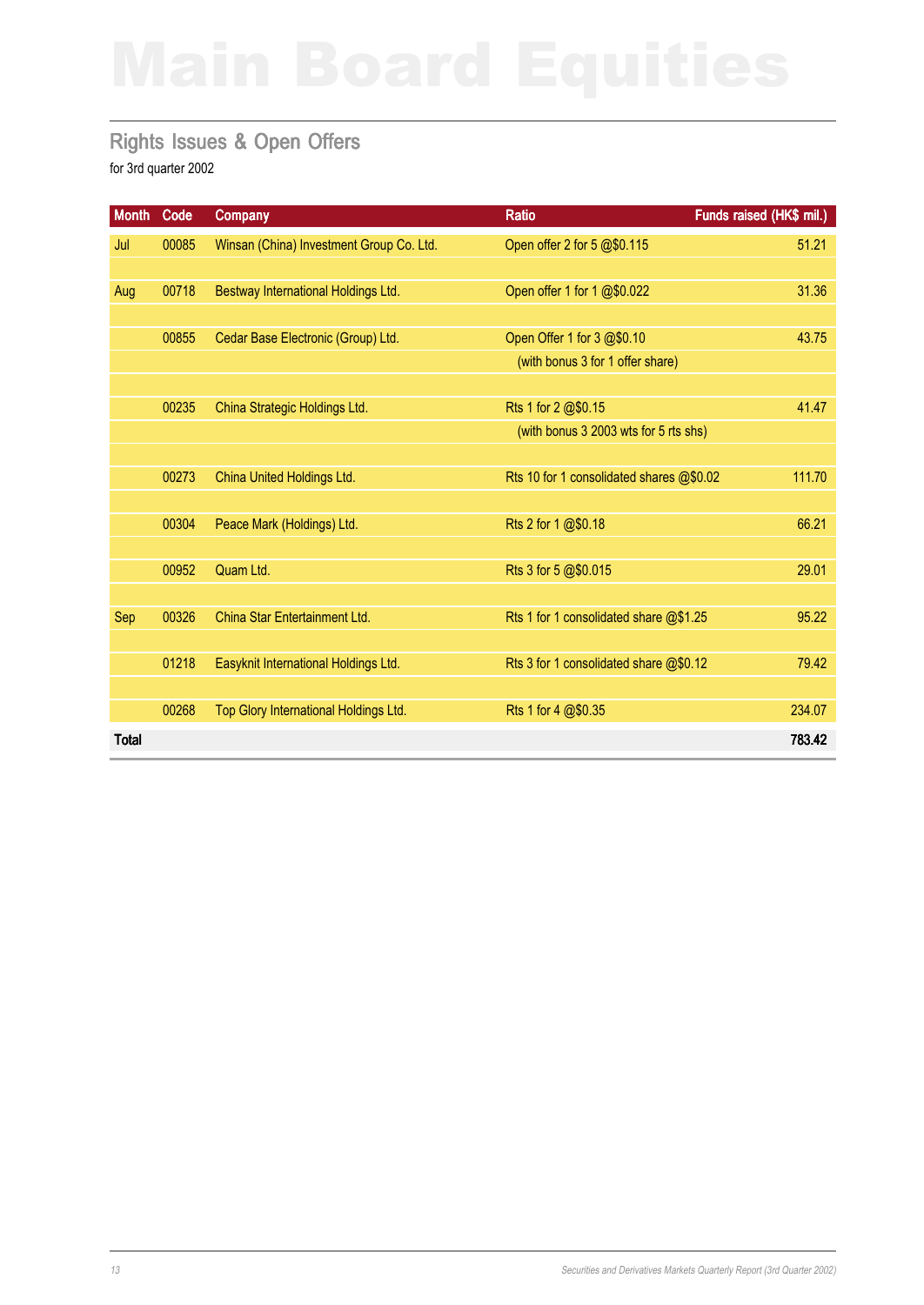# Placing\*

|              |       |                         | No. of            | <b>Placing price</b> | <b>Funds raised</b> |
|--------------|-------|-------------------------|-------------------|----------------------|---------------------|
| <b>Month</b> | Code  | <b>Company</b>          | new shares placed | (HK\$)               | (HK\$ mil.)         |
| 2002         |       |                         |                   |                      |                     |
| May **       | 01180 | <b>LIFETEC GROUP</b>    | 280,000,000       | 0.290                | 81.20               |
| Jun **       | 00232 | <b>CATIC INT'L</b>      | 600,000,000       | 0.160                | 96.00               |
|              | 00261 | <b>CCT TECH</b>         | 1,780,000,000     | 0.010                | 17.80               |
|              | 00199 | <b>CHEUNG TAI HONG</b>  | 390,000,000       | 0.100                | 39.00               |
|              | 00384 | <b>CHINA GAS HOLD</b>   | 33, 333, 333      | 0.900                | 30.00               |
|              | 00941 | <b>CHINA MOBILE</b>     | 236,634,212       | 24.722               | 5,850.00            |
|              | 00326 | <b>CHINA STAR ENT</b>   | 634,776,107       | 0.063                | 39.99               |
|              | 00235 | <b>CHINA STRATEGIC</b>  | 92,000,000        | 0.200                | 18.40               |
|              | 00313 | <b>DICKSON GROUP</b>    | 79,200,000        | 0.120                | 9.50                |
|              | 00858 | <b>EXTRAWELL PHAR</b>   | 120,000,000       | 0.450                | 54.00               |
|              | 00758 | <b>HUDSON HOLDINGS</b>  | 10,000,000        | 1.100                | 11.00               |
|              | 00616 | 1100                    | 100,000,000       | 0.300                | 30.00               |
|              | 00735 | <b>QUALITY FOOD</b>     | 240,000,000       | 0.100                | 24.00               |
|              | 00076 | <b>SEN HONG RES</b>     | 14,500,000        | 0.232                | 3.36                |
|              | 00755 | <b>SHANGHAI CENTURY</b> | 350,000,000       | 0.320                | 112.00              |
|              | 01207 | <b>SHANGHAI ESTATE</b>  | 226,000,000       | 1.180                | 266.68              |
|              | 00678 | <b>STAR CRUISES</b>     | 189,091,000       | 3.300                | 624.00              |
|              | 00198 | <b>STAR EAST HOLD</b>   | 350,000,000       | 0.080                | 28.00               |
|              | 00903 | <b>TPV TECHNOLOGY</b>   | 105,000,000       | 2.920                | 306.60              |
|              | 00627 | <b>U-RIGHT INT'L</b>    | 45,000,000        | 0.810                | 36.45               |
|              | 01139 | <b>VICTORY GROUP</b>    | 44,000,000        | 0.115                | 5.06                |
|              | 00024 | <b>WELLNET HOLD</b>     | 100,000,000       | 0.900                | 90.00               |
|              | 00082 | YANION INT'L            | 50,900,000        | 1.400                | 71.26               |
|              | 00290 | <b>YEW SANG HONG</b>    | 23,800,000        | 5.130                | 122.09              |
| Jul          | 01189 | <b>ANANDA WING ON</b>   | 500,000,000       | 0.080                | 40.00               |
|              | 00231 | <b>DYNAMIC GLOBAL</b>   | 100,000,000       | 0.100                | 10.00               |
|              | 00274 | <b>GLOBAL GREEN</b>     | 54,000,000        | 2.100                | 113.40              |
|              | 00090 | <b>GOLD WO INT'L</b>    | 480,000,000       | 0.011                | 5.28                |
|              | 00286 | G-PROP (HOLD)           | 143,300,000       | 0.038                | 5.45                |
|              | 00175 | <b>GUORUN HOLD</b>      | 3,000,000,000     | 0.022                | 66.00               |
|              | 00818 | <b>HI SUN GROUP</b>     | 20,000,000        | 0.820                | 16.40               |
|              | 00433 | <b>SUN MAN TAI</b>      | 228,971,960       | 0.300                | 68.69               |
|              | 00988 | THE SUN'S GROUP         | 2,571,428,571     | 0.035                | 90.00               |
|              | 01192 | <b>TITAN HOLDINGS</b>   | 515,000,000       | 0.270                | 139.05              |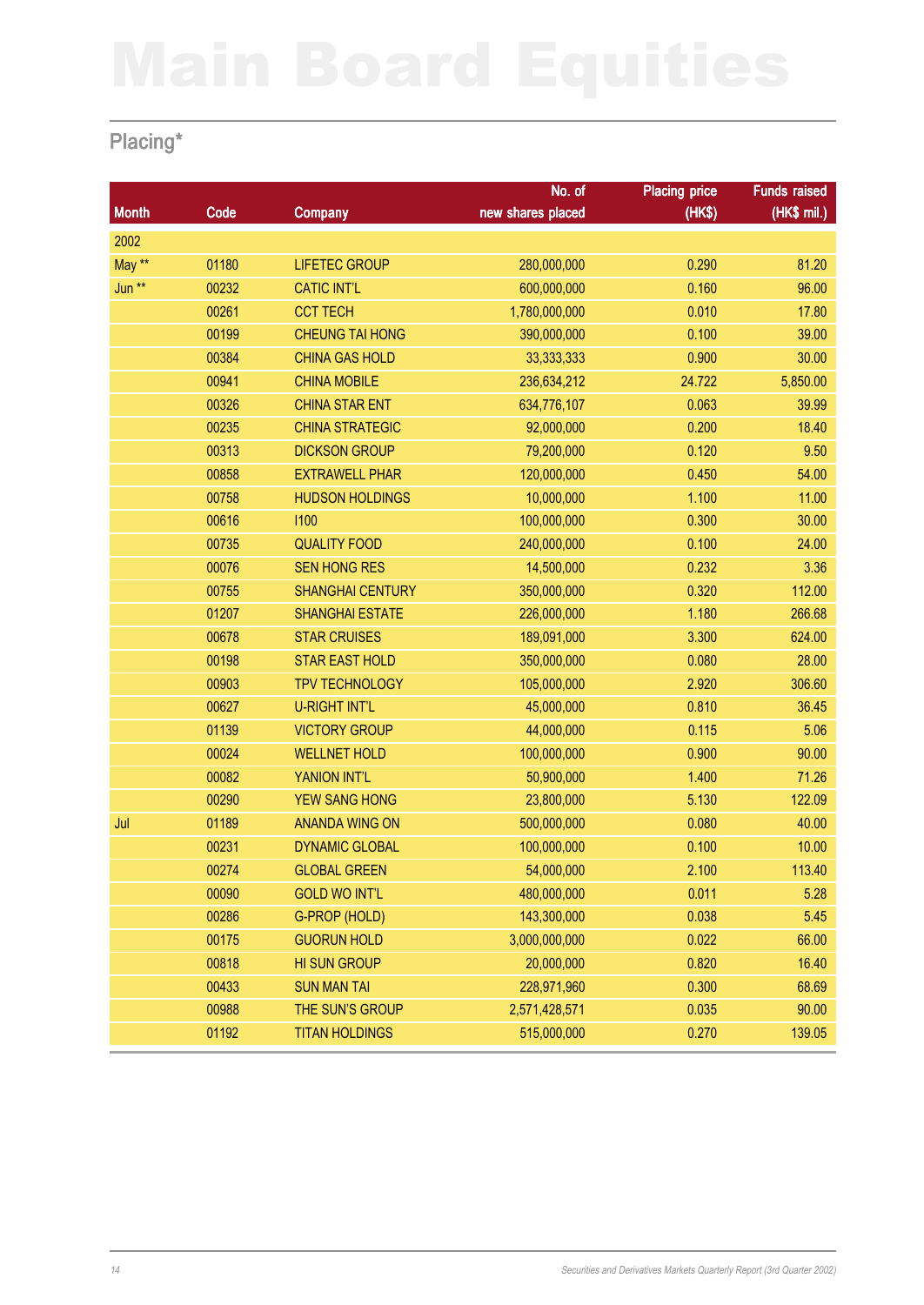# Placing\*

|              |       |                        | No. of            | <b>Placing price</b> | <b>Funds raised</b> |
|--------------|-------|------------------------|-------------------|----------------------|---------------------|
| <b>Month</b> | Code  | Company                | new shares placed | (HK\$)               | (HK\$ mil.)         |
| Aug          | 00959 | A-MAX                  | 10,000,000,000    | 0.004                | 40.00               |
|              | 00639 | <b>FUSHAN HOLDINGS</b> | 120,000,000       | 0.260                | 31.20               |
|              | 00185 | <b>HENG FUNG HOLD</b>  | 80,000,000        | 0.250                | 20.00               |
|              | 00376 | <b>MANSION HOUSE</b>   | 197,500,000       | 0.200                | 39.50               |
|              | 00200 | <b>MELCO INT'L DEV</b> | 24,200,000        | 1.450                | 35.09               |
|              | 00260 | <b>MILLENNIUM GP</b>   | 270,000,000       | 0.053                | 14.31               |
|              | 00673 | <b>TECHCAP HOLDING</b> | 1,750,000,000     | 0.010                | 17.50               |
|              | 00159 | <b>WAH NAM INT'L</b>   | 74,500,000        | 0.425                | 31.66               |
|              | 00159 | <b>WAH NAM INT'L</b>   | 325,500,000       | 0.100                | 32.55               |
| Sep          | 00432 | <b>COMPANION BUILD</b> | 45,000,000,000    | 0.010                | 450.00              |
|              | 00491 | <b>TERABIT ACCESS</b>  | 1,150,000,000     | 0.015                | 17.48               |
| <b>Total</b> |       |                        |                   |                      | 9,249.96            |

\* Due to the reporting time-lag, placing figures for the quarter are provisional.

\*\* Supplementary information update for previous quarters.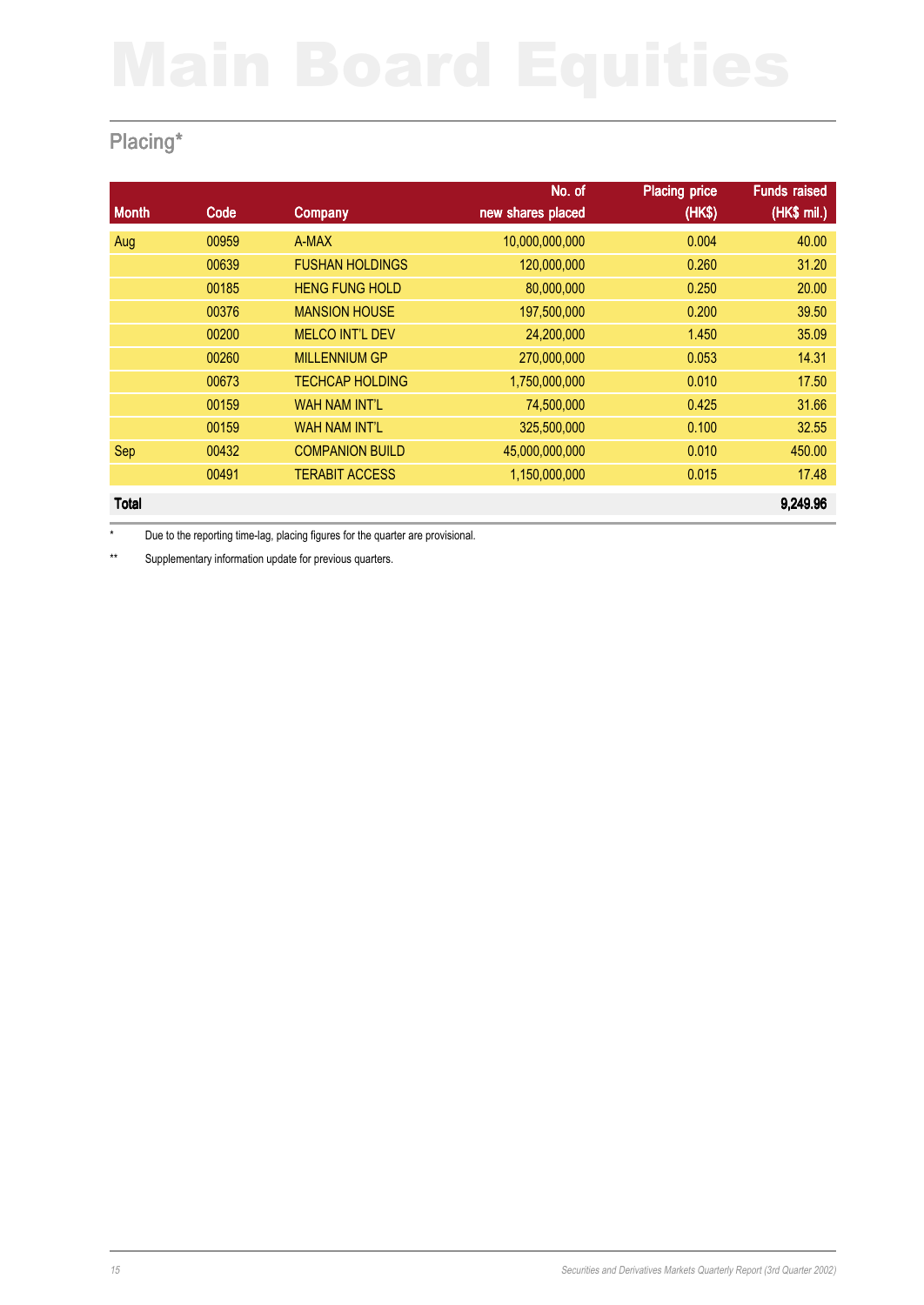### Warrant Trading Statistics

|      |                | <b>Equity wts</b> | Derivative wts | <b>Total</b> |
|------|----------------|-------------------|----------------|--------------|
|      |                | (HK\$ mil.)       | (HK\$ mil.)    | (HK\$ mil.)  |
| 2001 | Q <sub>3</sub> | 381.01            | 27,619.83      | 28,000.83    |
|      | Q <sub>4</sub> | 682.29            | 12,679.05      | 13,361.33    |
| 2002 | Q1             | 728.23            | 18,370.19      | 19,098.42    |
|      | Q <sub>2</sub> | 652.11            | 33,197.32      | 33,849.43    |
|      | Q <sub>3</sub> | 233.19            | 33,493.81      | 33,727.00    |

### Warrant Market Value

|      |    |               | <b>Equity wts</b> |               | <b>Derivative wts</b> |           | <b>Total</b> |
|------|----|---------------|-------------------|---------------|-----------------------|-----------|--------------|
|      |    | <b>Number</b> | (HK\$ mil.)       | <b>Number</b> | (HK\$ mil.)           | Total no. | (HK\$ mil.)  |
| 2001 | Q3 | 82            | 1,373.20          | 142           | 6.667.65              | 224       | 8,040.86     |
|      | Q4 | 74            | 2,357.12          | 22            | 543.75                | 96        | 2,900.86     |
| 2002 | Q1 | 69            | 2,723.24          | 286           | 21,532.65             | 355       | 24,255.89    |
|      | Q2 | 71            | 2.694.67          | 386           | 23,346.15             | 457       | 26,040.82    |
|      | Q3 | 71            | 1.492.10          | 375           | 23.812.14             | 446       | 25,304.24    |

# New Listing Statistics – Warrants

|      |                | No. of newly listed<br>equity wts | No. of newly listed<br>derivative wts | <b>Amount raised</b><br>(HK\$ mil.) |
|------|----------------|-----------------------------------|---------------------------------------|-------------------------------------|
|      |                |                                   |                                       |                                     |
| 2001 | Q <sub>3</sub> | 9                                 | -                                     | 26.25                               |
|      | Q4             | 8                                 | -                                     | 85.91                               |
| 2002 | Q <sub>1</sub> | 6                                 | 281                                   | 26,179.39                           |
|      | Q <sub>2</sub> | 12                                | 104                                   | 10,564.33                           |
|      | Q <sub>3</sub> | 8                                 | 142                                   | 14,646.31                           |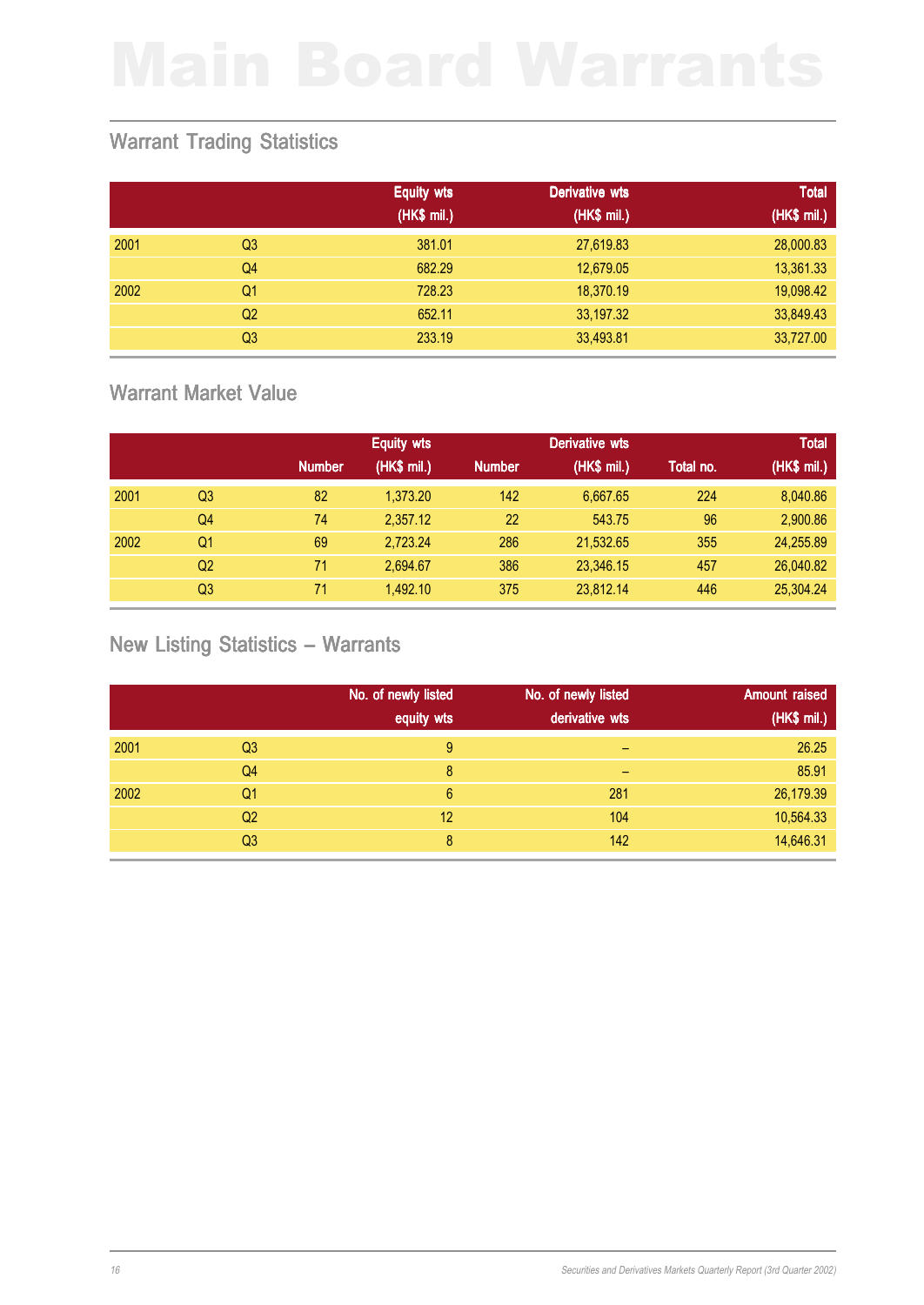### Newly Listed Equity Warrants

|              |                                                               | Initial issued |                     |               | <b>Amount raised</b> |
|--------------|---------------------------------------------------------------|----------------|---------------------|---------------|----------------------|
| Code         | <b>Equity warrants</b>                                        | amount (HK\$)  | <b>Listing date</b> | <b>Expiry</b> | (HK\$ mil.)          |
| 00837        | <b>Premium Land Ltd Warrants 2003</b>                         | 118,764,800    | 2002/07/09          | 2003/07/08    | 26.99                |
| 01048        | South China Holdings Ltd Warrants 2003                        | 153, 165, 716  | 2002/07/25          | 2003/07/23    |                      |
| 00924        | Deson Development International Holdings Ltd                  | 31,624,644     | 2002/08/19          | 2002/08/14    |                      |
|              | Warrants 2004                                                 |                |                     |               |                      |
| 01216        | China Strategic Holdings Ltd Warrants 2003                    | 26,542,989     | 2002/08/29          | 2003/12/31    |                      |
| 02303        | <b>Huafeng Environmental Protection Textile International</b> | 83,200,000     | 2002/08/30          | 2005/08/21    |                      |
|              | Group Ltd Warrants 2005                                       |                |                     |               |                      |
| 01181        | Alco Holdings Ltd Warrants 2005                               | 50,115,421     | 2002/09/02          | 2005/09/01    |                      |
| 00944        | Good Fellow Group Ltd Warrants 2004                           | 133,200,000    | 2002/09/16          | 2004/03/15    | 25.20                |
| 00584        | Pacific Andes International Holdings Ltd Warrants 2004        | 120,190,895    | 2002/09/26          | 2004/03/25    |                      |
| <b>Total</b> |                                                               |                |                     |               | 52.19                |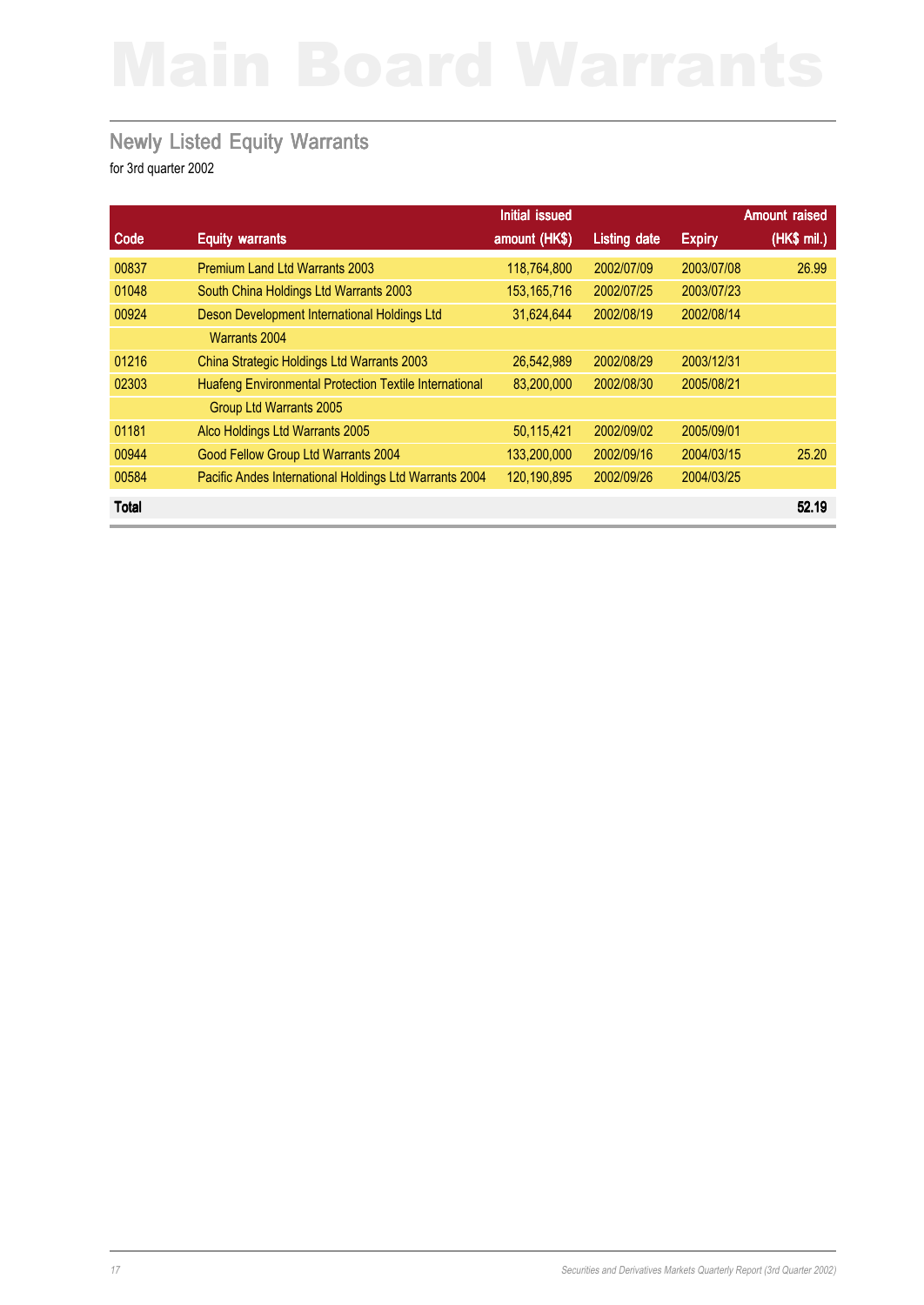### Newly Listed Derivative Warrants

|        |                                                                                        | No. of issue           |                            |            | Amount raised |
|--------|----------------------------------------------------------------------------------------|------------------------|----------------------------|------------|---------------|
| Code   | <b>Derivative warrants</b>                                                             | (units)                | <b>Listing date Expiry</b> |            | (HK\$ mil.)   |
| 09394  | Morgan Stanley - PetroChemical Basket European Warrants Jun 2004                       | 280,000,000            | 2002/07/02                 | 2004/06/24 | 87.08         |
| 09388  | KBC Fin Products Int'l Ltd - Cheung Kong European (Locked-in Return) Wts Jan 2004      | 112,000,000            | 2002/07/03                 | 2004/01/02 | 99.23         |
| 09389  | KBC Fin Products Int'l Ltd - China Mobile European (Locked-in Return) Wts Jan 2004     | 238,000,000            | 2002/07/03                 | 2004/01/02 | 99.72         |
| 09390  | KBC Fin Products Int'l Ltd - HSI European (Locked-in Return) Wts Dec 2003              | 400,000,000            | 2002/07/03                 | 2003/12/30 | 100.00        |
| 09391  | KBC Fin Products Int'l Ltd - HSBC European (Locked-in Return) Wts Jan 2004             | 113,000,000            | 2002/07/03                 | 2004/01/02 | 99.21         |
| 09392  | KBC Fin Products Int'l Ltd - Hutchison European (Locked-in Return) Wts Jan 2004        | 130,000,000            | 2002/07/03                 | 2004/01/02 | 98.54         |
| 09393  | KBC Fin Products Int'l Ltd - SHK Ppt European (Locked-in Return) Wts Jan 2004          | 116,000,000            | 2002/07/03                 | 2004/01/02 | 97.67         |
| 09395  | Credit Lyonnais F P (G) Ltd - HSBC European Warrants Jan 2003                          | 149,000,000            | 2002/07/04                 | 2003/01/06 | 99.83         |
| 09396  | ABN AMRO Bank N.V. - Cheung Kong European Warrants May 2003                            | 113,000,000            | 2002/07/05                 | 2003/05/30 | 79.10         |
| 09397  | ABN AMRO Bank N.V. - Hutchison European Warrants May 2003                              | 126,000,000            | 2002/07/05                 | 2003/05/30 | 78.12         |
| 09398  | Credit Suisse First Boston - HSI European Put Warrants Mar 2003                        | 380,000,000            | 2002/07/05                 | 2003/03/27 | 95.00         |
| 09399  | KBC Fin Products Int'l Ltd - USD/JPY European Warrants Apr 2003                        | 300,000,000            | 2002/07/08                 | 2003/04/02 | 99.90         |
| 09401  | Credit Suisse First Boston - Huaneng Power European Warrants Sep 2003                  | 380,000,000            | 2002/07/09                 | 2003/09/18 | 95.00         |
| 09400  | Credit Suisse First Boston - China Mobile European Put Warrants Apr 2003               | 380,000,000            | 2002/07/09                 | 2003/04/17 | 97.66         |
| 09402  | Macquarie Bank Ltd - Hang Seng European Warrants Jan 2003                              | 250,000,000            | 2002/07/09                 | 2003/01/10 | 100.00        |
| 09403  | Macquarie Bank Ltd - Swire Pac A European Warrants Apr 2003                            | 330,000,000            | 2002/07/09                 | 2003/04/23 | 99.00         |
| 09404  | KBC Fin Products Int'l Ltd - HSBC European Warrants Jan 2003                           | 144,000,000            | 2002/07/10                 | 2003/01/10 | 99.36         |
| 09405  | SGA Societe Generale Acceptance N.V. - China Mobile European Warrants Jan 2003         | 357,000,000            | 2002/07/10                 | 2003/01/10 | 99.96         |
| 09406  | SGA Societe Generale Acceptance N.V. - HSI European Warrants Jan 2003                  | 384,000,000            | 2002/07/10                 | 2003/01/30 | 99.84         |
| 09407  | SGA Societe Generale Acceptance N.V. - HWL European Warrants Jan 2003                  | 169,000,000            | 2002/07/10                 | 2003/01/10 | 99.71         |
| 09408  | KBC Fin Products Int'l Ltd - HSI European Warrants Jan 2003                            | 400,000,000            | 2002/07/11                 | 2003/01/30 | 100.00        |
| 09409  | SGA Societe Generale Acceptance N.V. - Cheung Kong European Warrants Jan 2003          | 143,000,000            | 2002/07/12                 | 2003/01/13 | 98.67         |
| 09411  | Macquarie Bank Ltd - SHK Ppt European Warrants Feb 2003                                | 225,000,000            | 2002/07/15                 | 2003/02/05 | 99.68         |
| 09410  | Credit Suisse First Boston - Nasdaq-100 Index European Warrants Aug 2003               | 360,000,000            | 2002/07/15                 | 2003/08/28 | 95.04         |
| 09201# | SGA Societe Generale Acceptance N.V. - HSI European Warrants Sep 2002                  | 300,000,000            | 2002/07/15                 | 2002/09/27 | 29.40         |
| 09412  | Goldman Sachs Int'l - Cheung Kong European Warrants Jan 2003                           | 180,000,000            | 2002/07/16                 | 2003/01/29 | 99.00         |
| 09413  | Lehman Brothers Holdings Inc - Cheung Kong European Warrants Feb 2003                  | 175,000,000            | 2002/07/16                 | 2003/02/10 | 99.75         |
| 09416  | BNP Paribas Arbit Issu B.V. - Hutchison European Put Warrants Feb 2003                 | 170,000,000 2002/07/17 |                            | 2003/02/14 | 98.60         |
| 09415  | BNP Paribas Arbit Issu B.V. - HSBC European Warrants Jan 2003                          | 220,000,000            | 2002/07/17                 | 2003/01/17 | 95.70         |
| 09419  | BNP Paribas Arbit Issu B.V. - HSBC European Put Warrants Jan 2003                      | 293,000,000            | 2002/07/17                 | 2003/01/20 | 99.62         |
| 09414  | BNP Paribas Arbit Issu B.V. - China Mobile European Warrants Jan 2003                  | 395,000,000            | 2002/07/17                 | 2003/01/29 | 99.15         |
| 09418  | BNP Paribas Arbit Issu B.V. - China Mobile European Put Warrants Jan 2003              | 400,000,000            | 2002/07/17                 | 2003/01/30 | 100.00        |
| 09417  | Credit Suisse First Boston - PCCW European Warrants May 2003                           | 400,000,000            | 2002/07/18                 | 2003/05/28 | 104.00        |
| 09421  | Credit Suisse First Boston - PCCW European Put Warrants Jun 2003                       | 400,000,000            | 2002/07/18                 | 2003/06/18 | 102.00        |
| 09420  | SGA Societe Generale Acceptance N.V. - USD/JPY European Warrants Apr 2003              | 400,000,000            | 2002/07/18                 | 2003/04/03 | 100.00        |
| 09422  | KBC Fin Products Int'l Ltd - China Mobile European Put Warrants Feb 2003               | 648,000,000            | 2002/07/18                 | 2003/02/04 | 196.99        |
| 09423  | SGA Societe Generale Acceptance N.V. - Nasdaq-100 Index European Warrants Mar 2003     | 380,000,000            | 2002/07/19                 | 2003/03/21 | 98.80         |
| 09427  | SGA Societe Generale Acceptance N.V. - Nasdaq-100 Index European Put Warrants Mar 2003 | 400,000,000            | 2002/07/19                 | 2003/03/21 | 100.00        |
| 09424  | ABN AMRO Bank N.V. - HSBC European Warrants Mar 2003                                   | 92,000,000             | 2002/07/22                 | 2003/03/03 | 91.08         |
| 09425  | ABN AMRO Bank N.V. - Hutchison European Warrants Mar 2003                              | 133,000,000            | 2002/07/22                 | 2003/03/03 | 117.04        |
| 09426  | KBC Fin Products Int'l Ltd - Cheung Kong European Warrants Feb 2003                    | 168,000,000            | 2002/07/22                 | 2003/02/04 | 152.21        |
| 09428  | KBC Fin Products Int'l Ltd - Hutchison European Warrants Feb 2003                      | 168,000,000            | 2002/07/22                 | 2003/02/04 | 135.41        |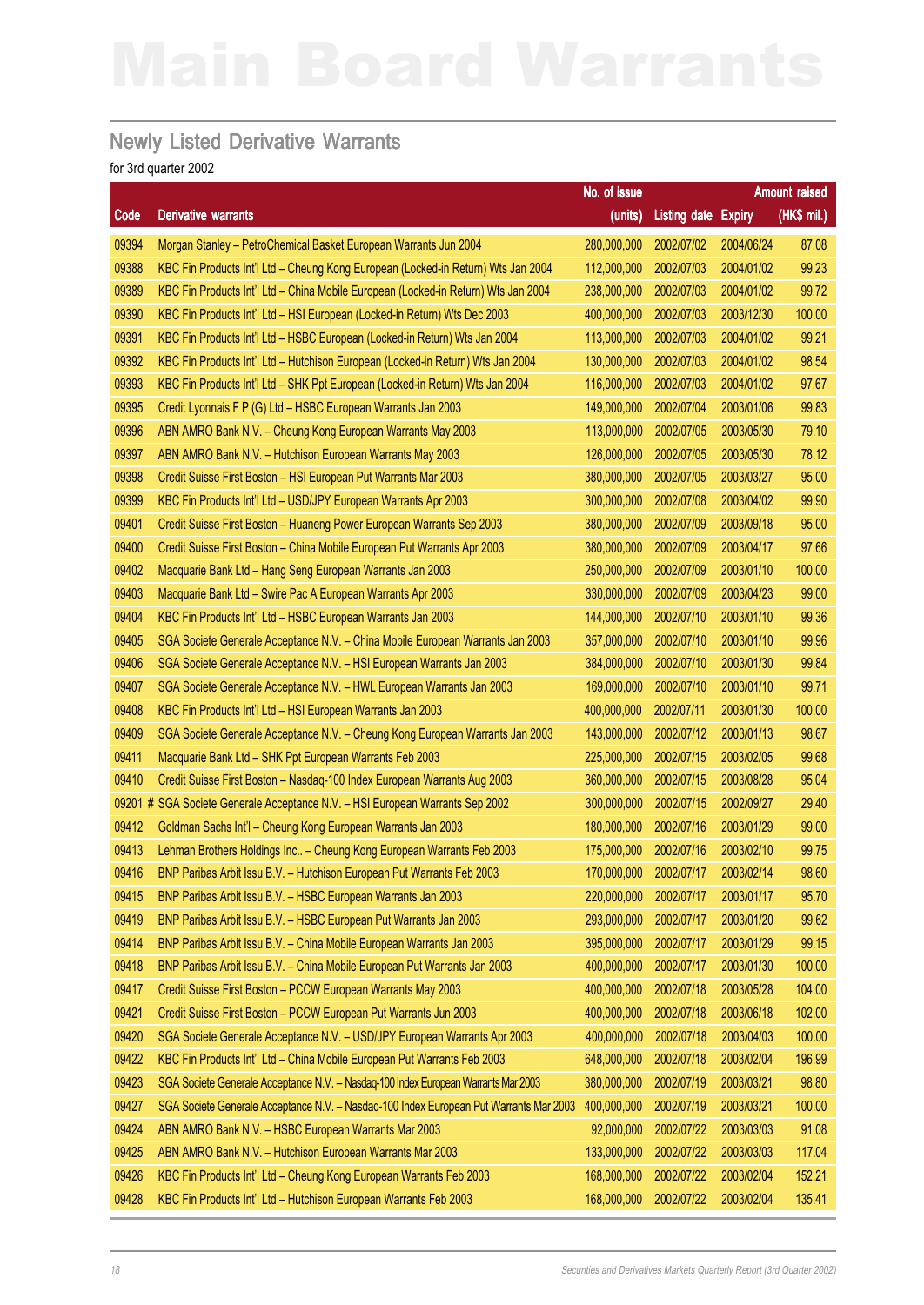|       |                                                                                    |                         |                       |               | Amount raised |
|-------|------------------------------------------------------------------------------------|-------------------------|-----------------------|---------------|---------------|
| Code  | <b>Derivative warrants</b>                                                         | No. of issue<br>(units) | <b>Listing date</b>   | <b>Expiry</b> | (HK\$ mil.)   |
| 09429 | Credit Lyonnais F P (G) Ltd - Cheung Kong European Warrants 23 Jan 2003            | 190,000,000             | 2002/07/23            | 2003/01/23    | 150.10        |
| 09430 | Credit Lyonnais F P (G) Ltd - Hutchison European Warrants Jan 2003                 | 210,000,000             | 2002/07/23            | 2003/01/23    | 149.10        |
| 09431 | KBC Fin Products Int'l Ltd - HSBC European Put Warrants Feb 2003                   | 288,000,000             | 2002/07/23            | 2003/02/05    | 144.58        |
| 09432 | KBC Fin Products Int'l Ltd - SHK Ppt European Put Warrants Feb 2003                | 188,000,000             | 2002/07/23            | 2003/02/06    | 122.95        |
| 09433 | Macquarie Bank Ltd - Cheung Kong European Put Warrants Feb 2003                    | 120,000,000             | 2002/07/23            | 2003/02/20    | 115.56        |
| 09434 | Macquarie Bank Ltd - HSBC European Warrants May 2003                               | 140,000,000             | 2002/07/23            | 2003/05/07    | 100.80        |
| 09435 | Macquarie Bank Ltd - Johnson Electric European Warrants Mar 2003                   | 100,000,000             | 2002/07/23            | 2003/03/27    | 93.70         |
| 09436 | Lehman Brothers Holdings Inc. - China Mobile European Warrants Feb 2003            | 360,000,000             | 2002/07/25            | 2003/02/28    | 98.64         |
| 09437 | Macquarie Bank Ltd - China Mobile European Warrants Feb 2003                       | 330,000,000             | 2002/07/25            | 2003/02/25    | 99.33         |
| 09438 | Macquarie Bank Ltd - Li & Fung European Warrants Oct 2003                          | 400,000,000             | 2002/07/25            | 2003/10/23    | 101.20        |
| 09439 | SGA Societe Generale Acceptance N.V. - Cheung Kong European Put Warrants Jan 2003  | 200,000,000             | 2002/07/25            | 2003/01/27    | 96.00         |
| 09440 | SGA Societe Generale Acceptance N.V. - China Mobile European Put Warrants Jan 2003 | 400,000,000             | 2002/07/25            | 2003/01/27    | 100.00        |
| 09441 | SGA Societe Generale Acceptance N.V. - HSBC European Warrants Jan 2003             | 140,000,000             | 2002/07/25            | 2003/01/27    | 98.00         |
| 09442 | SGA Societe Generale Acceptance N.V. - Hutchison European Put Warrants Jan 2003    | 180,000,000             | 2002/07/25            | 2003/01/27    | 95.40         |
| 09443 | SGA Societe Generale Acceptance N.V. - SHK Ppt European Put Warrants Jan 2003      | 160,000,000             | 2002/07/25            | 2003/01/27    | 97.60         |
| 09445 | SGA Societe Generale Acceptance N.V. - HSBC European Put Warrants Jan 2003         | 170,000,000             | 2002/07/25            | 2003/01/28    | 95.20         |
| 09444 | KBC Fin Products Int'l Ltd - HSI European Put Warrants Jan 2003                    | 488,000,000             | 2002/07/26            | 2003/01/29    | 134.69        |
| 09446 | KBC Fin Products Int'l Ltd - HSBC European Warrants Feb 2003                       | 168,000,000             | 2002/07/29            | 2003/02/06    | 140.95        |
| 09447 | Credit Lyonnais F P (G) Ltd - Cheung Kong European Warrants 30 Jan 2003            | 312,000,000             | 2002/07/30            | 2003/01/30    | 149.76        |
| 09448 | SGA Societe Generale Acceptance N.V. - HSI European Put Warrants Jan 2003 A        | 390,000,000             | 2002/07/30            | 2003/01/29    | 99.45         |
| 09452 | SGA Societe Generale Acceptance N.V. - HSI European Put Warrants Jan 2003 B        | 390,000,000             | 2002/07/30            | 2003/01/29    | 99.45         |
| 09451 | Credit Lyonnais F P (G) Ltd - HSBC European Warrants Feb 2003                      | 148,000,000             | 2002/07/31            | 2003/02/10    | 149.48        |
| 09449 | Credit Suisse First Boston - DJIA Index European Warrants Aug 2003                 | 380,000,000             | 2002/07/31            | 2003/08/08    | 98.80         |
| 09453 | Credit Suisse First Boston - DJIA Index European Put Warrants Aug 2003             | 380,000,000             | 2002/07/31            | 2003/08/18    | 105.26        |
| 09450 | Credit Suisse First Boston - S&P Index European Warrants Aug 2003                  | 380,000,000             | 2002/07/31            | 2003/08/28    | 108.68        |
| 09454 | Credit Suisse First Boston - S&P Index European Put Warrants Sep 2003              | 350,000,000             | 2002/07/31            | 2003/09/18    | 103.60        |
| 09456 | BNP Paribas Arbit Issu B.V. - BOC HK European Warrants Feb 2003                    | 60,000,000              | 2002/08/01            | 2003/02/04    | 34.62         |
| 09457 | Credit Suisse First Boston - BOC HK European Warrants Aug 2003                     |                         | 40,000,000 2002/08/01 | 2003/08/28    | 100.00        |
| 09455 | Macquarie Bank Ltd - BOC HK European (Div) Warrants Oct 2003                       | 40,000,000              | 2002/08/01            | 2003/10/24    | 106.96        |
| 09458 | KBC Fin Products Int'l Ltd - BOC HK European Warrants Feb 2003                     | 188,000,000             | 2002/08/01            | 2003/02/04    | 132.92        |
| 09459 | SGA Societe Generale Acceptance N.V. - BOC HK European Warrants Feb 2003           | 119,000,000             | 2002/08/01            | 2003/02/17    | 99.96         |
| 09460 | J P Morgan Int'l Der. Ltd - HSBC European Put Warrants Feb 2003                    | 89,000,000              | 2002/08/02            | 2003/02/07    | 99.50         |
| 09461 | SGA Societe Generale Acceptance N.V. - DJIA European Warrants Mar 2003             | 357,000,000             | 2002/08/02            | 2003/03/21    | 99.96         |
| 09465 | SGA Societe Generale Acceptance N.V. - DJIA European Put Warrants Mar 2003         | 400,000,000             | 2002/08/02            | 2003/03/21    | 100.00        |
| 09462 | Macquarie Bank Ltd - BOC HK European Warrants Jul 2003                             | 400,000,000             | 2002/08/07            | 2003/07/25    | 100.40        |
| 09463 | Credit Suisse First Boston - Cheung Kong European Warrants Feb 2003                | 170,000,000             | 2002/08/09            | 2003/02/18    | 83.64         |
| 09464 | Credit Suisse First Boston - Hutchison European Warrants Feb 2003                  | 190,000,000             | 2002/08/09            | 2003/02/18    | 84.93         |
| 09469 | Credit Suisse First Boston - Wheelock European Warrants Apr 2003                   | 220,000,000             | 2002/08/13            | 2003/04/08    | 117.70        |
| 09467 | Credit Suisse First Boston - China Merchants European Warrants Feb 2003            | 220,000,000             | 2002/08/13            | 2003/02/28    | 108.68        |
| 09468 | Credit Suisse First Boston - China Mobile European Warrants Mar 2003               | 350,000,000             | 2002/08/13            | 2003/03/28    | 106.05        |
| 09466 | Macquarie Bank Ltd - Cheung Kong European Warrants Mar 2003                        | 200,000,000             | 2002/08/13            | 2003/03/11    | 107.20        |
| 09470 | Macquarie Bank Ltd - Hutchison European Warrants Mar 2003                          | 200,000,000             | 2002/08/15            | 2003/03/17    | 103.00        |
| 09471 | SGA Societe Generale Acceptance N.V. - Cheung Kong European Warrants Mar 2003      | 147,000,000             | 2002/08/19            | 2003/03/05    | 99.96         |
| 09472 | SGA Societe Generale Acceptance N.V. - Hutchison European Warrants Mar 2003        | 153,000,000             | 2002/08/19            | 2003/03/05    | 99.45         |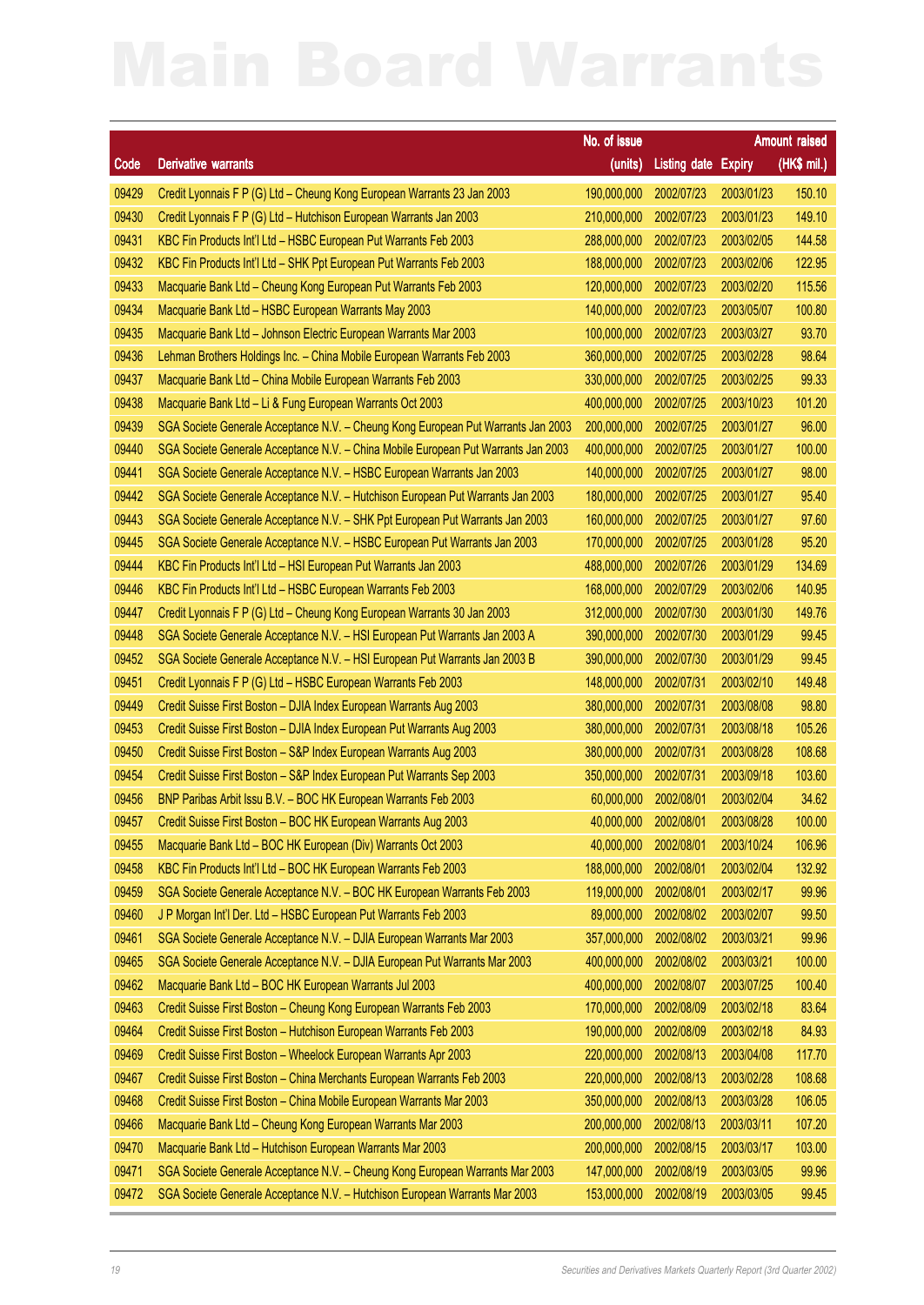|         |                                                                                    | No. of issue |                            |            | Amount raised |
|---------|------------------------------------------------------------------------------------|--------------|----------------------------|------------|---------------|
| Code    | <b>Derivative warrants</b>                                                         | (units)      | <b>Listing date Expiry</b> |            | (HK\$ mil.)   |
| 09473   | Credit Suisse First Boston - Henderson Land European Warrants Mar 2003             | 350,000,000  | 2002/08/19                 | 2003/03/10 | 114.10        |
| 09474   | Credit Suisse First Boston - New World Dev European Warrants May 2003              | 220,000,000  | 2002/08/19                 | 2003/05/19 | 141.90        |
| 09475   | Credit Suisse First Boston - Swire Pac A European Warrants May 2003                | 200,000,000  | 2002/08/19                 | 2003/05/28 | 117.40        |
| 09476   | Credit Suisse First Boston - Wharf European Warrants Jun 2003                      | 350,000,000  | 2002/08/19                 | 2003/06/18 | 94.50         |
| 09477   | Lehman Brothers Holdings Inc. - Hutchison European Warrants Mar 2003               | 205,000,000  | 2002/08/19                 | 2003/03/04 | 98.61         |
| 09479   | Credit Lyonnais F P (G) Ltd - Cheung Kong European Warrants Feb 2003               | 270,000,000  | 2002/08/21                 | 2003/02/21 | 148.50        |
| 09478   | Credit Suisse First Boston - Nasdaq-100 Index European Put Warrants Aug 2003       | 400,000,000  | 2002/08/21                 | 2003/08/08 | 103.60        |
| 09513   | BNP Paribas Arbit Issu B.V. - Cheung Kong European Warrants Feb 2003               | 190,000,000  | 2002/08/22                 | 2003/02/27 | 97.28         |
| 09514   | BNP Paribas Arbit Issu B.V. - Hutchison European Warrants Feb 2003                 | 195,000,000  | 2002/08/22                 | 2003/02/27 | 97.89         |
| 09480   | SGA Societe Generale Acceptance N.V. - CITIC Pac European Warrants Apr 2003        | 400,000,000  | 2002/08/22                 | 2003/04/02 | 100.00        |
| 09511   | SGA Societe Generale Acceptance N.V. - CNOOC European Warrants Apr 2003            | 93,000,000   | 2002/08/22                 | 2003/04/02 | 99.51         |
| 09512   | SGA Societe Generale Acceptance N.V. - China Unicom European Warrants Apr 2003     | 128,000,000  | 2002/08/22                 | 2003/04/02 | 99.84         |
| 09515   | KBC Fin Products Int'l Ltd - Cheung Kong European Warrants Mar 2003                | 168,000,000  | 2002/08/22                 | 2003/03/06 | 136.08        |
| 09516   | KBC Fin Products Int'l Ltd - Hutchison European Warrants Mar 2003                  | 168,000,000  | 2002/08/22                 | 2003/03/06 | 132.55        |
| 09517   | Credit Lyonnais F P (G) Ltd - Cheung Kong European Warrants Feb 2003               | 180,000,000  | 2002/08/23                 | 2003/02/24 | 147.60        |
| 09518   | Credit Lyonnais F P (G) Ltd - Hutchison European Warrants Feb 2003                 | 180,000,000  | 2002/08/23                 | 2003/02/24 | 147.60        |
| 09519   | Goldman Sachs Int'l - SHK Ppt European Warrants Mar 2003                           | 150,000,000  | 2002/08/28                 | 2003/03/21 | 84.00         |
| 09520   | Lehman Brothers Holdings Inc. - HSBC European Warrants Mar 2003                    | 135,000,000  | 2002/08/28                 | 2003/03/31 | 98.28         |
| 09521   | Lehman Brothers Holdings Inc. - BOC HK European Warrants Mar 2003                  | 120,000,000  | 2002/09/02                 | 2003/03/03 | 59.16         |
| 09522   | KBC Fin Products Int'l Ltd - BOC HK European (Locked-in Return) Wts Jan 2004       | 168,000,000  | 2002/09/02                 | 2004/01/02 | 164.64        |
| 09523   | KBC Fin Products Int'l Ltd - Cheung Kong European (Locked-in Return) Wts Jan 2004  | 128,000,000  | 2002/09/02                 | 2004/01/02 | 114.05        |
| 09524   | KBC Fin Products Int'l Ltd - SHK Ppt European Warrants Mar 2003                    | 188,000,000  | 2002/09/03                 | 2003/03/04 | 102.65        |
| 09525   | Credit Lyonnais F P (G) Ltd - SHK Ppt European Warrants Mar 2003                   | 200,000,000  | 2002/09/05                 | 2003/03/05 | 100.00        |
| 09406 # | SGA Societe Generale Acceptance N.V. - HSI European Warrants Jan 2003              | 300,000,000  | 2002/09/09                 | 2003/01/30 | 46.80         |
| 09526   | SGA Societe Generale Acceptance N.V. - China Mobile European Warrants Mar 2003     | 400,000,000  | 2002/09/10                 | 2003/03/10 | 100.00        |
| 09527   | SGA Societe Generale Acceptance N.V. - SHK Ppt European Warrants Mar 2003          | 243,000,000  | 2002/09/10                 | 2003/03/10 | 99.63         |
| 09528   | KBC Fin Products Int'l Ltd - China Mobile European Warrants Mar 2003               | 488,000,000  | 2002/09/10                 | 2003/03/10 | 123.46        |
| 09531   | SGA Societe Generale Acceptance N.V. - SHK Ppt European Put Warrants Mar 2003      |              | 240,000,000 2002/09/10     | 2003/03/11 | 99.60         |
| 09529   | KBC Fin Products Int'l Ltd - SHK Ppt European Put Warrants Mar 2003                | 188,000,000  | 2002/09/11                 | 2003/03/11 | 124.46        |
| 09530   | SGA Societe Generale Acceptance N.V. - HSBC European Put Warrants Mar 2003         | 400,000,000  | 2002/09/11                 | 2003/03/11 | 100.00        |
| 09533   | KBC Fin Products Int'l Ltd - HSI European (Locked-in Return) Wts Mar 2004          | 400,000,000  | 2002/09/11                 | 2004/03/30 | 114.00        |
| 09534   | Lehman Brothers Holdings Inc. - Cheung Kong European Warrants Apr 2003             | 185,000,000  | 2002/09/11                 | 2003/04/04 | 99.35         |
| 09532   | Credit Lyonnais F P (G) Ltd - China Mobile European Warrants Mar 2003              | 380,000,000  | 2002/09/11                 | 2003/03/11 | 106.40        |
| 09536   | Macquarie Bank Ltd - China Unicom European Warrants Jun 2003                       | 120,000,000  | 2002/09/12                 | 2003/06/09 | 67.56         |
| 09538   | Macquarie Bank Ltd - Huaneng European Warrants Mar 2003                            | 60,000,000   | 2002/09/12                 | 2003/03/17 | 49.68         |
| 09537   | Macquarie Bank Ltd - HKEx European Warrants Jul 2003                               | 200,000,000  | 2002/09/12                 | 2003/07/17 | 51.20         |
| 09535   | Macquarie Bank Ltd - CNOOC European Warrants Dec 2003                              | 200,000,000  | 2002/09/12                 | 2003/12/29 | 52.20         |
| 09540   | BNP Paribas Arbit Issu B.V. - SHK Ppt European Warrants Mar 2003                   | 68,000,000   | 2002/09/13                 | 2003/03/13 | 24.00         |
| 09539   | Macquarie Bank Ltd - SHK Ppt European Warrants May 2003                            | 200,000,000  | 2002/09/13                 | 2003/05/12 | 136.60        |
| 09541   | Macquarie Bank Ltd - CLP European Warrants Jul 2003                                | 50,000,000   | 2002/09/16                 | 2003/07/28 | 12.80         |
| 09542   | SGA Societe Generale Acceptance N.V. - Cheung Kong European Put Warrants Mar 2003  | 270,000,000  | 2002/09/16                 | 2003/03/17 | 99.90         |
| 09543   | SGA Societe Generale Acceptance N.V. - China Mobile European Put Warrants Mar 2003 | 384,000,000  | 2002/09/16                 | 2003/03/17 | 99.84         |
| 09544   | SGA Societe Generale Acceptance N.V. - Hutchison European Put Warrants Mar 2003    | 232,000,000  | 2002/09/16                 | 2003/03/18 | 99.76         |
| 09547   | KBC Fin Products Int'l Ltd - Hutchison European Warrants Apr 2004                  | 122,000,000  | 2002/09/19                 | 2004/04/01 | 98.21         |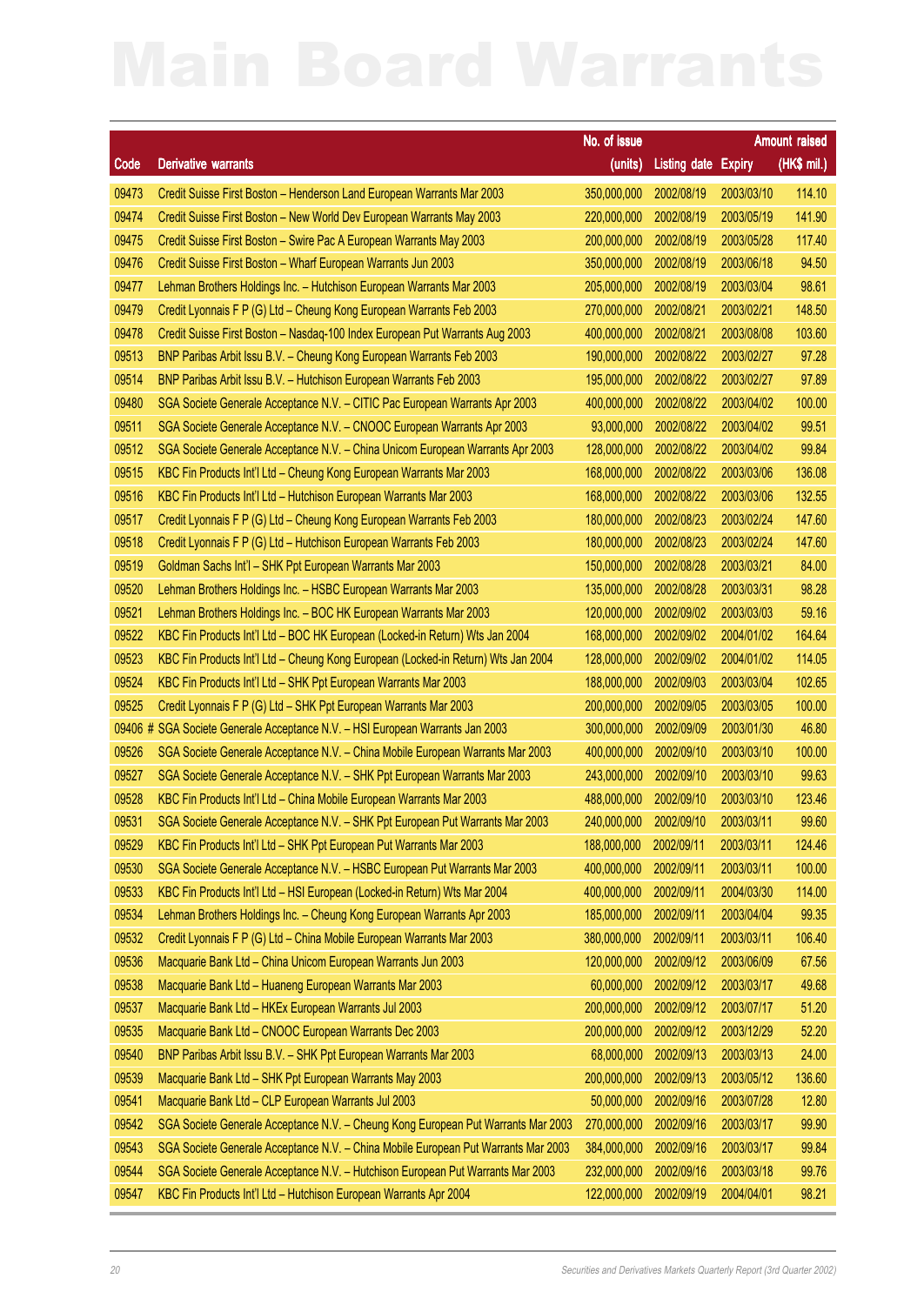|              | No. of issue                                                                    |             |              |               | <b>Amount raised</b> |
|--------------|---------------------------------------------------------------------------------|-------------|--------------|---------------|----------------------|
| Code         | <b>Derivative warrants</b>                                                      | (units)     | Listing date | <b>Expiry</b> | (HK\$ mil.)          |
| 09548        | KBC Fin Products Int'l Ltd - SHK Ppt European Warrants Apr 2004                 | 138,000,000 | 2002/09/19   | 2004/04/01    | 98.26                |
| 09545        | SGA Societe Generale Acceptance N.V. - HSBC European Warrants Apr 2003          | 131,000,000 | 2002/09/19   | 2003/04/01    | 99.56                |
| 09546        | SGA Societe Generale Acceptance N.V. - Huaneng Power European Warrants Mar 2003 | 133,000,000 | 2002/09/19   | 2003/03/19    | 99.75                |
| 09549        | Lehman Brothers Holdings Inc. - China Mobile European Put Warrants Mar 2003     | 280,000,000 | 2002/09/23   | 2003/03/31    | 97.44                |
| 09550        | KBC Fin Products Int'l Ltd - BOC HK European Warrants Mar 2003                  | 100,000,000 | 2002/09/26   | 2003/03/26    | 85.20                |
| 09551        | Lehman Brothers Holdings Inc. - China Mobile European Warrants Mar 2003         | 400,000,000 | 2002/09/26   | 2003/05/29    | 100.00               |
| 09552        | SGA Societe Generale Acceptance N.V. - HSI European Warrants Mar 2003           | 400,000,000 | 2002/09/27   | 2003/03/28    | 100.00               |
| 09553        | SGA Societe Generale Acceptance N.V. - HSI European Warrants Mar 2003           | 370,000,000 | 2002/09/27   | 2003/03/28    | 99.90                |
| 09554        | BNP Paribas Arbit Issu B.V. - BOC HK European Warrants Mar 2003                 | 40,000,000  | 2002/09/27   | 2003/03/27    | 28.00                |
| 09555        | BNP Paribas Arbit Issu B.V. - HSBC European Warrants Apr 2003                   | 60,000,000  | 2002/09/27   | 2003/04/01    | 33.90                |
| 09556        | SGA Societe Generale Acceptance N.V. - HSI European Put Warrants Mar 2003       | 400,000,000 | 2002/09/27   | 2003/03/28    | 100.00               |
| 09557        | SGA Societe Generale Acceptance N.V. - HSI European Put Warrants Mar 2003       | 360,000,000 | 2002/09/27   | 2003/03/28    | 100.80               |
| 09559        | KBC Fin Products Int'l Ltd - HSI European Put Warrants Mar 2003                 | 310,000,000 | 2002/09/27   | 2003/03/28    | 77.50                |
| 09558        | Credit Lyonnais F P (G) Ltd - HSBC European Warrants Mar 2003                   | 138,000,000 | 2002/09/30   | 2003/03/31    | 99.36                |
| <b>Total</b> |                                                                                 |             |              |               | 14,594.12            |

# Further issue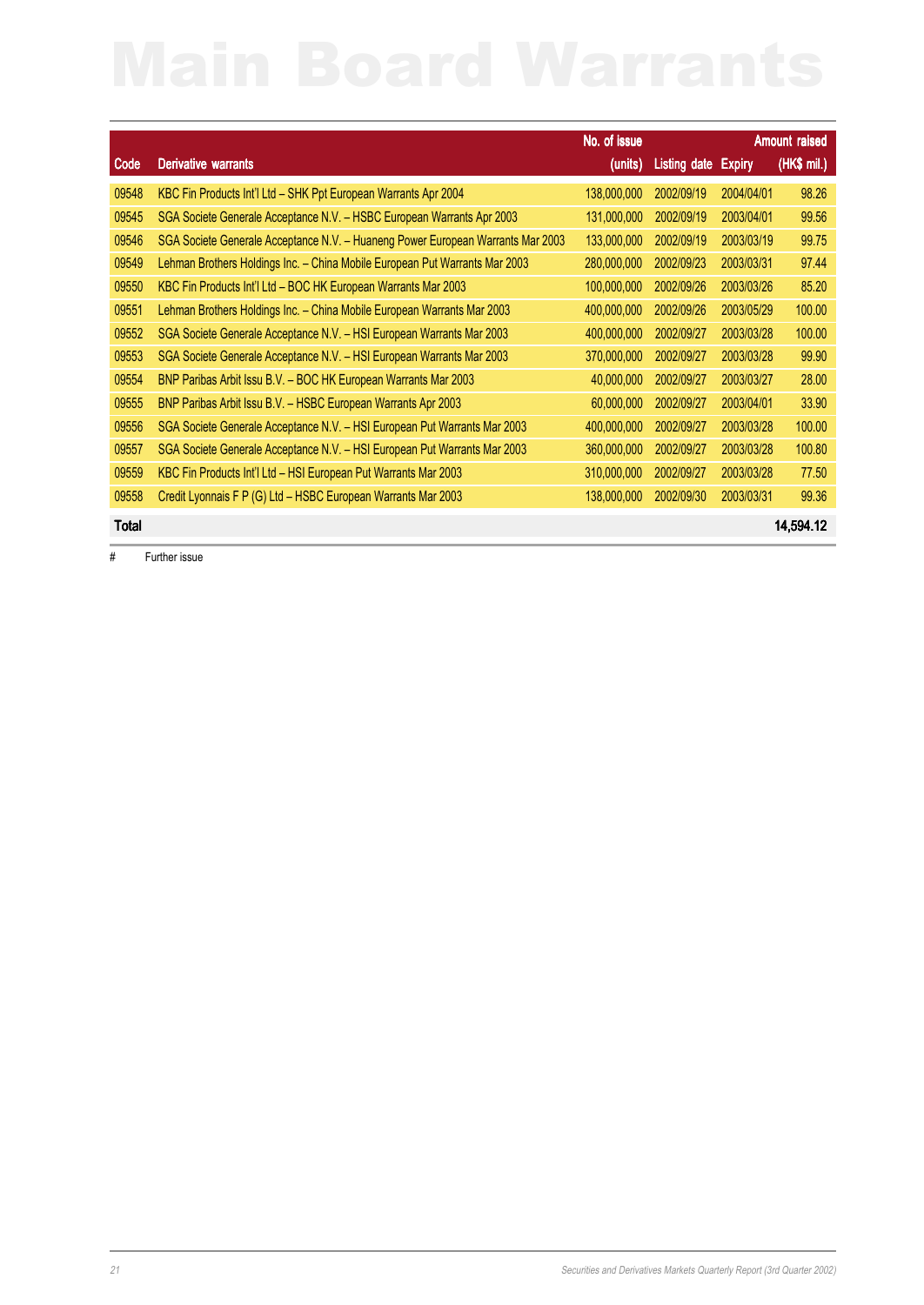## Equity Linked Instrument Trading Statistics

|      |                | <b>Market Value</b><br><b>Number</b><br>in dollars | <b>Turnover</b><br>(HK\$ mil.) |
|------|----------------|----------------------------------------------------|--------------------------------|
| 2001 | Q <sub>3</sub> | -<br>-                                             | $\overline{\phantom{0}}$       |
|      | Q <sub>4</sub> | -<br>-                                             | $\overline{\phantom{0}}$       |
| 2002 | Q <sub>1</sub> | -<br>-                                             | -                              |
|      | Q2             | -<br>-                                             | -                              |
|      | $Q3*$          | 1,509.22<br>13                                     | 140.17                         |

Trading for equity linked instrument commenced on 5 August 2002

## New Listing Statistics – Equity Linked Instrument (ELI)

|      |                | No. of newly listed ELI | <b>Amount raised</b><br>(HK\$ mil.) |
|------|----------------|-------------------------|-------------------------------------|
| 2001 | Q <sub>3</sub> |                         | -                                   |
|      | Q <sub>4</sub> |                         | -                                   |
| 2002 | Q <sub>1</sub> | -                       | -                                   |
|      | Q2             | -                       | -                                   |
|      | Q3             | 13                      | 1,642.42                            |

# Newly Listed Equity Linked Instrument (ELI)

for 3rd quarter 2002

|       |                                                                | Initial issued |                     |               | <b>Amount raised</b> |
|-------|----------------------------------------------------------------|----------------|---------------------|---------------|----------------------|
| Code  | <b>Equity Linked Instrument (ELI)</b>                          | (units)        | <b>Listing date</b> | <b>Expiry</b> | (HK\$ mil.)          |
| 01801 | Credit Suisse First Boston - China Mob Bull ELI Jan 2003 A     | 3,000,000      | 2002/08/05          | 2003/01/28    | 55.50                |
| 01802 | KBC Fin Products Int'l Ltd. - CK(H) Bull ELI Oct 2002 A        | 3,500,000      | 2002/08/05          | 2002/10/15    | 195.09               |
| 01803 | KBC Fin Products Int'l Ltd. - HSBC Bull ELI Oct 2002 A         | 2,400,000      | 2002/08/05          | 2002/10/15    | 193.20               |
| 01804 | KBC Fin Products Int'l Ltd. - HWL Bull ELI Oct 2002 A          | 3,800,000      | 2002/08/05          | 2002/10/15    | 192.89               |
| 01805 | KBC Fin Products Int'l Ltd. - SHK Ppt Bull ELI Oct 2002 A      | 3,800,000      | 2002/08/05          | 2002/10/15    | 195.42               |
| 01806 | SGA Societe Generale Acceptance N.V. - CK(H) Bull ELI Nov 02 A | 2,600,000      | 2002/08/05          | 2002/11/05    | 145.99               |
| 01807 | KBC Fin Products Int'l Ltd. - China Mob Bull ELI Nov 2002 A    | 5,200,000      | 2002/08/08          | 2002/11/05    | 98.18                |
| 01808 | KBC Fin Products Int'l Ltd. - HWL Bull ELI Nov 2002 A          | 2,000,000      | 2002/08/08          | 2002/11/05    | 96.49                |
| 01809 | SGA Societe Generale Acceptance N.V. - HWL Bull ELI Nov 02 A   | 2,500,000      | 2002/08/08          | 2002/11/08    | 122.72               |
| 01810 | SGA Societe Generale Acceptance N.V. - SHK P Bull ELI Nov 02 A | 2,500,000      | 2002/08/08          | 2002/11/08    | 126.76               |
| 01811 | SGA Societe Generale Acceptance N.V. - HSBC Bull ELI Nov 02 A  | 1,800,000      | 2002/08/09          | 2002/11/15    | 139.62               |
| 01812 | SGA Societe Generale Acceptance N.V. - CK(H) Bull ELI Nov 02 B | 600,000        | 2002/09/09          | 2002/11/08    | 30.58                |
| 01813 | KBC Fin Products Int'l Ltd. - CK(H) Bull ELI Dec 2002 A        | 1,000,000      | 2002/09/09          | 2002/12/10    | 49.98                |
|       |                                                                |                |                     |               |                      |

Total 1,642.42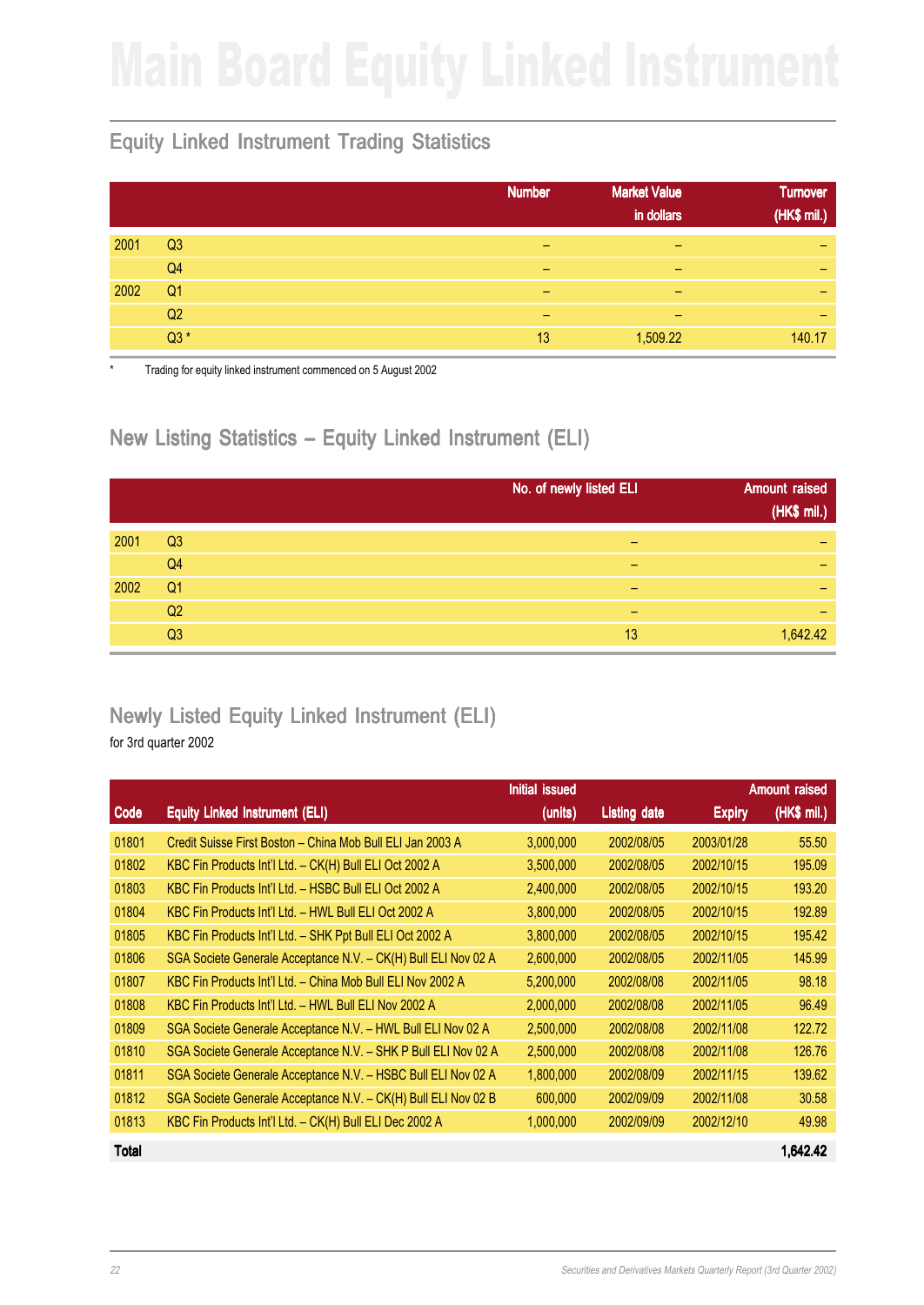# Debt Securities Trading Statistics

|      |                |                                 | <b>Turnover value</b>    |
|------|----------------|---------------------------------|--------------------------|
|      |                | Exchange fund notes (HK\$ mil.) | Market total (HK\$ mil.) |
| 2001 | Q <sub>3</sub> | 0.99                            | 21.09                    |
|      | Q <sub>4</sub> | 2.49                            | 11.34                    |
| 2002 | Q <sub>1</sub> | 0.60                            | 9.80                     |
|      | Q <sub>2</sub> | ۰                               | 8.25                     |
|      | Q3             | 0.47                            | 5.56                     |

### Debt Securities Nominal Value

|      |                | No. of issues | Nominal value (HK\$ mil.) |
|------|----------------|---------------|---------------------------|
| 2001 | Q <sub>3</sub> | 208           | 626,553.51                |
|      | Q4             | 195           | 607,961.98                |
| 2002 | Q1             | 190           | 577,932.94                |
|      | Q <sub>2</sub> | 179           | 544,960.94                |
|      | Q <sub>3</sub> | 172           | 524,127.71                |

### New Listing Statistics - Debt Securities

|      |                | No. of newly listed debt securities | Amount raised (HK\$ mil.) |
|------|----------------|-------------------------------------|---------------------------|
| 2001 | Q3             | 4                                   | 3,515.09                  |
|      | Q4             |                                     | 4,699.34                  |
| 2002 | Q1             | 6                                   | 6,284.59                  |
|      | Q <sub>2</sub> | 5                                   | 5,838.15                  |
|      | Q <sub>3</sub> | 3                                   | 2,999.88                  |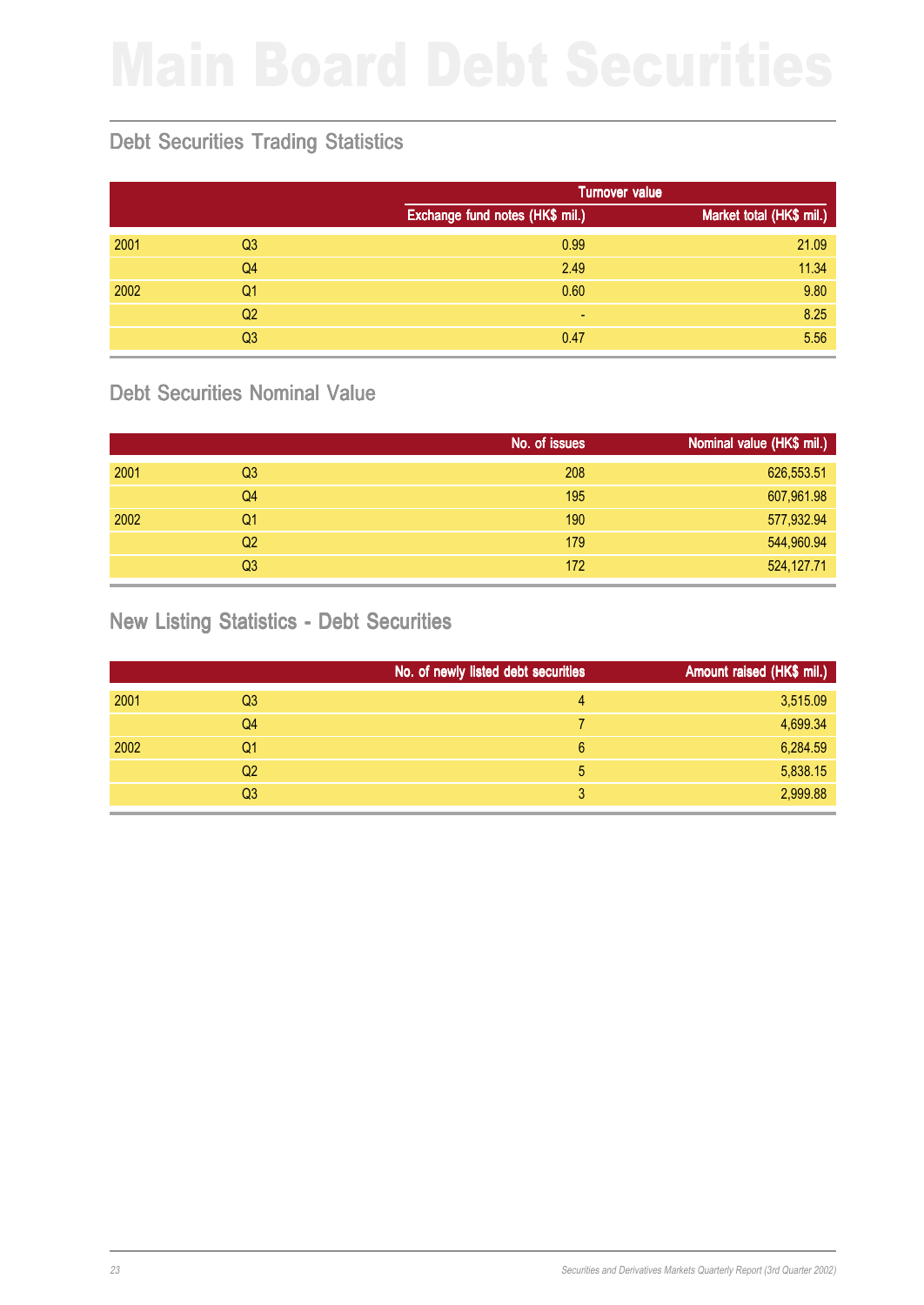### Newly Listed Debt Securities

|              |                                    |                  |               |                     |                 | <b>Amount raised</b> |
|--------------|------------------------------------|------------------|---------------|---------------------|-----------------|----------------------|
| Code         | <b>Debt securities</b>             | <b>Principal</b> |               | <b>Listing date</b> | <b>Maturity</b> | (HK\$ mil.)          |
| 4098         | Hong Kong Monetary Authority 3.20% | HKD.             | 1,200,000,000 | 2002/07/24          | 2005/07/25      | 1,203.48             |
|              | Exchange Fund Notes 2005           |                  |               |                     |                 |                      |
|              |                                    |                  |               |                     |                 |                      |
| 4099         | Hong Kong Monetary Authority 2.20% | <b>HKD</b>       | 1,200,000,000 | 2002/08/13          | 2004/08/12      | 1,203.84             |
|              | Exchange Fund Notes 2004           |                  |               |                     |                 |                      |
|              |                                    |                  |               |                     |                 |                      |
| 4100         | Hong Kong Monetary Authority 3.07% | <b>HKD</b>       | 600,000,000   | 2002/09/19          | 2007/09/17      | 592.56               |
|              | <b>Exchange Fund Notes 2007</b>    |                  |               |                     |                 |                      |
|              |                                    |                  |               |                     |                 |                      |
| <b>Total</b> |                                    |                  |               |                     |                 | 2.999.88             |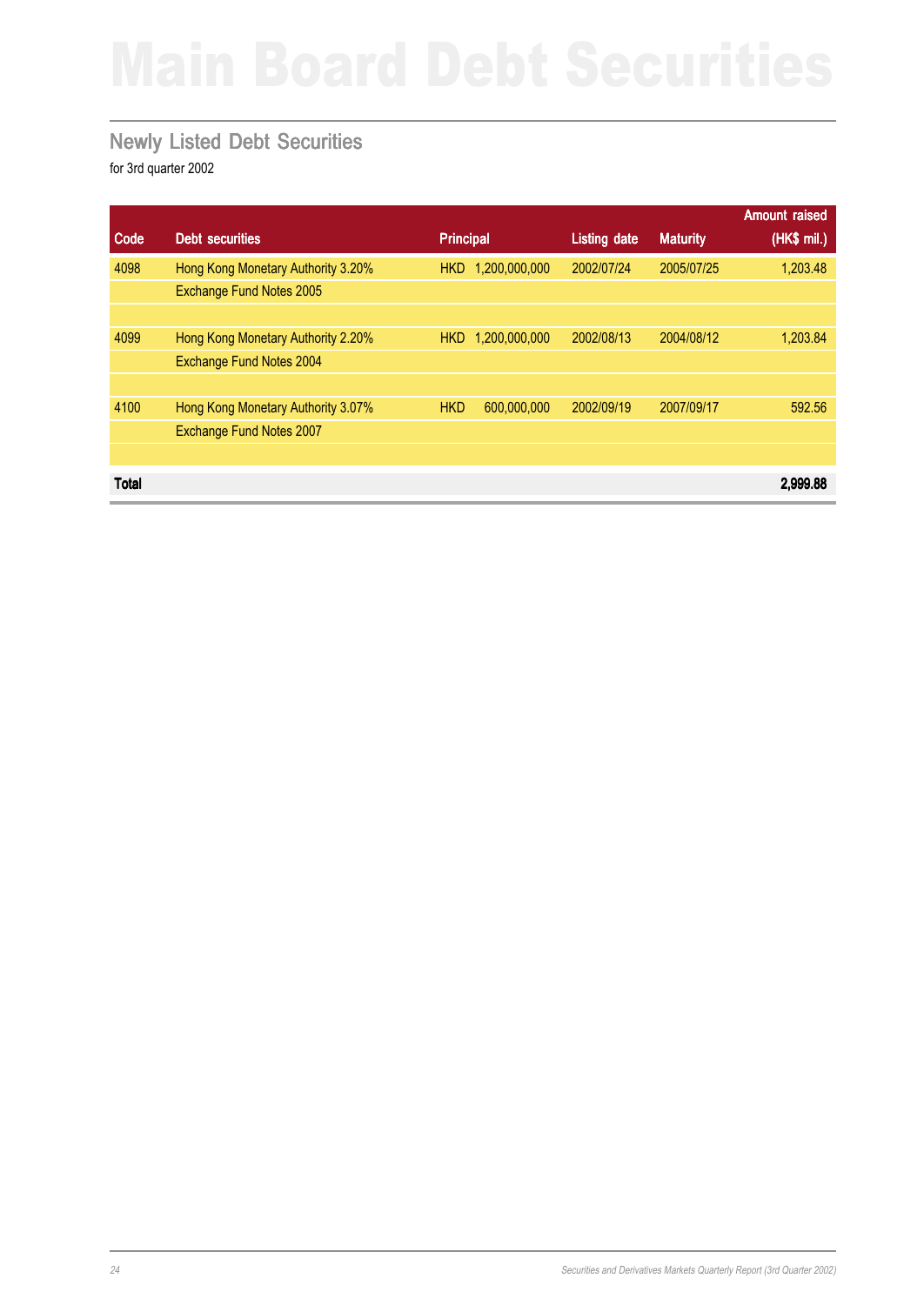## Unit Trusts Trading Statistics

|      |                | No. of issues | Turnover value (HK\$ mil.) |
|------|----------------|---------------|----------------------------|
| 2001 | Q <sub>3</sub> | 21            | 4,586.32                   |
|      | Q4             | 22            | 2,919.14                   |
| 2002 | Q1             | 22            | 3,128.43                   |
|      | Q <sub>2</sub> | 11            | 3,593.79                   |
|      | Q <sub>3</sub> | 11            | 3,418.40                   |
|      |                |               |                            |

### New Listing Unit Trusts and Mutual Funds Statistics

|      |                | No. of newly listed<br>unit trust and mutual funds | <b>Funds raised</b><br>(HK\$ mil.) |
|------|----------------|----------------------------------------------------|------------------------------------|
| 2001 | Q <sub>3</sub> |                                                    |                                    |
|      | Q <sub>4</sub> |                                                    | 257.64                             |
| 2002 | Q <sub>1</sub> |                                                    |                                    |
|      | Q <sub>2</sub> |                                                    | 351.58                             |
|      | Q <sub>3</sub> |                                                    |                                    |

### Newly Listed Unit Trusts and Mutual Funds

| Code | Unit trust and Mutual funds | <b>Fund manager</b> | <b>Issue price (HK\$)</b> | <b>Listing date</b> |
|------|-----------------------------|---------------------|---------------------------|---------------------|
|      | Nil                         |                     |                           |                     |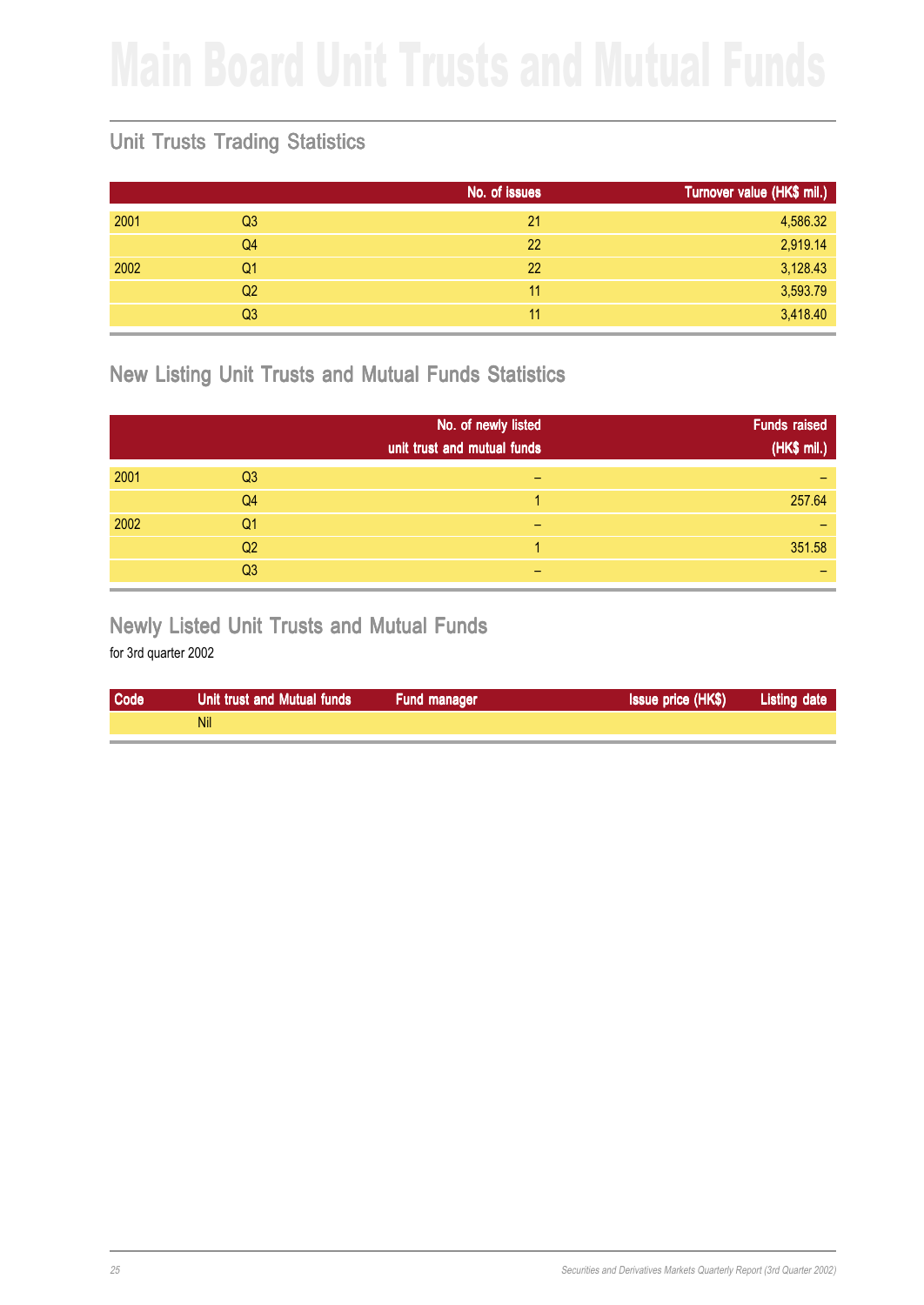## NASDAQ Stocks

|      |                | No. of issues | Turnover value (HK\$ mil.) |
|------|----------------|---------------|----------------------------|
| 2001 | Q <sub>3</sub> |               | 12.08                      |
|      | Q <sub>4</sub> |               | 10.99                      |
| 2002 | Q <sub>1</sub> | 7             | 7.14                       |
|      | Q <sub>2</sub> |               | 17.85                      |
|      | Q <sub>3</sub> |               | 9.43                       |

### iShares

|      |                | No. of issues | Turnover value (HK\$ mil.) |
|------|----------------|---------------|----------------------------|
| 2001 | Q <sub>3</sub> | 2             | 24.10                      |
|      | Q <sub>4</sub> | 2             | 25.56                      |
| 2002 | Q1             | っ             | 45.03                      |
|      | Q <sub>2</sub> | $\mathcal{P}$ | 19.07                      |
|      | Q <sub>3</sub> |               | 4.04                       |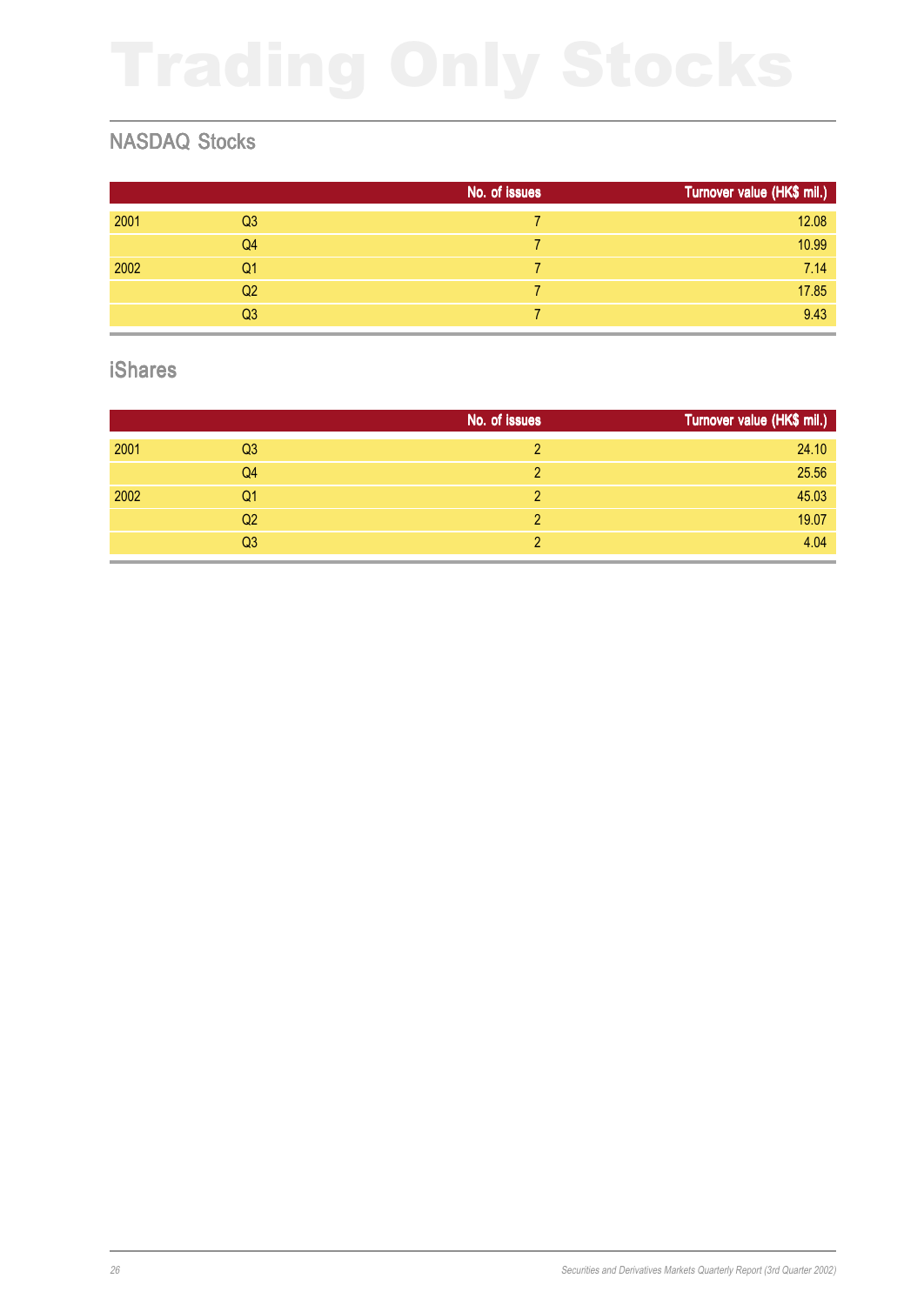## Hong Kong Stock Market Indices

|                                               | End of Sep 2002 | End of Jun 2002 |                     |
|-----------------------------------------------|-----------------|-----------------|---------------------|
| <b>Index</b>                                  | <b>Close</b>    | <b>Close</b>    | Change %            |
| <b>ALL ORDINARIES INDEX</b>                   | 3996.14         | 4716.35         | $-15.27%$           |
| <b>SECTORIAL INDICES</b>                      |                 |                 |                     |
| Finance                                       | 10210.06        | 11313.26        | 9.75%<br>÷,         |
| <b>Utilities</b>                              | 10686.80        | 10668.89        | 0.17%<br>÷.         |
| <b>Properties</b>                             | 2804.43         | 3607.66         | $-22.26%$           |
| <b>Consolidated enterprises</b>               | 2189.79         | 2805.08         | $-21.93%$           |
| <b>Industrials</b>                            | 1737.89         | 1980.34         | $-12.24%$           |
| <b>Hotels</b>                                 | 1953.47         | 2395.72         | $-18.46%$           |
| <b>Miscellaneous</b>                          | 2149.21         | 2280.39         | 5.75%<br>$\equiv$ . |
|                                               |                 |                 |                     |
| <b>GROWTH ENTERPRISE INDEX</b>                | 118.16          | 177.70          | $-33.51%$           |
|                                               |                 |                 |                     |
| <b>HANG SENG INDEX</b>                        | 9072.21         | 10598.55        | $-14.40%$           |
| <b>SECTORIAL INDICES</b>                      |                 |                 |                     |
| Finance                                       | 17342.58        | 19080.83        | 9.11%<br>$\equiv$   |
| <b>Utilities</b>                              | 23300.70        | 21938.30        | 6.21%<br>$+$        |
| Properties                                    | 10765.42        | 14006.68        | $-23.14%$           |
| Commerce & Industry                           | 3963.25         | 4882.33         | $-18.82%$           |
|                                               |                 |                 |                     |
| <b>HANG SENG COMPOSITE INDEX</b>              | 1095.45         | 1291.34         | $-15.17%$           |
| HANG SENG CHINA-AFFILIATED CORPORATIONS INDEX | 983.09          | 1192.15         | $-17.54%$           |
| HANG SENG CHINA ENTERPRISES INDEX             | 1890.20         | 2167.39         | $-12.79%$           |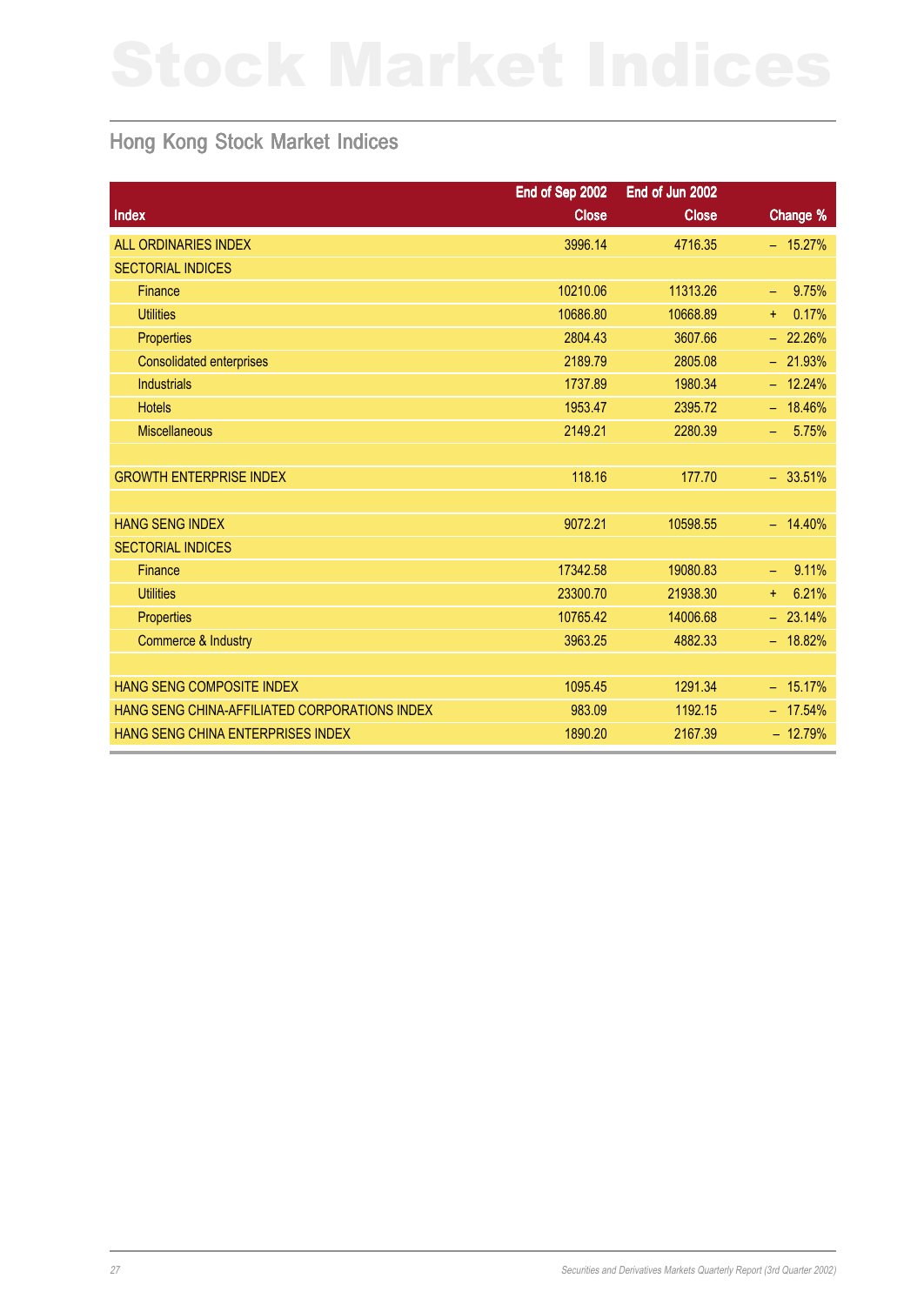### Hang Seng Index (2001/07/03 - 2002/09/30)



All Ordinaries Index (2001/07/03 – 2002/09/30)



### Growth Enterprise Index (2001/07/03 – 2002/09/30)

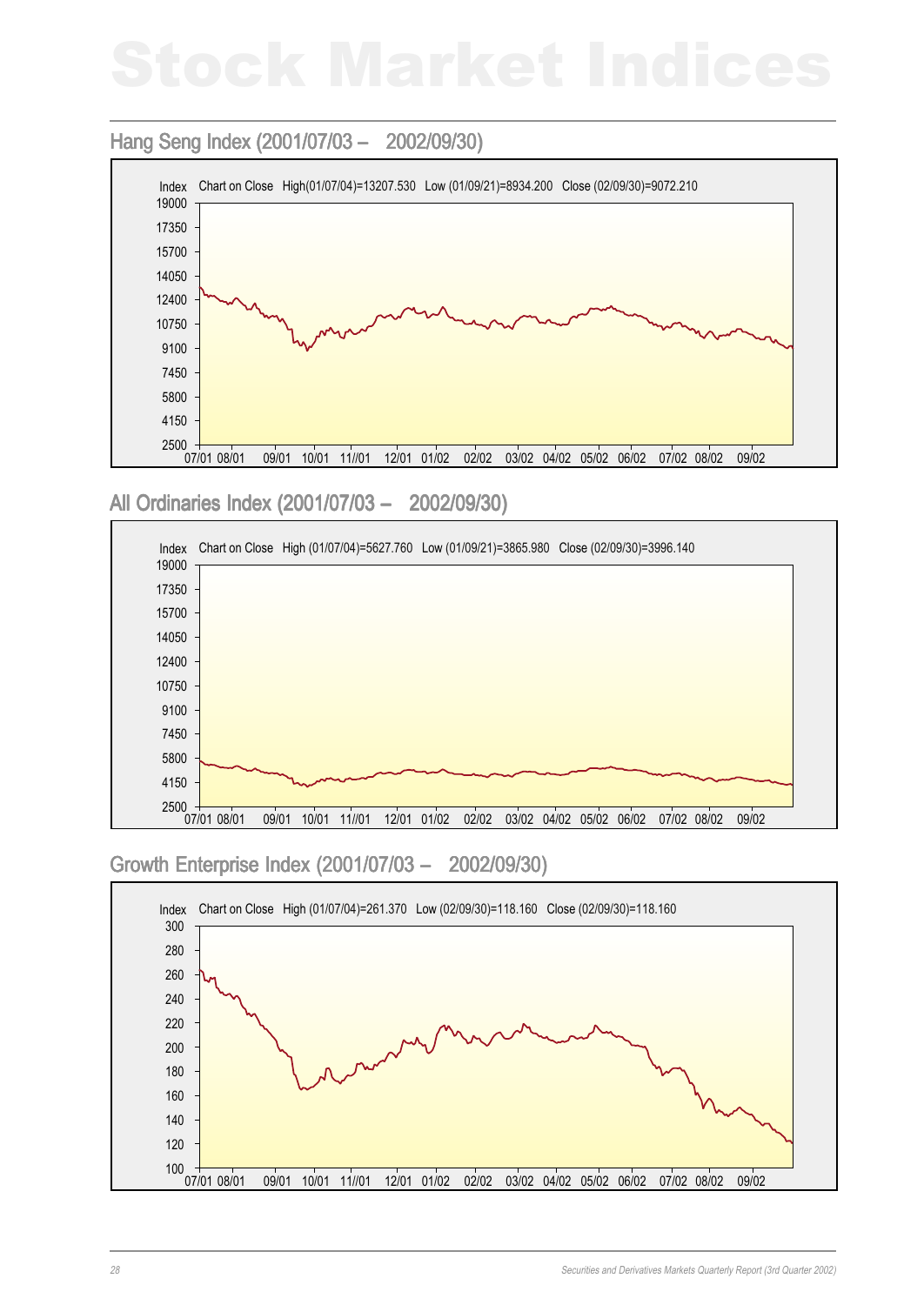### World Indices

|                             | End of Sep 2002 | End of Jun 2002 |                                   |
|-----------------------------|-----------------|-----------------|-----------------------------------|
| Index                       | <b>Close</b>    | <b>Close</b>    | Change %                          |
| <b>HONG KONG</b>            |                 |                 |                                   |
| All Ordinaries Index        | 3996.14         | 4716.35         | $-15.27%$                         |
| <b>Hang Seng Index</b>      | 9072.21         | 10598.55        | $- 14.40%$                        |
| <b>AUSTRALIA</b>            |                 |                 |                                   |
| All Ordinaries Index        | 2928.30         | 3163.20         | 7.43%<br>$\overline{\phantom{m}}$ |
| <b>JAKARTA</b>              |                 |                 |                                   |
| <b>Composite Index</b>      | 419.31          | 505.01          | $-16.97%$                         |
| <b>JAPAN</b>                |                 |                 |                                   |
| <b>Nikkei (225)</b>         | 9383.29         | 10621.84        | $-11.66%$                         |
| <b>KOREA</b>                |                 |                 |                                   |
| <b>Composite Index</b>      | 646.42          | 742.72          | $-12.97%$                         |
| <b>KUALA LUMPUR</b>         |                 |                 |                                   |
| <b>Composite Index</b>      | 638.01          | 725.44          | $-12.05%$                         |
| <b>MANILA</b>               |                 |                 |                                   |
| <b>Composite Index</b>      | 1129.34         | 1156.35         | 2.34%<br>÷.                       |
| <b>NEW ZEALAND</b>          |                 |                 |                                   |
| <b>NZSE (40)</b>            | 1992.11         | 2068.24         | 3.68%<br>н.                       |
| <b>SHANGHAI</b>             |                 |                 |                                   |
| A Shares Index              | 1650.48         | 1809.96         | 8.81%<br>$\equiv$                 |
| <b>B Shares Index</b>       | 144.58          | 150.79          | 4.12%<br>49                       |
| <b>SHENZHEN</b>             |                 |                 |                                   |
| A Shares Index              | 487.30          | 534.97          | 8.91%<br>$\equiv$                 |
| <b>B Shares Index</b>       | 231.61          | 238.46          | 2.87%<br>н.                       |
| <b>SINGAPORE</b>            |                 |                 |                                   |
| <b>Straits Times Index</b>  | 1352.30         | 1552.98         | $-12.92%$                         |
| <b>TAIWAN</b>               |                 |                 |                                   |
| Taipei Weighted Stock Index | 4191.81         | 5153.71         | $- 18.66\%$                       |
| <b>THAILAND</b>             |                 |                 |                                   |
| <b>SET Index</b>            | 331.79          | 389.10          | $-14.73%$                         |
| <b>NEW YORK</b>             |                 |                 |                                   |
| <b>DJIA</b>                 | 7591.93         | 9243.26         | $-17.87%$                         |
| Nasdaq Composite Index      | 1172.06         | 1463.21         | $-19.90\%$                        |
| <b>TORONTO</b>              |                 |                 |                                   |
| S&P/TSX Composite Index     | 6180.42         | 7145.61         | $-13.51%$                         |
| <b>GERMANY</b>              |                 |                 |                                   |
| DAX Capital Value Index     | 2050.26         | 3245.86         | $-36.83%$                         |
| <b>LONDON</b>               |                 |                 |                                   |
| <b>FTSE (100)</b>           | 3721.80         | 4656.40         | $-20.07\%$                        |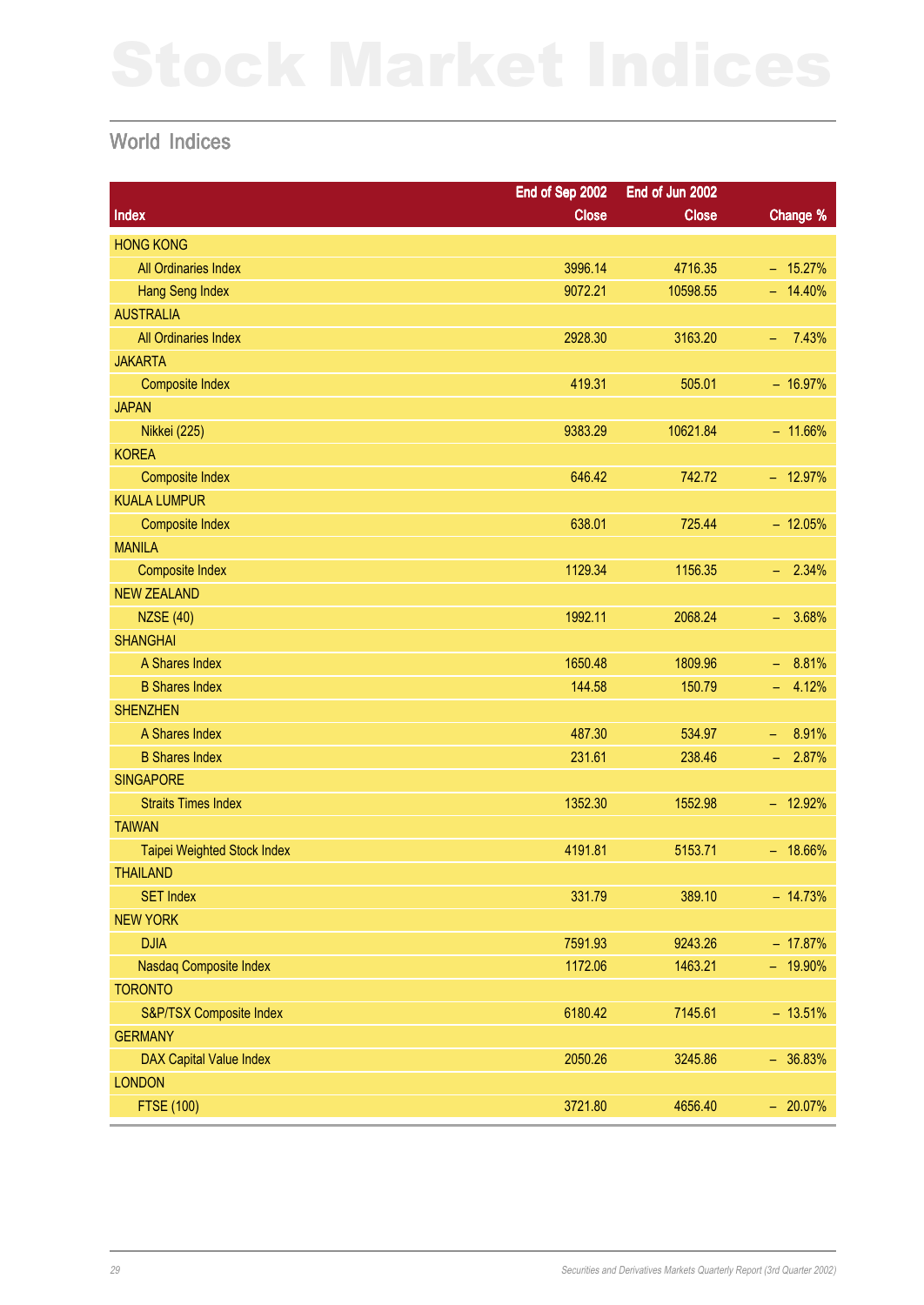### Equity Turnover – GEM

|      |    | Share (Mil. shs) | Value (HK\$ mil.) | No. of deals |
|------|----|------------------|-------------------|--------------|
| 2001 | Q3 | 5,632.91         | 4,638.20          | 115,658      |
|      | Q4 | 11,927.91        | 9,413.78          | 214,656      |
| 2002 | Q1 | 18,649.52        | 14,952.45         | 342,475      |
|      | Q2 | 21,593.52        | 13,196.07         | 291,251      |
|      | Q3 | 13,361.75        | 10,030.55         | 240,364      |

# Equity Trading Statistics – GEM

|      |                | No. of<br>trading days | Average daily turnover<br>(HK\$ mil.) | <b>Average value</b><br>per deal |
|------|----------------|------------------------|---------------------------------------|----------------------------------|
| 2001 | Q <sub>3</sub> | 62                     | 74.81                                 | 40,103                           |
|      | Q <sub>4</sub> | 61                     | 154.32                                | 43,855                           |
| 2002 | Q <sub>1</sub> | 59                     | 253.43                                | 43,660                           |
|      | Q <sub>2</sub> | 61                     | 216.33                                | 45,308                           |
|      | Q <sub>3</sub> | 65                     | 154.32                                | 41,731                           |

## 20 Most Advanced GEM Stocks

### for 3rd quarter 2002

|                |       |                            |                 | <b>Closing price</b> |       |
|----------------|-------|----------------------------|-----------------|----------------------|-------|
| Rank           | Code  | <b>Stock</b>               | End of Sep 2002 | End of Jun 2002      | % Up  |
| 1              | 08179 | <b>AKUP INT'L</b>          | 0.265           | 0.147                | 80.27 |
| $\overline{2}$ | 08047 | <b>IA INT'L</b>            | 0.850           | 0.580                | 46.55 |
| 3              | 08063 | <b>TRASY GOLD EX</b>       | 0.034           | 0.024                | 41.67 |
| 4              | 08132 | <b>PANVA GAS HOLD</b>      | 3.825           | 2.750                | 39.09 |
| 5              | 08075 | <b>ROJAM</b>               | 0.130           | 0.104                | 25.00 |
| $6\phantom{1}$ | 08040 | <b>FORTUNE TELECOM</b>     | 0.770           | 0.680                | 13.24 |
| 7              | 08079 | <b>RAINBOW INT'L</b>       | 0.770           | 0.710                | 8.45  |
| $\bf 8$        | 08161 | <b>WORLDMETAL</b>          | 0.270           | 0.250                | 8.00  |
| 9              | 08069 | TONG REN TANG - H SHARES   | 8.700           | 8.100                | 7.41  |
| 10             | 08153 | M <sub>21</sub> TECHNOLOGY | 0.400           | 0.385                | 3.90  |
| 11             | 08139 | <b>PROSPERITY INTL</b>     | 0.098           | 0.096                | 2.08  |
| 12             | 08085 | <b>NCM HOLDINGS</b>        | 1.170           | 1.150                | 1.74  |
| 13             | 08117 | <b>BILLYBALA</b>           | 0.405           | 0.400                | 1.25  |

Note: At the end of the quarter, only 13 advanced stocks were recorded.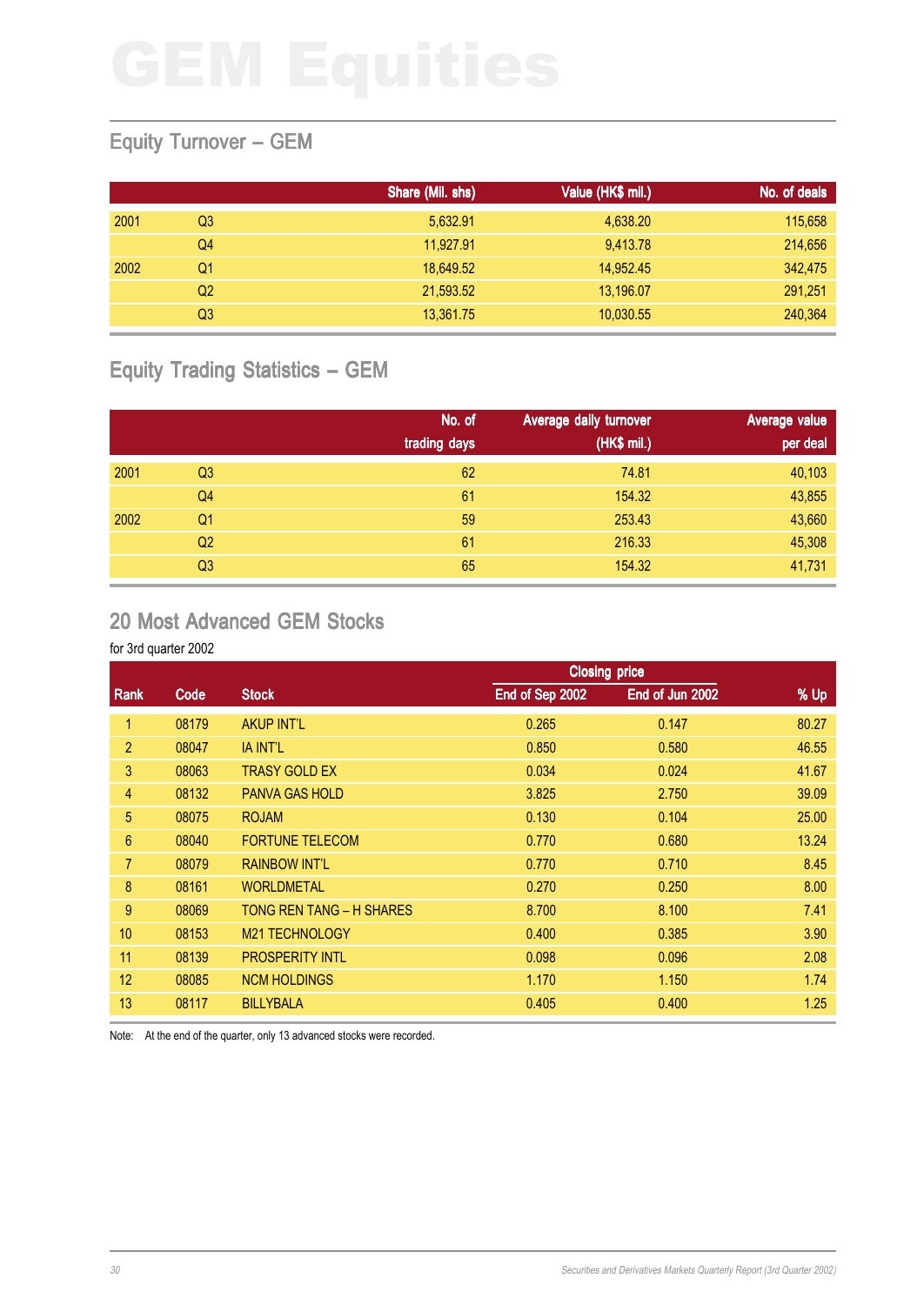### 20 Most Declined GEM Stocks

for 3rd quarter 2002

|                  |       |                        |                 | <b>Closing price</b>    |          |
|------------------|-------|------------------------|-----------------|-------------------------|----------|
| Rank             | Code  | <b>Stock</b>           | End of Sep 2002 | End of Jun 2002         | % Down   |
| 1                | 08077 | <b>INFOSERVE TECH</b>  | 0.160           | 1.800                   | $-91.11$ |
| $\overline{2}$   | 08160 | <b>MEDIANATION</b>     | 0.145           | 1.000                   | $-85.50$ |
| 3                | 08163 | <b>TRADEEASY</b>       | 0.055           | 0.245                   | $-77.55$ |
| 4                | 08061 | <b>ACROSSASIA</b>      | 0.035           | 0.154                   | $-77.27$ |
| 5                | 08068 | <b>NU INT'L</b>        | 0.050           | 0.180<br>$\overline{A}$ | $-72.22$ |
| 6                | 08119 | <b>THIZ TECHNOLOGY</b> | 0.115           | 0.410                   | $-71.95$ |
| 7                | 08107 | <b>ILINK HOLDINGS</b>  | 0.027           | 0.093                   | $-70.97$ |
| 8                | 08109 | <b>CREATIVE ENERGY</b> | 0.340           | 1.070                   | $-68.22$ |
| $\boldsymbol{9}$ | 08173 | PANORAMA INT'L         | 0.058           | 0.181                   | $-67.96$ |
| 10               | 08048 | <b>EXCEL TECH</b>      | 0.117           | 0.350                   | $-66.57$ |
| 11               | 08072 | <b>MEDIA PARTNERS</b>  | 0.280           | 0.820                   | $-65.85$ |
| 12               | 08066 | <b>CARDLINK TECH</b>   | 0.150           | 0.410                   | $-63.41$ |
| 13               | 08056 | <b>GREENCOOL TECH</b>  | 0.500           | 1.300                   | $-61.54$ |
| 14               | 08090 | <b>EVI EDUCATION</b>   | 0.030           | 0.076                   | $-60.53$ |
| 15               | 08036 | <b>M CHANNEL</b>       | 0.060           | 0.150                   | $-60.00$ |
| 16               | 08128 | <b>IIN INT'L</b>       | 0.131           | 0.325                   | $-59.69$ |
| 17               | 08129 | Q9 TECHNOLOGY          | 0.050           | 0.124                   | $-59.68$ |
| 18               | 08021 | <b>WLS HOLDINGS</b>    | 0.152           | 0.360                   | $-57.78$ |
| 19               | 08082 | <b>INFO COMM HOLD</b>  | 0.031           | 0.073                   | $-57.53$ |
| 20               | 08143 | <b>GRANDY ENVIRO</b>   | 0.079           | 0.178                   | $-55.62$ |

A Adjusted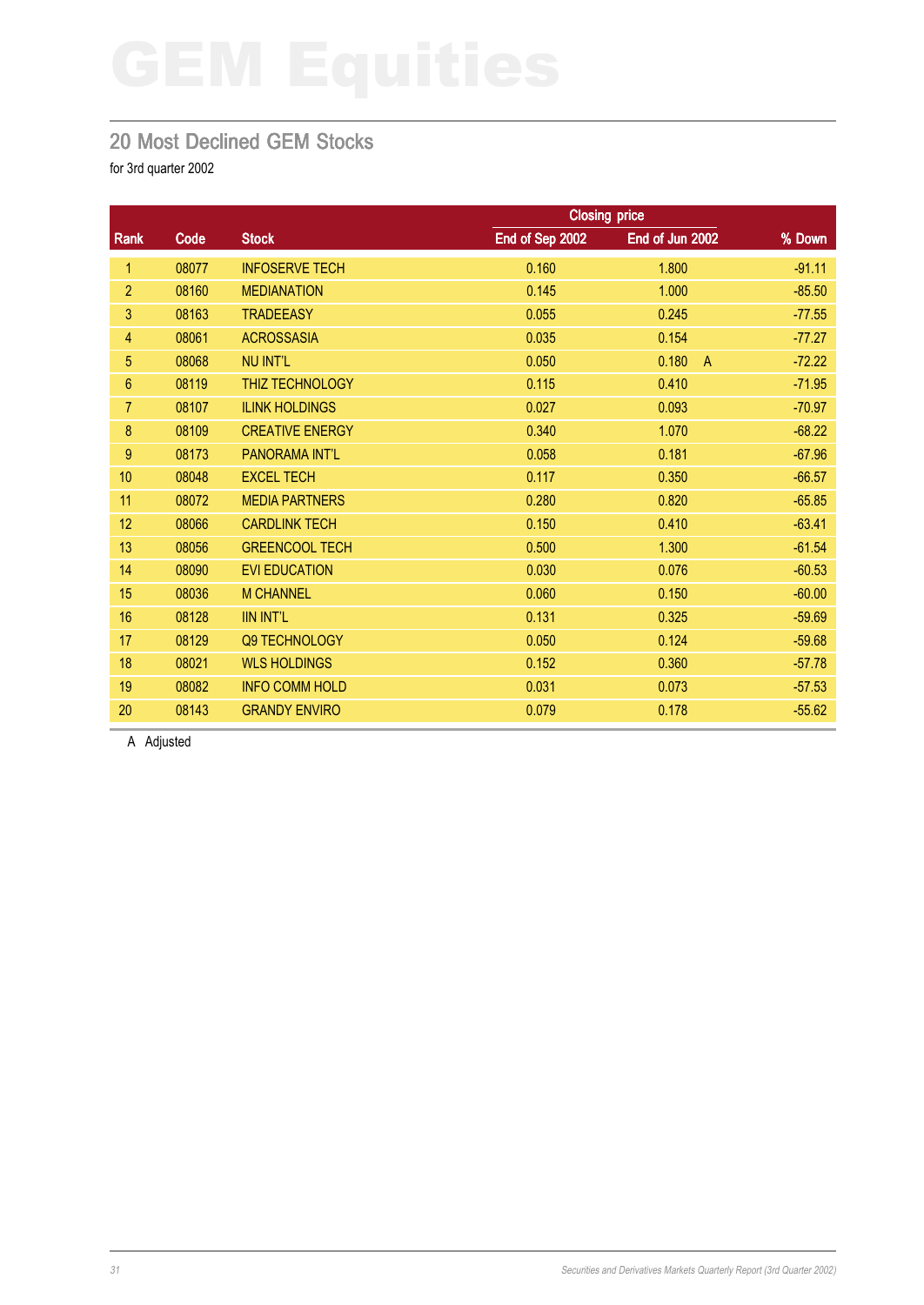# 20 Most Active GEM Stocks by Value

| Rank           | Code  | <b>Stock</b>                      | Turnover (HK\$ mil.) | % of Total |
|----------------|-------|-----------------------------------|----------------------|------------|
| 1              | 08222 | <b>CKLIFE SCIENCES</b>            | 3,780.60             | 37.69      |
| $\overline{2}$ | 08085 | <b>NCM HOLDINGS</b>               | 751.32               | 7.49       |
| 3              | 08001 | TOM.COM                           | 595.30               | 5.93       |
| $\overline{4}$ | 08067 | <b>CHANGCHUNDAXING - H SHARES</b> | 494.08               | 4.93       |
| 5              | 08035 | <b>WAH SANG GAS</b>               | 484.02               | 4.83       |
| $6\phantom{1}$ | 08132 | <b>PANVA GAS HOLD</b>             | 360.51               | 3.59       |
| $\overline{7}$ | 08180 | <b>GOLDEN MEDITECH</b>            | 350.67               | 3.50       |
| 8              | 08069 | <b>TONG REN TANG - H SHARES</b>   | 269.99               | 2.69       |
| 9              | 08186 | <b>MEDICAL CHI</b>                | 253.68               | 2.53       |
| 10             | 08011 | <b>KANSTAR ENVTECH</b>            | 227.47               | 2.27       |
| 11             | 08178 | <b>XTEAM SOFTWARE</b>             | 137.37               | 1.37       |
| 12             | 08165 | <b>JIAN EPAYMENT</b>              | 114.71               | 1.14       |
| 13             | 08119 | <b>THIZ TECHNOLOGY</b>            | 113.69               | 1.13       |
| 14             | 08202 | <b>INNO-TECH HOLD</b>             | 108.18               | 1.08       |
| 15             | 08130 | <b>MILKYWAY IMAGE</b>             | 101.03               | 1.01       |
| 16             | 08160 | <b>MEDIANATION</b>                | 92.34                | 0.92       |
| 17             | 08138 | <b>TOWN HEALTH</b>                | 87.62                | 0.87       |
| 18             | 08208 | <b>CHANGMAOBIOCHEM - H SHARES</b> | 85.68                | 0.85       |
| 19             | 08171 | <b>QUASAR COMM TEC</b>            | 82.39                | 0.82       |
| 20             | 08221 | <b>LEE'S PHARM</b>                | 78.21                | 0.78       |
| <b>Total</b>   |       |                                   | 8,568.86             | 85.43      |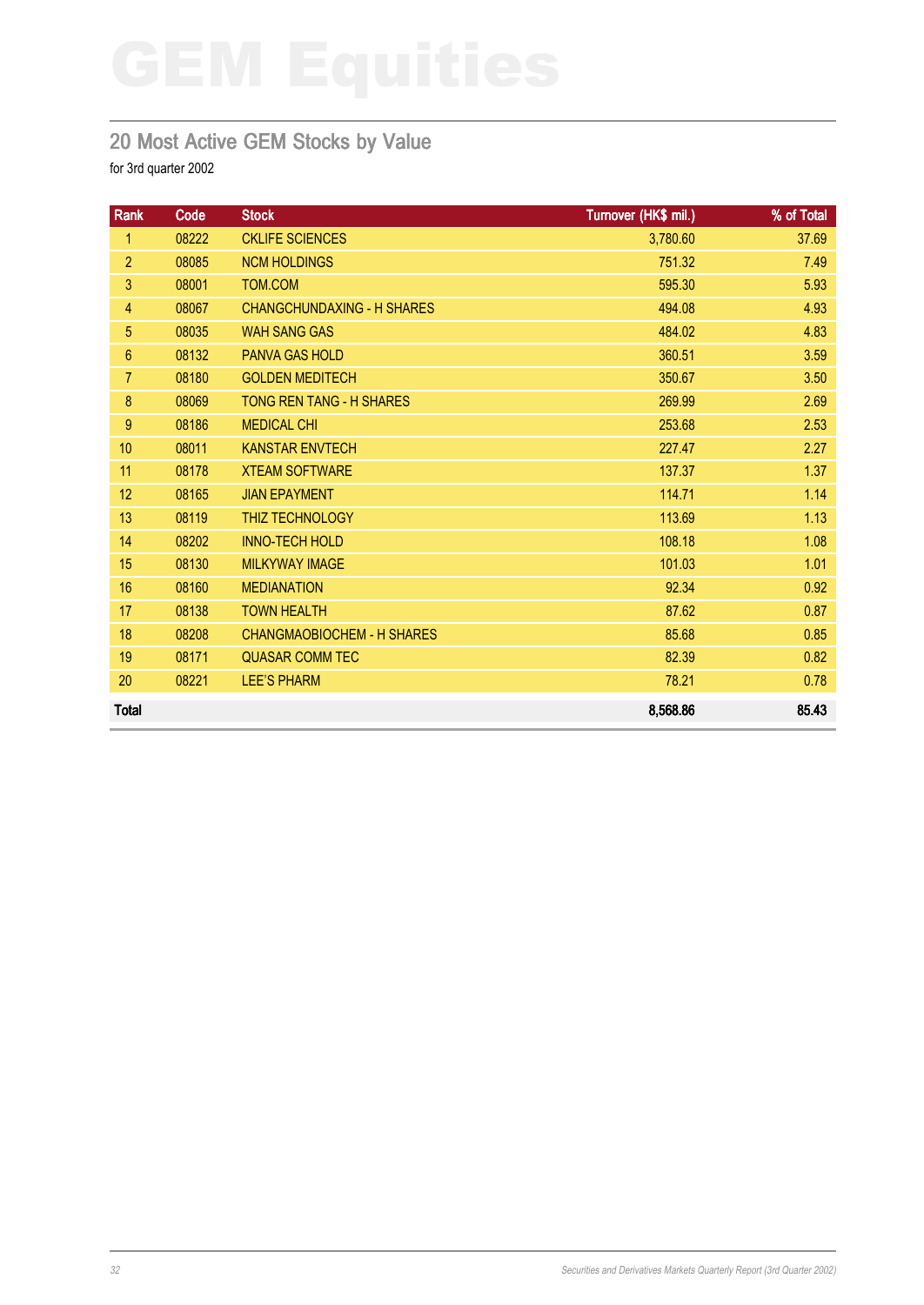### 20 Most Active GEM Stock by Shares

for 3rd quarter 2002

| Rank            | Code  | <b>Stock</b>                      | Turnover (Mil. shs) | % of Total |
|-----------------|-------|-----------------------------------|---------------------|------------|
| 1               | 08222 | <b>CKLIFE SCIENCES</b>            | 1,887.18            | 14.12      |
| $\overline{2}$  | 08138 | <b>TOWN HEALTH</b>                | 766.16              | 5.73       |
| 3               | 08067 | <b>CHANGCHUNDAXING - H SHARES</b> | 753.25              | 5.64       |
| 4               | 08085 | <b>NCM HOLDINGS</b>               | 652.93              | 4.89       |
| 5               | 08082 | <b>INFO COMM HOLD</b>             | 616.51              | 4.61       |
| $6\phantom{.}6$ | 08063 | <b>TRASY GOLD EX</b>              | 529.78              | 3.96       |
| $\overline{7}$  | 08186 | <b>MEDICAL CHI</b>                | 511.19              | 3.83       |
| 8               | 08119 | THIZ TECHNOLOGY                   | 448.56              | 3.36       |
| 9               | 08035 | <b>WAH SANG GAS</b>               | 418.64              | 3.13       |
| 10              | 08011 | <b>KANSTAR ENVTECH</b>            | 416.21              | 3.11       |
| 11              | 08130 | <b>MILKYWAY IMAGE</b>             | 400.34              | 3.00       |
| 12              | 08178 | <b>XTEAM SOFTWARE</b>             | 360.17              | 2.70       |
| 13              | 08202 | <b>INNO-TECH HOLD</b>             | 312.81              | 2.34       |
| 14              | 08108 | <b>GRANDMASS</b>                  | 240.35              | 1.80       |
| 15              | 08151 | <b>ESSEX BIO-TECH</b>             | 218.38              | 1.63       |
| 16              | 08001 | TOM.COM                           | 214.62              | 1.61       |
| 17              | 08160 | <b>MEDIANATION</b>                | 208.36              | 1.56       |
| 18              | 08021 | <b>WLS HOLDINGS</b>               | 203.79              | 1.53       |
| 19              | 08041 | <b>INTCERA</b>                    | 188.15              | 1.41       |
| 20              | 08180 | <b>GOLDEN MEDITECH</b>            | 179.34              | 1.34       |
| <b>Total</b>    |       |                                   | 9,526.70            | 71.30      |

# Market Capitalisation of Listed Companies for GEM

as at the quarter end

|      |                | HK\$ mil. |
|------|----------------|-----------|
| 2001 | Q <sub>3</sub> | 46,350.22 |
|      | Q4             | 60,964.09 |
| 2002 | Q <sub>1</sub> | 69,082.23 |
|      | Q2             | 60,520.52 |
|      | Q3             | 53,398.08 |
|      |                |           |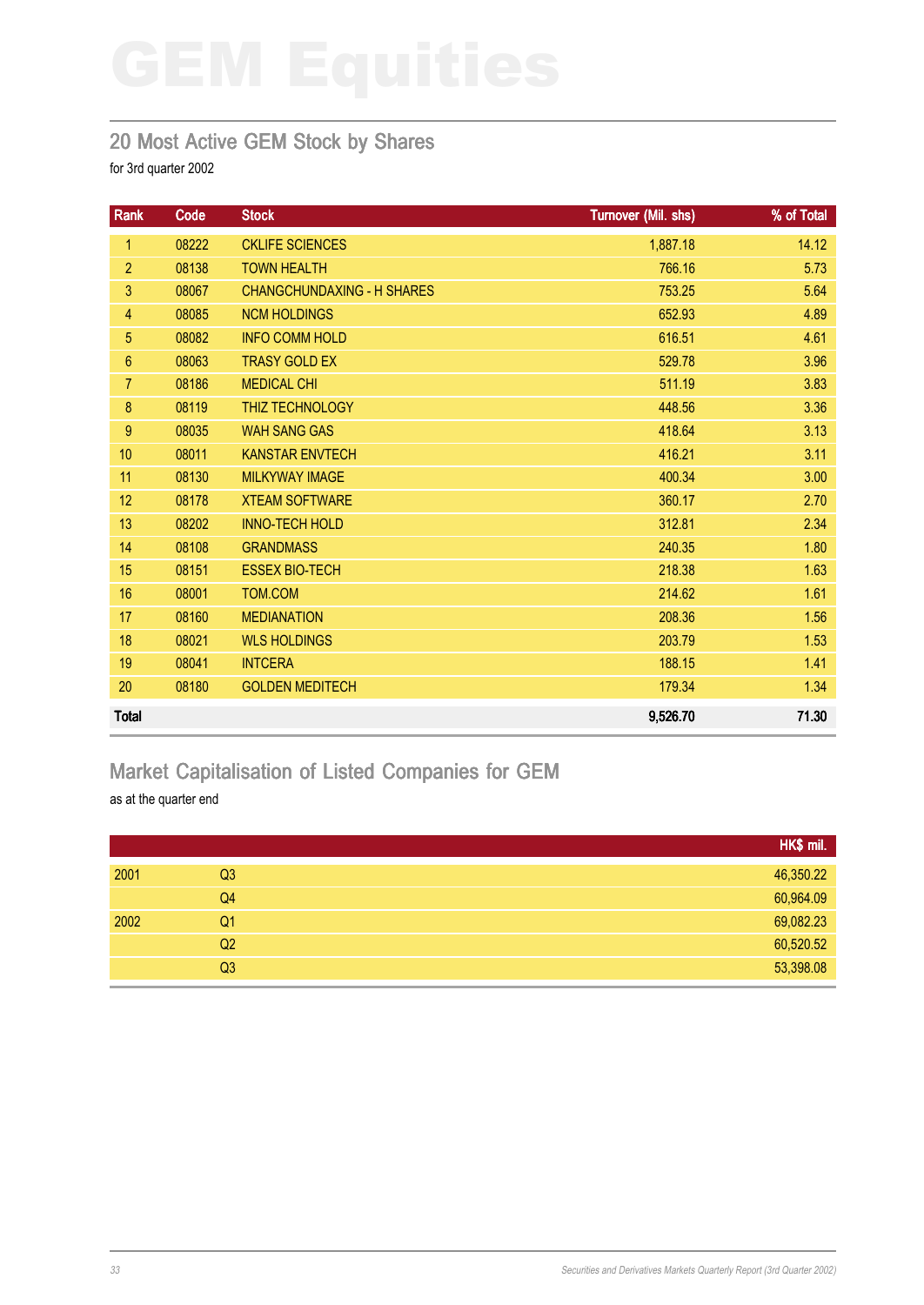# 50 Leading Companies in Market Capitalisation – GEM

### as at the 3rd quarter end 2002

| Rank           | <b>Company</b>                            | Market capitalisation (HK\$ mil.) | % of market total |
|----------------|-------------------------------------------|-----------------------------------|-------------------|
| 1.             | CK Life Sciences Int'l (H) Inc            | 9,097.94                          | 17.04             |
| $\overline{c}$ | tom.com limited                           | 5,908.49                          | 11.06             |
| 3              | Phoenix Satellite TV HIdgs Ltd            | 2,515.18                          | 4.71              |
| 4              | Panva Gas Holdings Ltd                    | 2,314.42                          | 4.33              |
| 5              | Wah Sang Gas Holdings Ltd                 | 2,242.97                          | 4.20              |
| 6              | <b>Sunevision Holdings Ltd</b>            | 1,904.84                          | 3.57              |
| $\overline{7}$ | <b>Henderson Cyber Ltd</b>                | 1,850.00                          | 3.46              |
| $\bf 8$        | <b>Convenience Retail Asia Ltd</b>        | 1,482.09                          | 2.78              |
| $9\,$          | SIIC Med Sci&Tech (Group) Ltd             | 874.20                            | 1.64              |
| 10             | Far Eastern Polychem Ind Ltd              | 861.62                            | 1.61              |
| 11             | <b>First Mobile Group HIdgs Ltd</b>       | 826.92                            | 1.55              |
| 12             | Golden Meditech Co Ltd                    | 814.80                            | 1.53              |
| 13             | Jian ePayment Systems Ltd                 | 784.00                            | 1.47              |
| 14             | Wanyou Fire Safety Tech H Ltd             | 780.00                            | 1.46              |
| 15             | Tong Ren Tang Tech Co Ltd - H Sh          | 633.36                            | 1.19              |
| 16             | hongkong.com Corporation                  | 619.73                            | 1.16              |
| 17             | China Data Broadcasting H Ltd             | 610.56                            | 1.14              |
| 18             | Kingdee Int'l Software Group              | 568.74                            | 1.07              |
| 19             | Sino Biopharmaceutical Ltd                | 555.00                            | 1.04              |
| 20             | New Chinese Medicine HIdgs Ltd            | 548.73                            | 1.03              |
| 21             | <b>Greencool Technology Hidgs Ltd</b>     | 500.00                            | 0.94              |
| 22             | Kanstar Environ Tech Hldgs Ltd            | 480.00                            | 0.90              |
| 23             | <b>Vital BioTech Holdings Ltd</b>         | 408.00                            | 0.76              |
| 24             | <b>Sinotronics Holdings Ltd</b>           | 386.52                            | 0.72              |
| 25             | Sing Lee Software (Group) Ltd             | 355.77                            | 0.67              |
| 26             | Sino Stride Tech (Hldgs) Ltd              | 352.33                            | 0.66              |
| 27             | <b>QUASAR Comm Tech Holdings Ltd</b>      | 337.19                            | 0.63              |
| 28             | <b>Arcontech Corporation</b>              | 328.00                            | 0.61              |
| 29             | Datasys Technology Hidgs Ltd              | 320.00                            | 0.60              |
| 30             | <b>Aptus Holdings Ltd</b>                 | 306.04                            | 0.57              |
| 31             | <b>Goldigit Atom-tech HIdgs Ltd</b>       | 305.97                            | 0.57              |
| 32             | ThinSoft (Holdings) Inc                   | 295.00                            | 0.55              |
| 33             | <b>Vodatel Networks Holdings Ltd</b>      | 273.59                            | 0.51              |
| 34             | <b>WorldMetal Holdings Ltd</b>            | 270.00                            | 0.51              |
| 35             | Rainbow Int'l Holdings Ltd                | 269.50                            | 0.50              |
| 36             | Beijing Beida Jade Bird - H Sh            | 258.72                            | 0.48              |
| 37             | IA International Holdings Ltd             | 255.00                            | 0.48              |
| 38             | <b>Yuxing InfoTech Holdings Ltd</b>       | 240.00                            | 0.45              |
| 39             | Media Partners Int'l HIdgs Inc            | 239.06                            | 0.45              |
| 40             | Fortune Telecom Holdings Ltd              | 232.62                            | 0.44              |
| 41             | <b>B&amp;S Entertainment Holdings Ltd</b> | 228.00                            | 0.43              |
| 42             | <b>Techwayson Holdings Ltd</b>            | 227.50                            | 0.43              |
| 43             | <b>Emperor Entertainment Group</b>        | 223.60                            | 0.42              |
| 44             | Angels Technology Co Ltd                  | 222.72                            | 0.42              |
| 45             | <b>Medical China Ltd</b>                  | 207.92                            | 0.39              |
| 46             | <b>Golding Soft Ltd</b>                   | 205.00                            | 0.38              |
| 47             | Shanghai Fudan - H Shares                 | 199.48                            | 0.37              |
| 48             | Eco-Tek Holdings Ltd                      | 193.48                            | 0.36              |
| 49             | Thiz Technology Group Ltd                 | 190.27                            | 0.36              |
| 50             | Capinfo Co Ltd - H Shares                 | 189.75                            | 0.36              |
|                |                                           |                                   |                   |
| <b>Total</b>   |                                           | 44,294.63                         | 82.95             |
| Market total   |                                           | 53,398.08                         | 100.00            |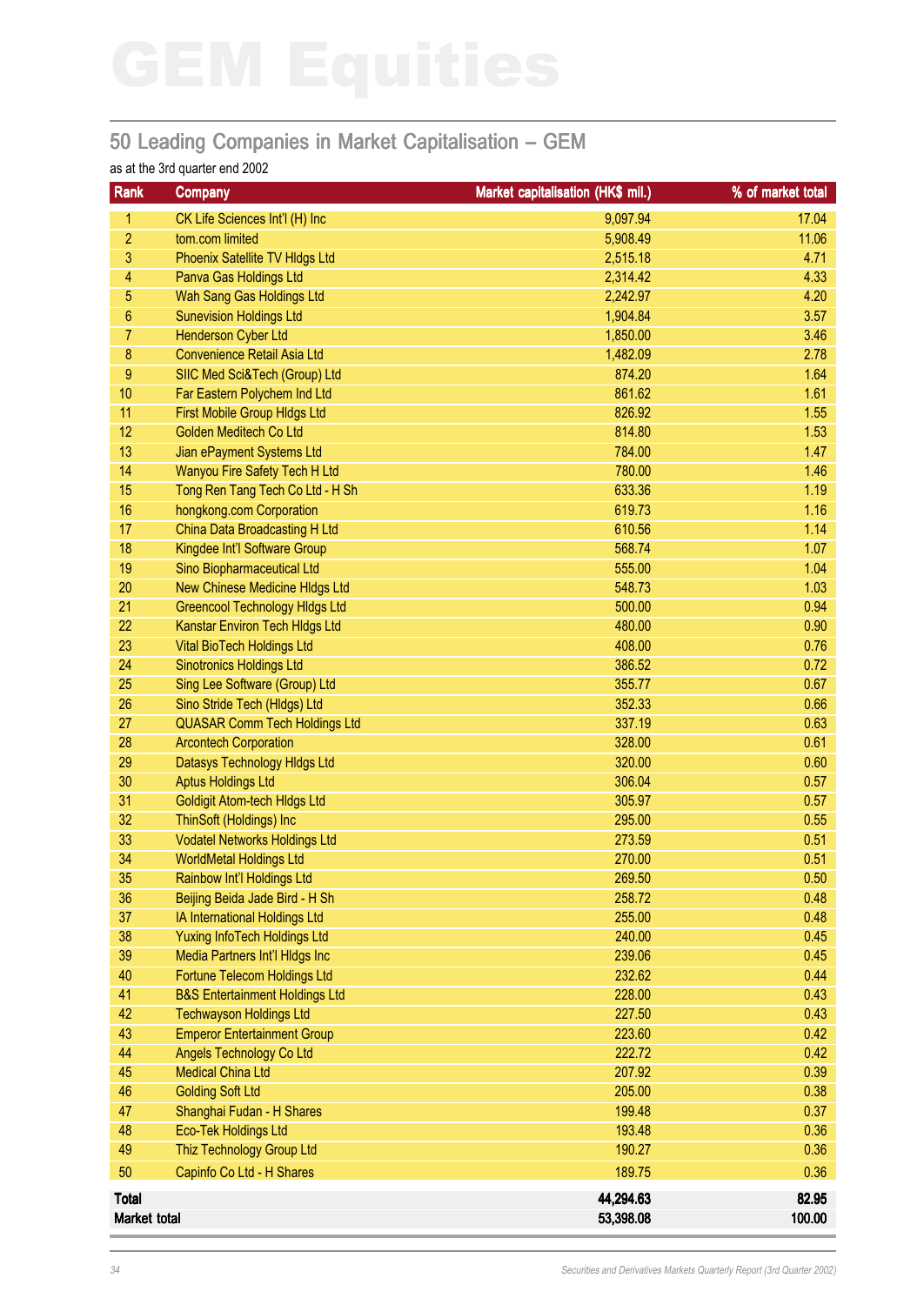## New Listing Companies Statistics for GEM

|      |    | No. of newly listed companies | Funds raised (HK\$ mil.) |
|------|----|-------------------------------|--------------------------|
| 2001 | Q3 | 10                            | 705.12                   |
|      | Q4 | 22                            | 1,455.65                 |
| 2002 | Q1 | 17                            | 1,594.49                 |
|      | Q2 | 11                            | 714.00                   |
|      | Q3 | 16                            | 3,995.29                 |

## Newly Listed Companies for GEM

| Code         | <b>Company name</b>                                             | <b>Listing date</b> | No. of issued shares | Funds raised (HK\$ mil.) |
|--------------|-----------------------------------------------------------------|---------------------|----------------------|--------------------------|
| 08011        | Kanstar Environmental Technology Holdings Ltd                   | 2002/07/12          | 800,000,000          | 40.00                    |
| 08221        | Lee's Pharmaceutical Holdings Ltd                               | 2002/07/15          | 289,225,000          | 36.00                    |
| 08222        | CK Life Sciences Int'l, (Holdings) Inc                          | 2002/07/16          | 6,407,000,000        | 2,932.50                 |
| 08155        | <b>Capital Publications Ltd</b>                                 | 2002/07/18          | 506,498,344          | 15.19                    |
| 08226        | Sonavox International Holdings Ltd                              | 2002/07/19          | 320,000,000          | 40.00                    |
| 08229        | Tungda Innovative Lighting Holdings Ltd                         | 2002/07/26          | 888,000,000          | 63.75                    |
| 08177        | Sino Stride Technology (Holdings) Ltd                           | 2002/07/29          | 1,084,090,000        | 112.27                   |
| 08171        | <b>QUASAR Communication Technology Holdings Ltd</b>             | 2002/07/31          | 406,251,500          | 67.34                    |
| 08205        | Shanghai Jiaoda Withub Information Industrial Co Ltd 2002/07/31 |                     | 132,000,000          | 87.12                    |
|              | - H Shares                                                      |                     |                      |                          |
| 08167        | <b>B&amp;S Entertainment Holdings Ltd</b>                       | 2002/08/06          | 400,000,000          | 50.00                    |
| 08202        | Inno-Tech Holdings Ltd                                          | 2002/08/12          | 480,000,000          | 33.60                    |
| 08039        | <b>Loulan Holdings Ltd</b>                                      | 2002/08/12          | 400,000,000          | 50.00                    |
| 08231        | Shanghai Fudan-Zhangjiang                                       | 2002/08/13          | 198,000,000          | 158.40                   |
|              | Bio-Pharmaceutical Co Ltd - H Shares                            |                     |                      |                          |
| 08057        | Datasys Technology Holdings Ltd                                 | 2002/08/16          | 800,000,000          | 65.36                    |
| 08130        | Milkyway Image Holdings Ltd                                     | 2002/08/26          | 560,000,000          | 43.76                    |
| 08201        | Wanyou Fire Safety Technology Holdings Ltd                      | 2002/09/30          | 2,000,000,000        | 200.00                   |
| <b>Total</b> |                                                                 |                     |                      | 3,995.29                 |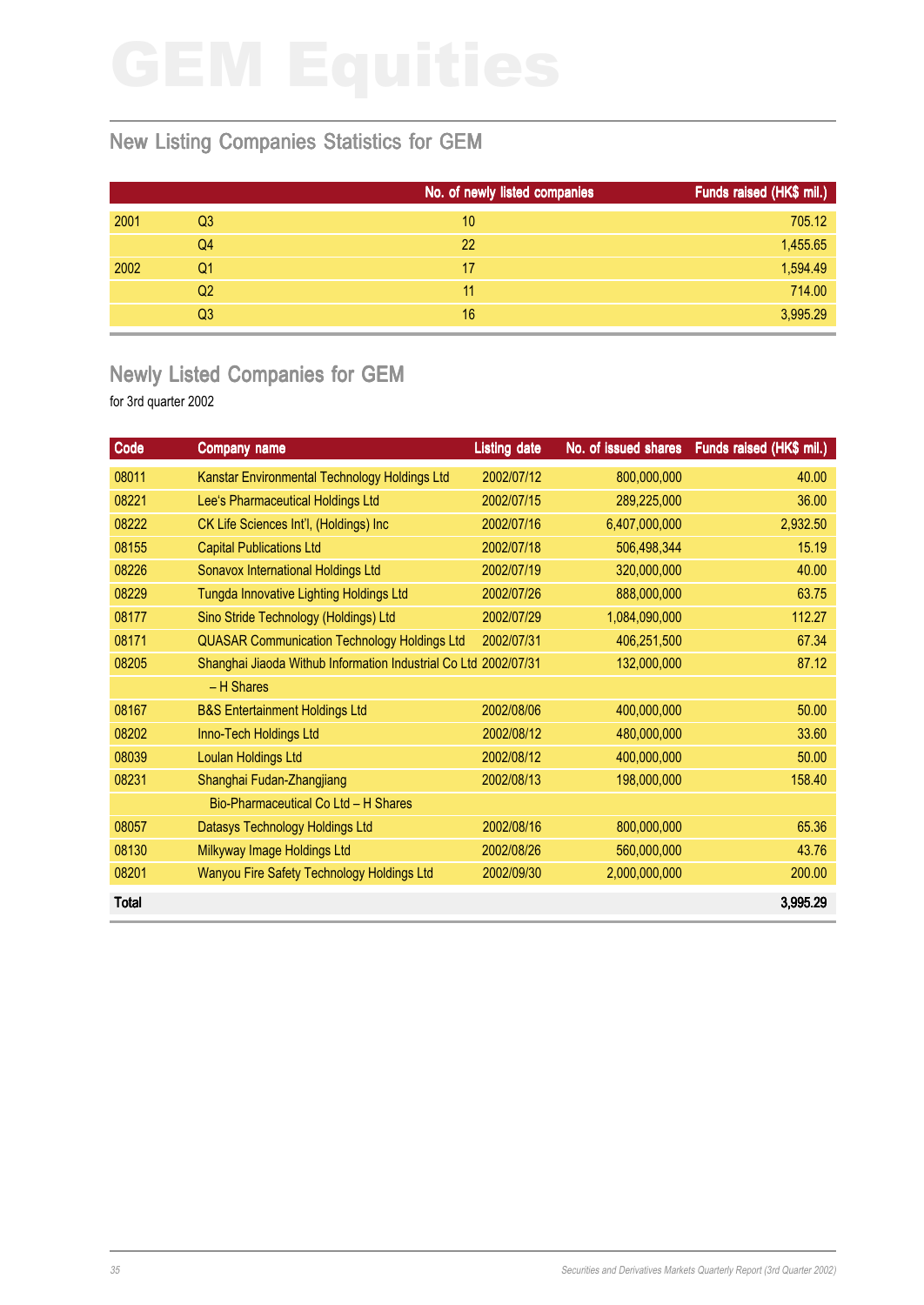## Warrant Trading and Market Value Statistics – GEM

|      |    | <b>Number</b> | Turnover value (HK\$ mil.) | Market value (HK\$ mil.) |
|------|----|---------------|----------------------------|--------------------------|
| 2001 | Q3 |               | 0.09                       | 5.63                     |
|      | Q4 | 3             | 0.29                       | 42.03                    |
| 2002 | Q1 | 4             | 1.13                       | 35.44                    |
|      | Q2 | 5             | 0.41                       | 61.84                    |
|      | Q3 | 4             | 0.22                       | 60.64                    |

# Newly Listed Equity GEM Warrants

|              |                        | Initial issued |                     |               | <b>Amount raised</b> |
|--------------|------------------------|----------------|---------------------|---------------|----------------------|
| Code         | <b>Equity warrants</b> | amount (HK\$)  | <b>Listing date</b> | <b>Expiry</b> | (HK\$ mil.)          |
|              |                        |                |                     |               |                      |
|              | <b>Nil</b>             |                |                     |               |                      |
|              |                        |                |                     |               |                      |
| <b>Total</b> |                        |                |                     |               | $\,$                 |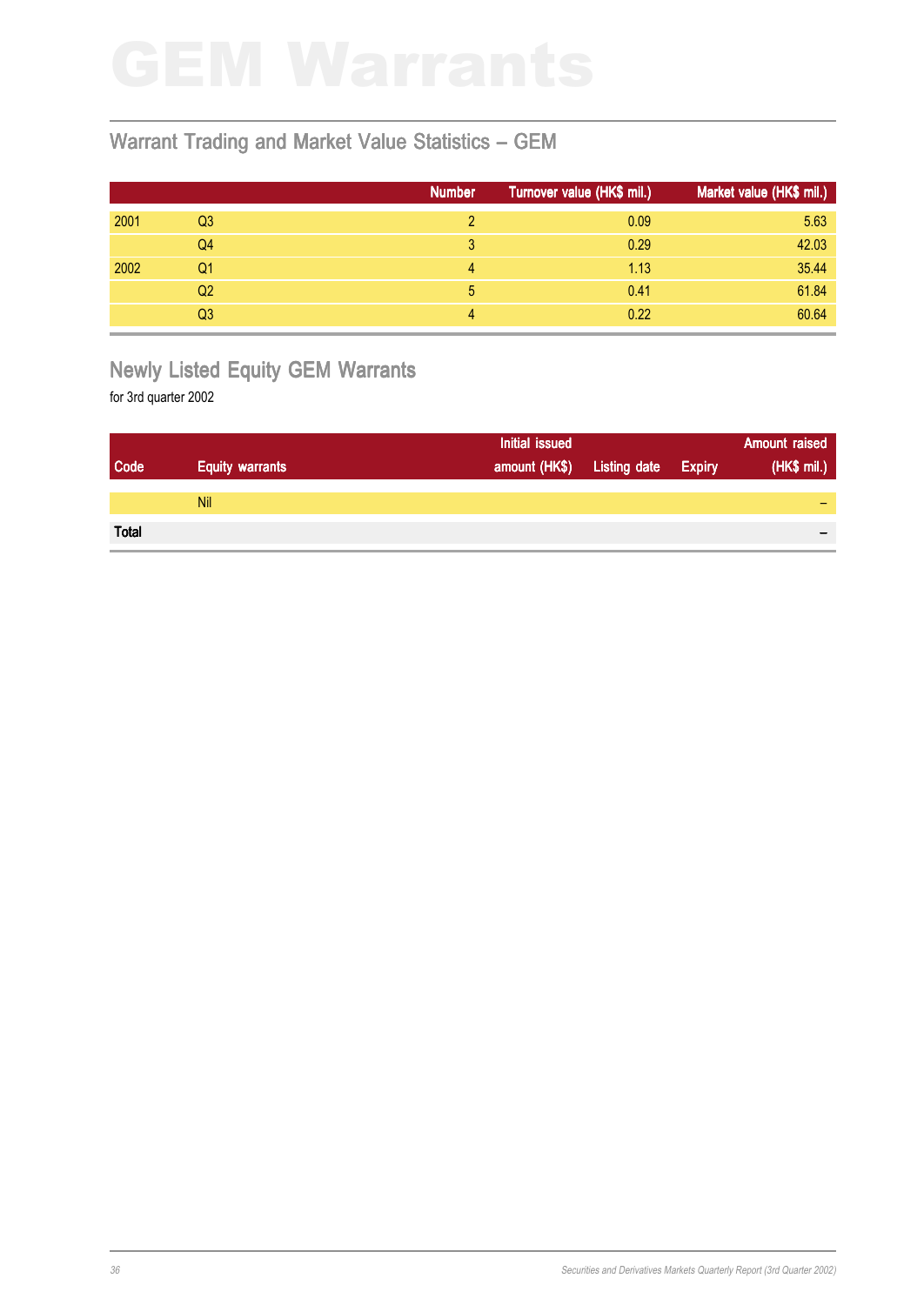### Contract Volume by Derivatives Products

|                                                     |                  | <b>Contracts</b> |
|-----------------------------------------------------|------------------|------------------|
| <b>Derivatives product</b>                          | 3rd Quarter 2002 | 3rd Quarter 2001 |
| Hang Seng Index futures                             | 1,357,935        | 1,163,020        |
| Hang Seng Index options                             | 300,060          | 185,487          |
| Mini-Hang Seng Index futures                        | 318,198          | 209,789          |
| <b>MSCI China Free Index futures</b>                | 328              | 928              |
| Dow Jones Industrial Average futures <sup>5</sup>   | 2,771            |                  |
| Hang Seng 100 futures <sup>3</sup>                  |                  | $\theta$         |
| Hang Seng 100 options <sup>3</sup>                  | ۳                | $\overline{2}$   |
| Red-chip futures <sup>4</sup>                       | -                | 54               |
| Red-chip options <sup>3</sup>                       | -                | $\mathbf{0}$     |
| Hang Seng Properties Sub-index futures 3            |                  | $\theta$         |
| Hang Seng Properties Sub-index options <sup>3</sup> |                  | $\Omega$         |
| <b>Stock futures</b>                                | 4,828            | 1,708            |
| <b>Stock options</b>                                | 1,111,055        | 874,879          |
| International Stock futures <sup>1</sup>            | $\mathbf{0}$     |                  |
| International Stock options <sup>1</sup>            | $\mathbf{0}$     |                  |
| Three-month HIBOR futures <sup>7</sup>              | 25,712           | 189,472          |
| One-month HIBOR futures <sup>7</sup>                | 85               | 2,315            |
| Three-year Exchange Fund Note futures <sup>2</sup>  | 275              |                  |
| Rolling Forex <sup>6</sup>                          |                  | 792              |
| <b>Total</b>                                        | 3,121,247        | 2,628,446        |

1 Trading in International Stock futures and International Stock options commenced on 4 October 2001.

2 Trading in Three-year Exchange Fund Note futures commenced on 19 November 2001.

3 Trading in Hang Seng 100 futures, Hang Seng 100 options, Red-chips options, Hang Seng Properties Sub-Index futures and Hang Seng Properties Sub-Index options suspended with effect from 31 July 2001.

4 Trading in Red-chips futures suspended with effect from 31 August 2001.

5 Trading in Dow Jones Industrial Average futures commenced on 6 May 2002.

6 Trading in Rolling Forex suspended with effect from 21 May 2002.

7 The size of HIBOR futures contracts was increased to 5 times the original size starting from 27 May 2002.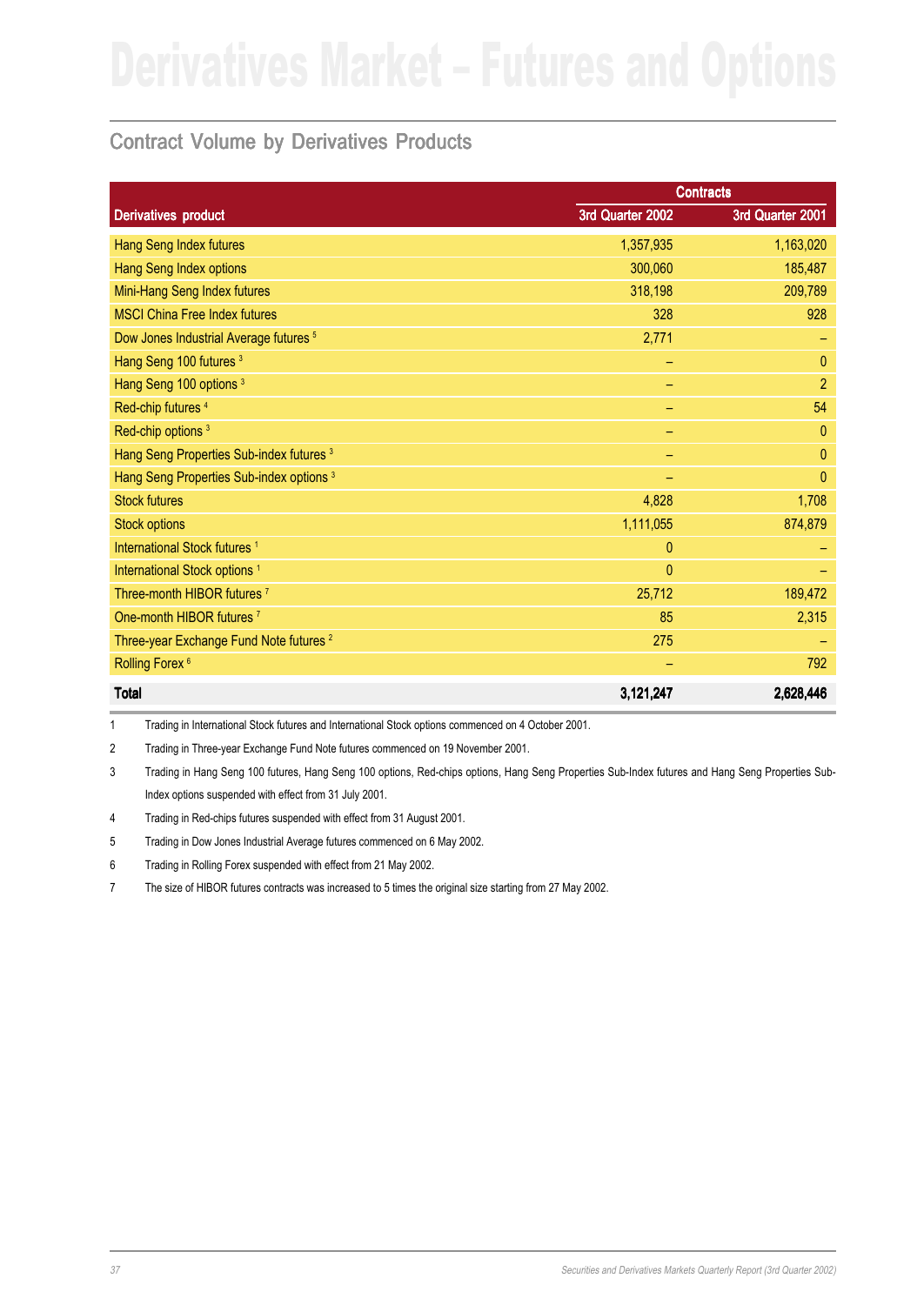## Open Interest by Derivatives Products

|                                                     |                  | <b>Contracts</b> |
|-----------------------------------------------------|------------------|------------------|
| <b>Derivatives product</b>                          | 3rd Quarter 2002 | 3rd Quarter 2001 |
| Hang Seng Index futures                             | 48,167           | 38,050           |
| Hang Seng Index options                             | 51,463           | 29,026           |
| Mini-Hang Seng Index futures                        | 2,623            | 2,551            |
| <b>MSCI China Free Index futures</b>                | 30               | 55               |
| Dow Jones Industrial Average futures <sup>5</sup>   | 91               |                  |
| Hang Seng 100 futures <sup>3</sup>                  | -                |                  |
| Hang Seng 100 options <sup>3</sup>                  | -                |                  |
| Red-chip futures <sup>4</sup>                       |                  |                  |
| Red-chip options <sup>3</sup>                       |                  |                  |
| Hang Seng Properties Sub-index futures <sup>3</sup> |                  |                  |
| Hang Seng Properties Sub-index options <sup>3</sup> |                  |                  |
| <b>Stock futures</b>                                | 497              | 307              |
| <b>Stock options</b>                                | 430,494          | 374,842          |
| International Stock futures <sup>1</sup>            | $\mathbf{0}$     |                  |
| International Stock options <sup>1</sup>            | $\mathbf{0}$     |                  |
| Three-month HIBOR futures <sup>7</sup>              | 13,919           | 65,930           |
| One-month HIBOR futures <sup>7</sup>                | 55               | 1,250            |
| Three-year Exchange Fund Note futures <sup>2</sup>  | $\mathbf{0}$     |                  |
| Rolling Forex <sup>6</sup>                          |                  | 387              |
| <b>Total</b>                                        | 547,339          | 512,398          |

1 Trading in International Stock futures and International Stock options commenced on 4 October 2001.

2 Trading in Three-year Exchange Fund Note futures commenced on 19 November 2001.

3 Trading in Hang Seng 100 futures, Hang Seng 100 options, Red-chips options, Hang Seng Properties Sub-Index futures and Hang Seng Properties Sub-Index options suspended with effect from 31 July 2001.

4 Trading in Red-chips futures suspended with effect from 31 August 2001.

5 Trading in Dow Jones Industrial Average futures commenced on 6 May 2002.

6 Trading in Rolling Forex suspended with effect from 21 May 2002.

7 The size of HIBOR futures contracts was increased to 5 times the original size starting from 27 May 2002.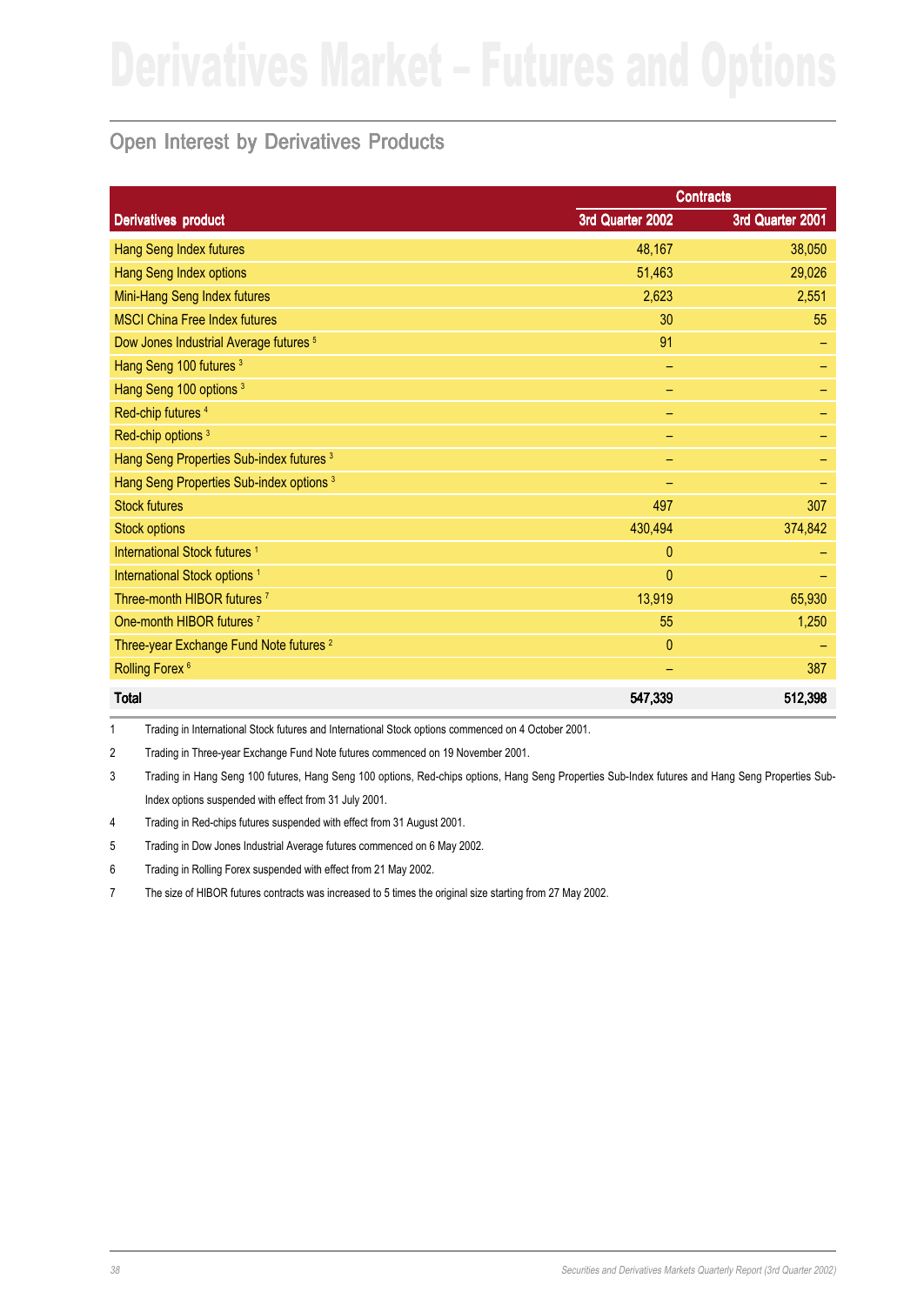### Hang Seng Index Futures – Contract Volume and Open Interest (contracts)

|      |                | <b>Total</b>    | <b>Quarter-end</b> |
|------|----------------|-----------------|--------------------|
|      |                | contract volume | open interest      |
| 2001 | Q <sub>3</sub> | 1,163,020       | 38,050             |
|      | Q4             | 1,152,353       | 33,138             |
| 2002 | Q <sub>1</sub> | 1,050,449       | 38,552             |
|      | Q <sub>2</sub> | 1,143,065       | 48,691             |
|      | Q3             | 1,357,935       | 48,167             |

Hang Seng Index Options – Contract Volume and Open Interest (contracts)

|      |                | <b>Total</b>    | Quarter-end   |
|------|----------------|-----------------|---------------|
|      |                | contract volume | open interest |
| 2001 | Q <sub>3</sub> | 185,487         | 29,026        |
|      | Q4             | 217,129         | 29,741        |
| 2002 | Q <sub>1</sub> | 195,265         | 31,765        |
|      | Q <sub>2</sub> | 194,315         | 39,637        |
|      | Q3             | 300,060         | 51,463        |

Three-month HIBOR Futures<sup>\*</sup> – Contract Volume and Open Interest (contracts)

|      |                | <b>Total</b>    | Quarter-end   |
|------|----------------|-----------------|---------------|
|      |                | contract volume | open interest |
| 2001 | Q <sub>3</sub> | 189,472         | 65,930        |
|      | Q <sub>4</sub> | 126,686         | 58,830        |
| 2002 | Q <sub>1</sub> | 124,068         | 46,013        |
|      | Q <sub>2</sub> | 112,058         | 8,929         |
|      | Q <sub>3</sub> | 25,712          | 13,919        |

The size of Three-month HIBOR futures contracts was increased to 5 times the original size starting 27 May 2002.

## Stock Options Market Turnover and Open Interest (contracts)

|      |                | <b>Total</b>        | <b>Total</b>    | Quarter-end   |
|------|----------------|---------------------|-----------------|---------------|
|      |                | Premium (HK\$ mil.) | contract volume | open interest |
| 2001 | Q <sub>3</sub> | 1,261.75            | 874,879         | 374,842       |
|      | Q4             | 1.045.09            | 778,042         | 231,657       |
| 2002 | Q1             | 958.46              | 794,898         | 338,142       |
|      | Q <sub>2</sub> | 1,097.46            | 951,927         | 572,118       |
|      | Q <sub>3</sub> | 1,689.88            | 1,111,055       | 430,494       |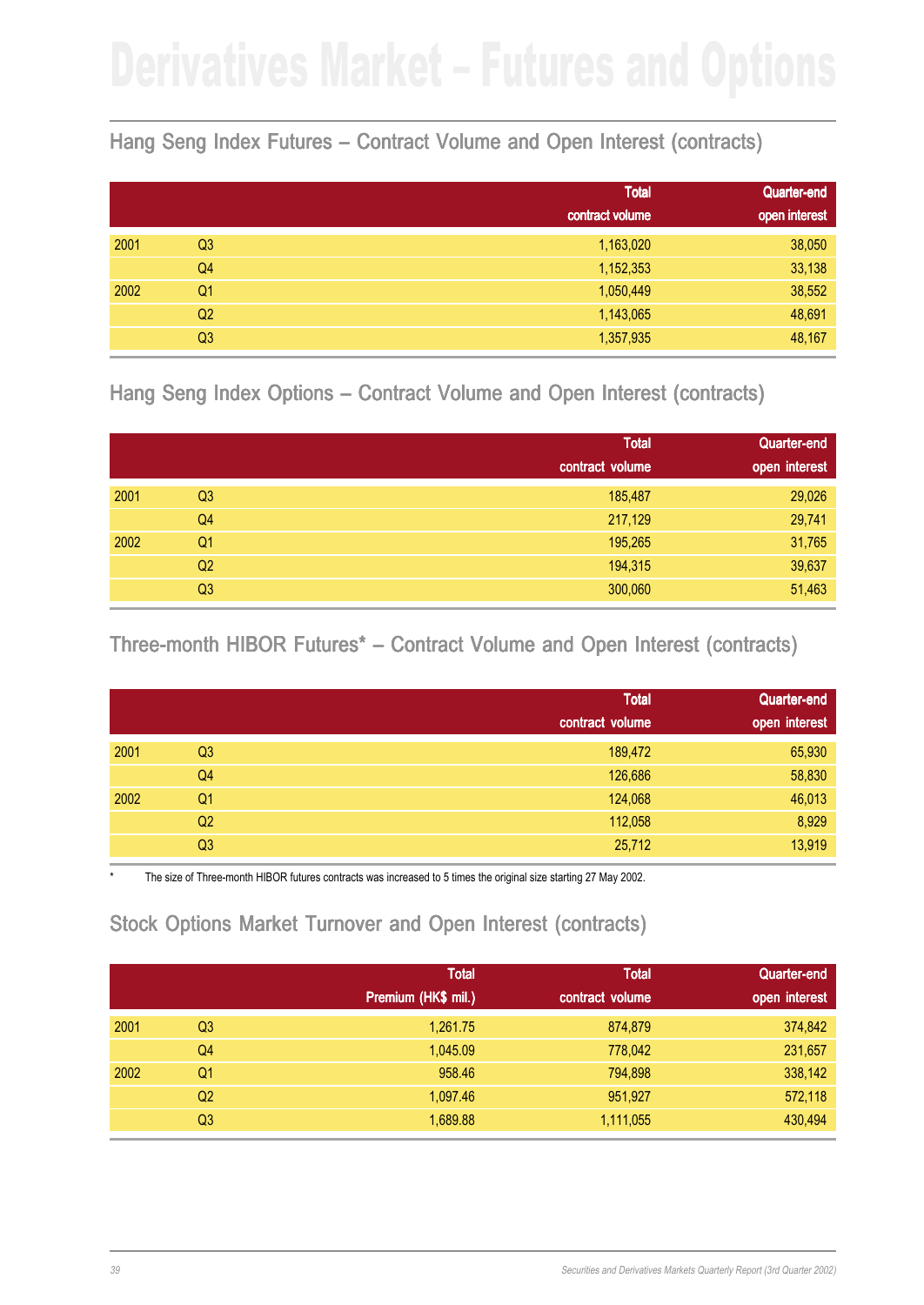### Stock Options Premium by Class

|                                   |            | <b>Premium</b> |            |
|-----------------------------------|------------|----------------|------------|
| <b>Options class</b>              |            | (HK\$ mil.)    | % of total |
| <b>Bank of East Asia</b>          | <b>BEA</b> | 4.68           | 0.28       |
| <b>China Mobile</b>               | <b>CHT</b> | 133.78         | 7.92       |
| <b>China Unicom</b>               | <b>CHU</b> | 105.98         | 6.27       |
| <b>CITIC Pacific</b>              | <b>CIP</b> | 64.27          | 3.80       |
| <b>Cheung Kong</b>                | <b>CKH</b> | 282.13         | 16.70      |
| <b>Cheung Kong Infrastructure</b> | <b>CKI</b> | 1.59           | 0.09       |
| <b>CLP Holdings</b>               | <b>CLP</b> | 7.20           | 0.43       |
| <b>China Merchants</b>            | <b>CMH</b> | 2.28           | 0.13       |
| <b>CNOOC</b>                      | <b>CNC</b> | 5.90           | 0.35       |
| <b>COSCO Pacific</b>              | <b>COS</b> | 0.96           | 0.06       |
| <b>Cathay Pacific</b>             | <b>CPA</b> | 8.07           | 0.48       |
| <b>Sinopec Corp</b>               | <b>CPC</b> | 0.02           | 0.00       |
| <b>China Resources</b>            | <b>CRL</b> | 5.67           | 0.34       |
| <b>Hang Seng Bank</b>             | <b>HAB</b> | 19.31          | 1.14       |
| Hong Kong Exchanges               | <b>HEX</b> | 0.89           | 0.05       |
| <b>HSBC Holdings</b>              | <b>HKB</b> | 454.81         | 26.91      |
| <b>HK Electric</b>                | <b>HKE</b> | 6.49           | 0.38       |
| <b>Hong Kong Gas</b>              | <b>HKG</b> | 3.31           | 0.20       |
| <b>Henderson Land</b>             | <b>HLD</b> | 19.22          | 1.14       |
| <b>Huaneng Power</b>              | <b>HNP</b> | 0.03           | 0.00       |
| <b>Hutchison Whampoa</b>          | <b>HWL</b> | 226.87         | 13.43      |
| <b>Johnson Electric</b>           | <b>JSE</b> | 6.37           | 0.38       |
| <b>Legend Holdings</b>            | LEH        | 0.53           | 0.03       |
| Li & Fung                         | LIF        | 9.58           | 0.57       |
| <b>MTR Corporation</b>            | <b>MTR</b> | 2.05           | 0.12       |
| <b>New World Development</b>      | <b>NWD</b> | 2.22           | 0.13       |
| <b>Pacific Century CyberWorks</b> | <b>PCC</b> | 2.23           | 0.13       |
| PetroChina                        | <b>PEC</b> | 2.03           | 0.12       |
| <b>SHK Properties</b>             | <b>SHK</b> | 264.44         | 15.65      |
| Shanghai Industrial               | <b>SIH</b> | 9.53           | 0.56       |
| Swire Pacific 'A'                 | <b>SPA</b> | 11.00          | 0.65       |
| <b>Tracker Fund of HK</b>         | <b>TRF</b> | 15.43          | 0.91       |
| <b>Wharf (Holdings)</b>           | <b>WHL</b> | 11.00          | 0.65       |
| <b>Total</b>                      |            | 1,689.88       | 100.00     |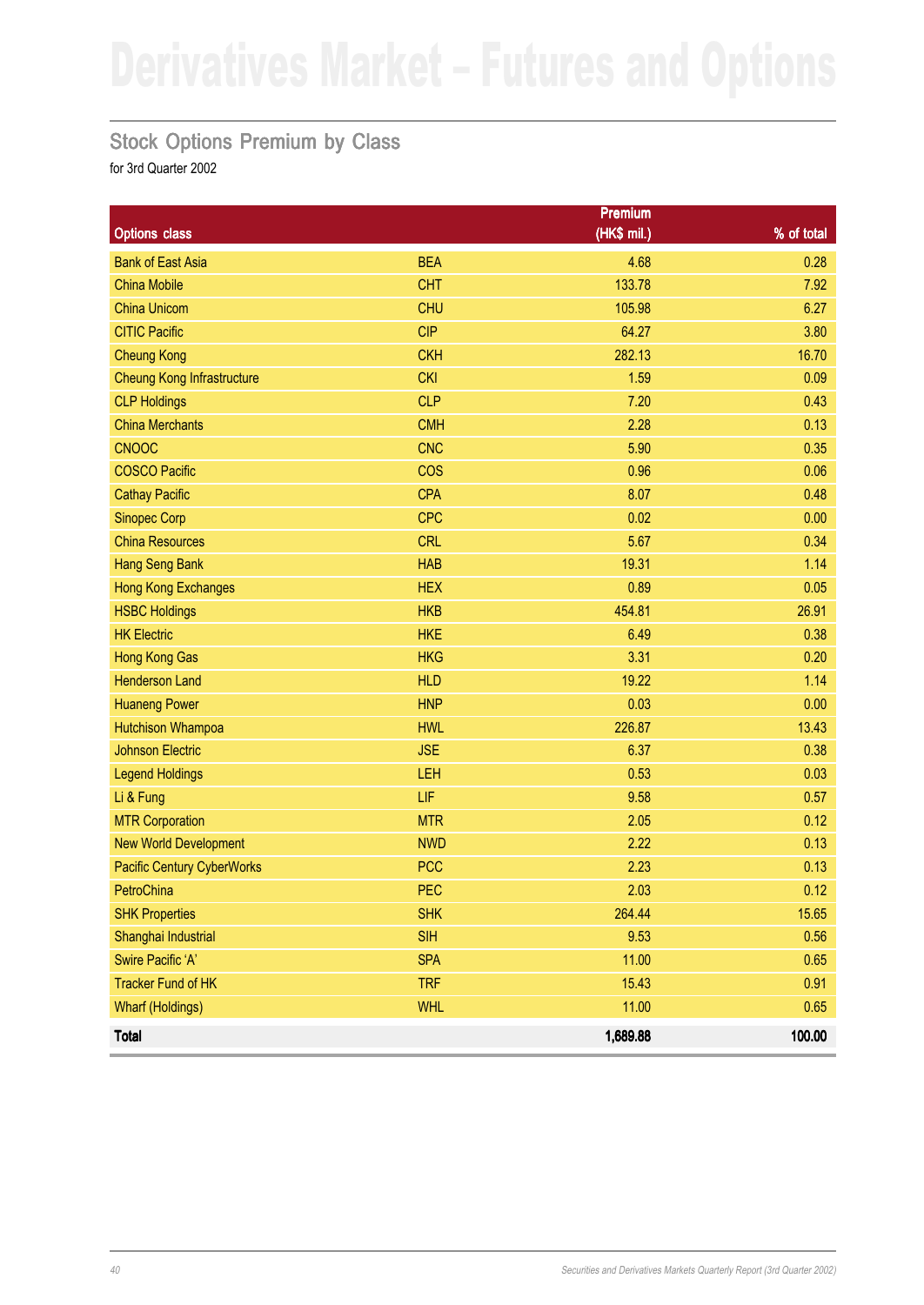### Stock Options Contract Volume by Class

|                                   |            | <b>Contract</b> |            |
|-----------------------------------|------------|-----------------|------------|
| <b>Options class</b>              |            | volume          | % of total |
| <b>Bank of East Asia</b>          | <b>BEA</b> | 26,751          | 2.41       |
| <b>China Mobile</b>               | <b>CHT</b> | 175,438         | 15.79      |
| <b>China Unicom</b>               | <b>CHU</b> | 58,568          | 5.27       |
| <b>CITIC Pacific</b>              | <b>CIP</b> | 32,152          | 2.89       |
| <b>Cheung Kong</b>                | <b>CKH</b> | 50,950          | 4.59       |
| <b>Cheung Kong Infrastructure</b> | <b>CKI</b> | 2,778           | 0.25       |
| <b>CLP Holdings</b>               | <b>CLP</b> | 19,311          | 1.74       |
| <b>China Merchants</b>            | <b>CMH</b> | 5,353           | 0.48       |
| <b>CNOOC</b>                      | <b>CNC</b> | 12,601          | 1.13       |
| <b>COSCO Pacific</b>              | cos        | 1,191           | 0.11       |
| <b>Cathay Pacific</b>             | <b>CPA</b> | 8,508           | 0.77       |
| <b>Sinopec Corp</b>               | <b>CPC</b> | 280             | 0.03       |
| <b>China Resources</b>            | <b>CRL</b> | 5,173           | 0.47       |
| <b>Hang Seng Bank</b>             | <b>HAB</b> | 60,905          | 5.48       |
| <b>Hong Kong Exchanges</b>        | <b>HEX</b> | 617             | 0.06       |
| <b>HSBC Holdings</b>              | <b>HKB</b> | 376,523         | 33.89      |
| <b>HK Electric</b>                | <b>HKE</b> | 14,117          | 1.27       |
| <b>Hong Kong Gas</b>              | <b>HKG</b> | 6,286           | 0.57       |
| <b>Henderson Land</b>             | <b>HLD</b> | 15,873          | 1.43       |
| <b>Huaneng Power</b>              | <b>HNP</b> | 36              | 0.00       |
| <b>Hutchison Whampoa</b>          | <b>HWL</b> | 41,852          | 3.77       |
| <b>Johnson Electric</b>           | <b>JSE</b> | 21,884          | 1.97       |
| <b>Legend Holdings</b>            | LEH        | 853             | 0.08       |
| Li & Fung                         | LIF        | 8,074           | 0.73       |
| <b>MTR Corporation</b>            | <b>MTR</b> | 11,634          | 1.05       |
| <b>New World Development</b>      | <b>NWD</b> | 5,640           | 0.51       |
| <b>Pacific Century CyberWorks</b> | <b>PCC</b> | 17,776          | 1.60       |
| PetroChina                        | <b>PEC</b> | 6,851           | 0.62       |
| <b>SHK Properties</b>             | <b>SHK</b> | 53,980          | 4.86       |
| Shanghai Industrial               | <b>SIH</b> | 10,970          | 0.99       |
| Swire Pacific 'A'                 | <b>SPA</b> | 14,202          | 1.28       |
| <b>Tracker Fund of HK</b>         | <b>TRF</b> | 32,806          | 2.95       |
| <b>Wharf (Holdings)</b>           | <b>WHL</b> | 11,122          | 1.00       |
| <b>Total</b>                      |            | 1,111,055       | 100.00     |